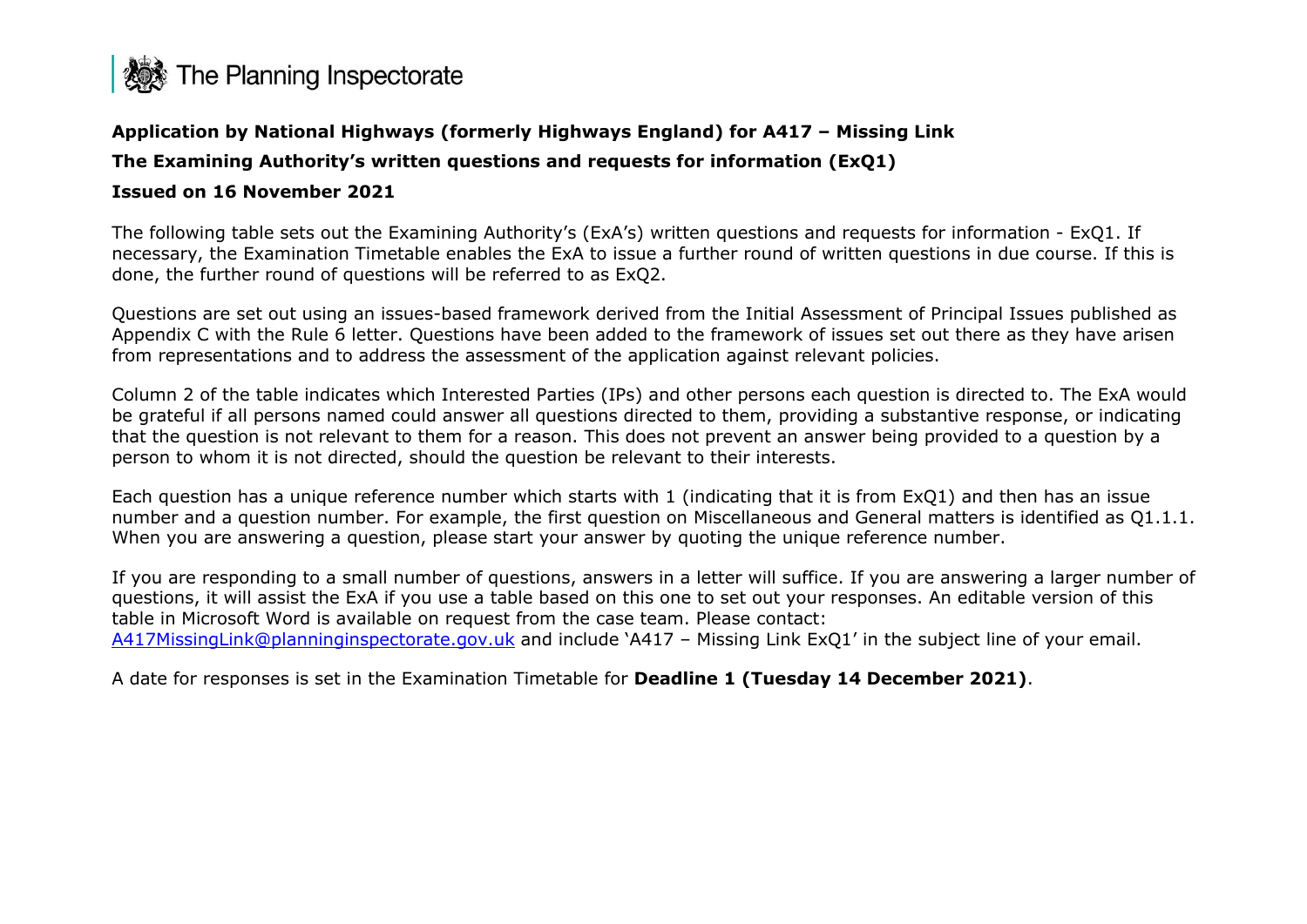ExQ1: 16 November 2021 Date for responses: **Deadline 1 (Tuesday 14 December 2021)**

# **Abbreviations used**

| <b>PA2008</b>   | The Planning Act 2008                  | <b>Hist Eng</b> | Historic England (to avoid confusion with Abbreviation for<br>Highways England) |
|-----------------|----------------------------------------|-----------------|---------------------------------------------------------------------------------|
| <b>AONB</b>     | Area of Outstanding Natural Beauty     | <b>HRA</b>      | <b>Habitats Regulation Assessment</b>                                           |
| <b>ARN</b>      | <b>Affected Road Network</b>           | <b>LIR</b>      | Local Impact Report                                                             |
| Art             | Article                                | <b>LPA</b>      | <b>Local Planning Authority</b>                                                 |
| <b>ALA 1981</b> | Acquisition of Land Act 1981           | <b>NMU</b>      | <b>Non-Motorised User</b>                                                       |
| <b>AQMA</b>     | Air Quality Management Area            | <b>NE</b>       | Natural England                                                                 |
| <b>BoR</b>      | <b>Book of Reference</b>               | <b>NPPF</b>     | <b>National Planning Policy Framework</b>                                       |
| <b>BMV</b>      | <b>Best and Most Versatile Land</b>    | <b>NSIP</b>     | Nationally Significant Infrastructure Project                                   |
| <b>CA</b>       | <b>Compulsory Acquisition</b>          | <b>NPSNN</b>    | <b>National Policy Statement for National Networks</b>                          |
| <b>CCB</b>      | <b>Cotswolds Conservation Board</b>    | <b>PRoW</b>     | Public Right of Way                                                             |
| <b>CDC</b>      | Cotswold District Council              | R               | Requirement                                                                     |
| <b>dDCO</b>     | draft DCO                              | <b>REAC</b>     | Register of Environmental Assessment Commitments                                |
| <b>DMRB</b>     | Design Manual for Roads and            | <b>SI</b>       | <b>Statutory Instrument</b>                                                     |
|                 | <b>Bridges</b>                         |                 |                                                                                 |
| EA              | <b>Environment Agency</b>              | <b>SAC</b>      | Special Area of Conservation                                                    |
| <b>EIA</b>      | <b>Environmental Impact Assessment</b> | <b>SSSI</b>     | Site of Special Scientific Interest                                             |
| EM              | <b>Explanatory Memorandum</b>          | <b>SPA</b>      | <b>Special Protection Area</b>                                                  |
| <b>EMP</b>      | Environmental Management Plan          | SoS             | Secretary of State                                                              |
| ES              | <b>Environmental Statement</b>         | <b>TBC</b>      | Tewkesbury Borough Council                                                      |
| <b>ExA</b>      | Examining authority                    | <b>TP</b>       | <b>Temporary Possession</b>                                                     |
| <b>GCC</b>      | Gloucestershire County Council         | USI             | Unaccompanied Site Inspection                                                   |
| HE              | Highways England                       | <b>WCH</b>      | Walker, Cyclist, Horse-rider                                                    |
| <b>HGV</b>      | <b>Heavy Goods Vehicle</b>             |                 |                                                                                 |

## **The Examination Library**

References in these questions set out in square brackets (eg [APP-010]) are to documents catalogued in the Examination [Library.](https://infrastructure.planninginspectorate.gov.uk/wp-content/ipc/uploads/projects/TR010056/TR010056-000657-A417%20Examination%20Library%20(pdf%20version).pdf) The Examination Library will be updated as the Examination progresses.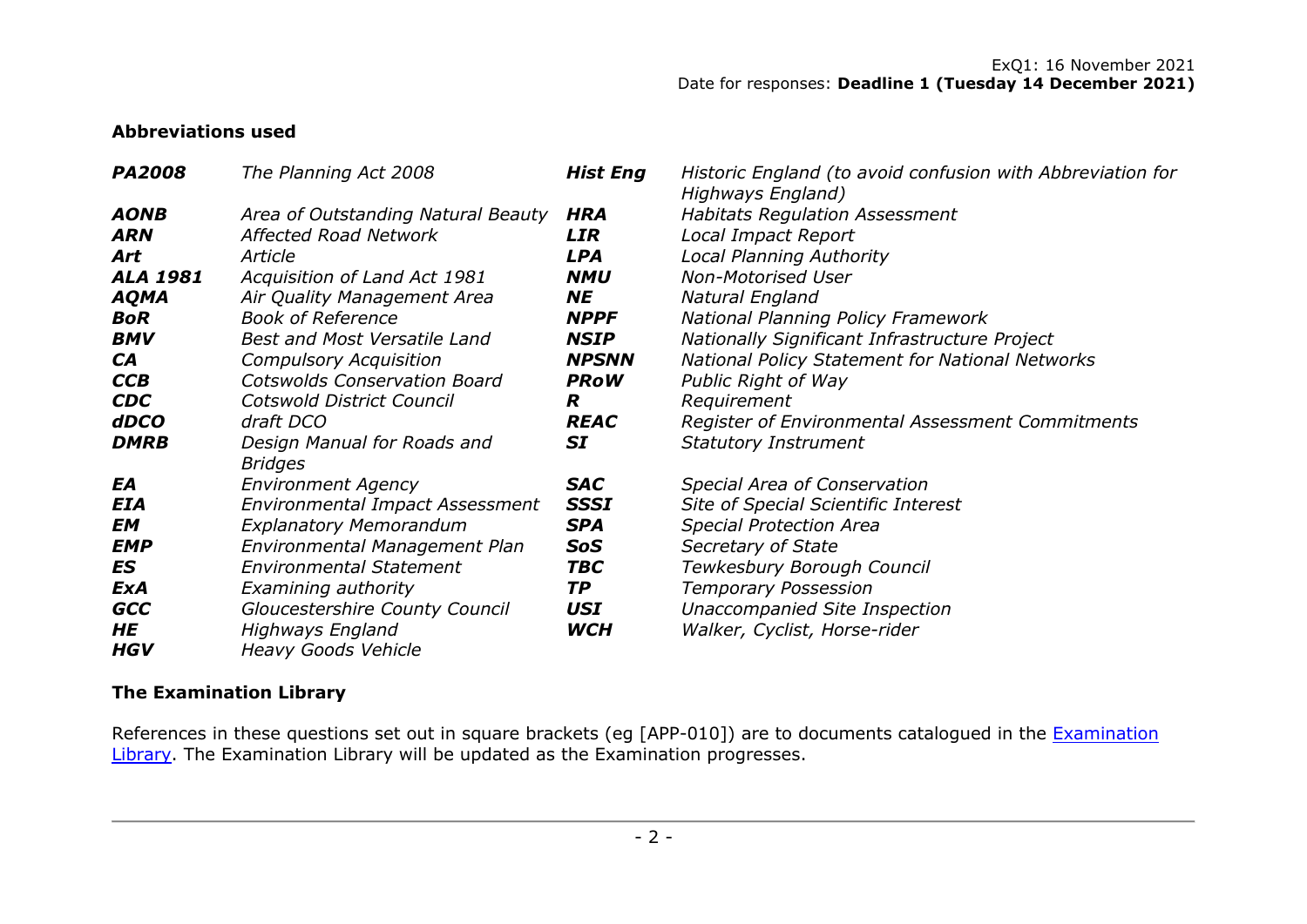|        | <b>Question to:</b>              | <b>Question:</b>                                                                                                                                                                                                                                                                                                                                                                                                                                                                                                                                         |
|--------|----------------------------------|----------------------------------------------------------------------------------------------------------------------------------------------------------------------------------------------------------------------------------------------------------------------------------------------------------------------------------------------------------------------------------------------------------------------------------------------------------------------------------------------------------------------------------------------------------|
| ExQ1   |                                  |                                                                                                                                                                                                                                                                                                                                                                                                                                                                                                                                                          |
| 1.1.   | <b>Miscellaneous and General</b> |                                                                                                                                                                                                                                                                                                                                                                                                                                                                                                                                                          |
| 1.1.1. | Applicant                        | General<br>a) Does the rebranding of Highways England have any implications for the<br>documentation submitted with the application?<br>b) How should the Applicant be addressed in the Examination and subsequent<br>report, does this have any wider impact?                                                                                                                                                                                                                                                                                           |
| 1.1.2. | GCC, TBC, CDC                    | <b>NPSNN</b><br>a) Do you agree with the Applicant's assessment of the Proposed Development's<br>performance against the strategic objectives of the National Policy Statement<br>for National Networks (NPSNN)?<br>b) If not, where do you consider the Proposed Development would conflict with<br>the NPSNN?<br>c) Provide a high-level summary of the Council's position with regards to the<br>three tests set out in paragraph 5.151 of the National Policy Statement for<br>National Networks (if not forming a part of the Local Impact Report). |
| 1.1.3. | GCC, TBC, CDC                    | <b>Development Plan</b><br>Could each of the local planning authorities please provide comments and any<br>updates in relation to the Applicant's summary of the Development Plan position,<br>including any emerging plans and plan documents set out in section 12 of the 'Case<br>for the Scheme' [APP-417]?                                                                                                                                                                                                                                          |
| 1.1.4. | GCC, TBC, CDC                    | <b>Infrastructure Delivery Plans</b><br>In paragraph 13.1.33 of the Case for the Scheme $[APP-417]$ , there is reference to<br>the Proposed Development being within three Infrastructure Delivery Plans. Have<br>CIL receipts already been received and specifically set aside for the project?                                                                                                                                                                                                                                                         |
| 1.1.5. | GCC, TBC, CDC                    | <b>Planning Permissions</b><br>With reference to paragraph 4.3.4 of the Statement of Reasons [APP-024] and                                                                                                                                                                                                                                                                                                                                                                                                                                               |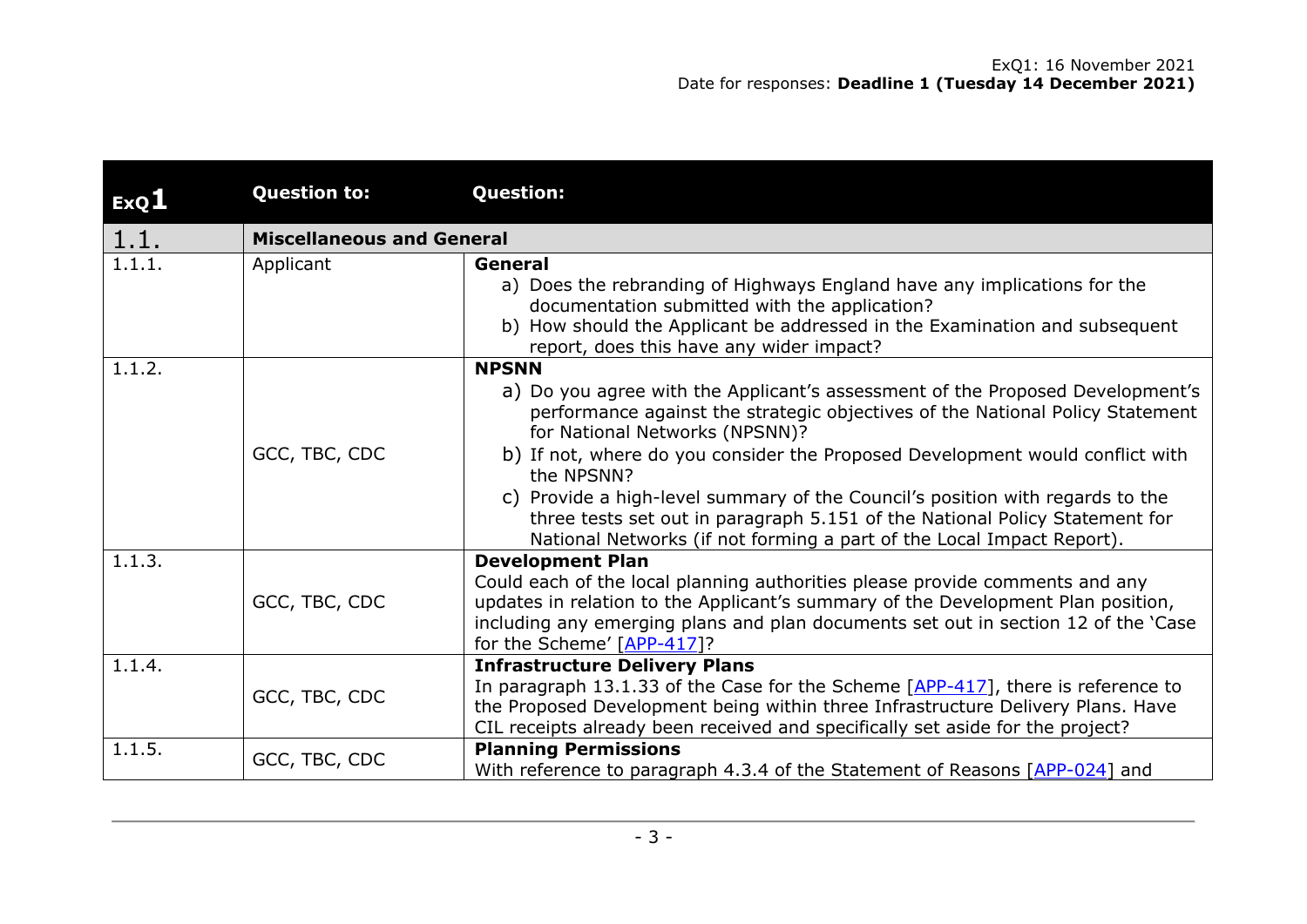| ExQ1   | <b>Question to:</b> | <b>Question:</b>                                                                                                                                                                                                                                                                                                                                                                                                                                                                                                                                                                                                                                                                                                                                                                                         |
|--------|---------------------|----------------------------------------------------------------------------------------------------------------------------------------------------------------------------------------------------------------------------------------------------------------------------------------------------------------------------------------------------------------------------------------------------------------------------------------------------------------------------------------------------------------------------------------------------------------------------------------------------------------------------------------------------------------------------------------------------------------------------------------------------------------------------------------------------------|
|        |                     | Table 15-7 in ES Chapter 15 $[APP-046]$ , could each of the local planning authorities<br>update as to whether any new planning permissions have been granted or existing<br>permissions/ allocations progressed within the Order limits and within 500m of the<br>Order limits since the DCO application was submitted?                                                                                                                                                                                                                                                                                                                                                                                                                                                                                 |
| 1.1.6. | Applicant           | <b>Options Appraisal</b><br>a) Did the A417 Missing Link scheme receive full options appraisal prior to<br>inclusion in the Road Investment Strategy?<br>b) If so, whilst the NPSNN, 4.27, states that the Secretary of State (in such<br>circumstances) does not need to consider option testing in this regard, 4.26<br>identifies there may be policy requirements, for example in Areas of<br>Outstanding Natural Beauty where assessment of alternatives are required.<br>Which alternative options are considered to be important and relevant to the<br>ExA's decision-making process,<br>which documents does the Applicant rely upon to fulfil this requirement and<br>C)<br>d) is the Applicant satisfied this assessment is sufficiently robust?                                              |
| 1.1.7. | Applicant           | <b>Options Appraisal</b><br>a) With regards to the Technical Appraisal Report [APP-425], it is stated<br>(executive summary page 20) that between option 12 and option 30,<br>Highway England's preference would be option 30 for a number of reasons,<br>many of which are either highways or monetary based. How does this accord<br>with the statement in the Design Summary Report that the landscape was a<br>primary consideration in every design decision?<br>b) The Scheme Assessment Report (SAR) [APP-420] states that Option 12 was<br>developed at PCF Stage 1 as a landscape-led design. The same reassurances<br>are not said about option 30. For what reason was option 30 conceived or<br>designed?<br>c) In the SAR, it states that "Those who identified their support for Option 30 |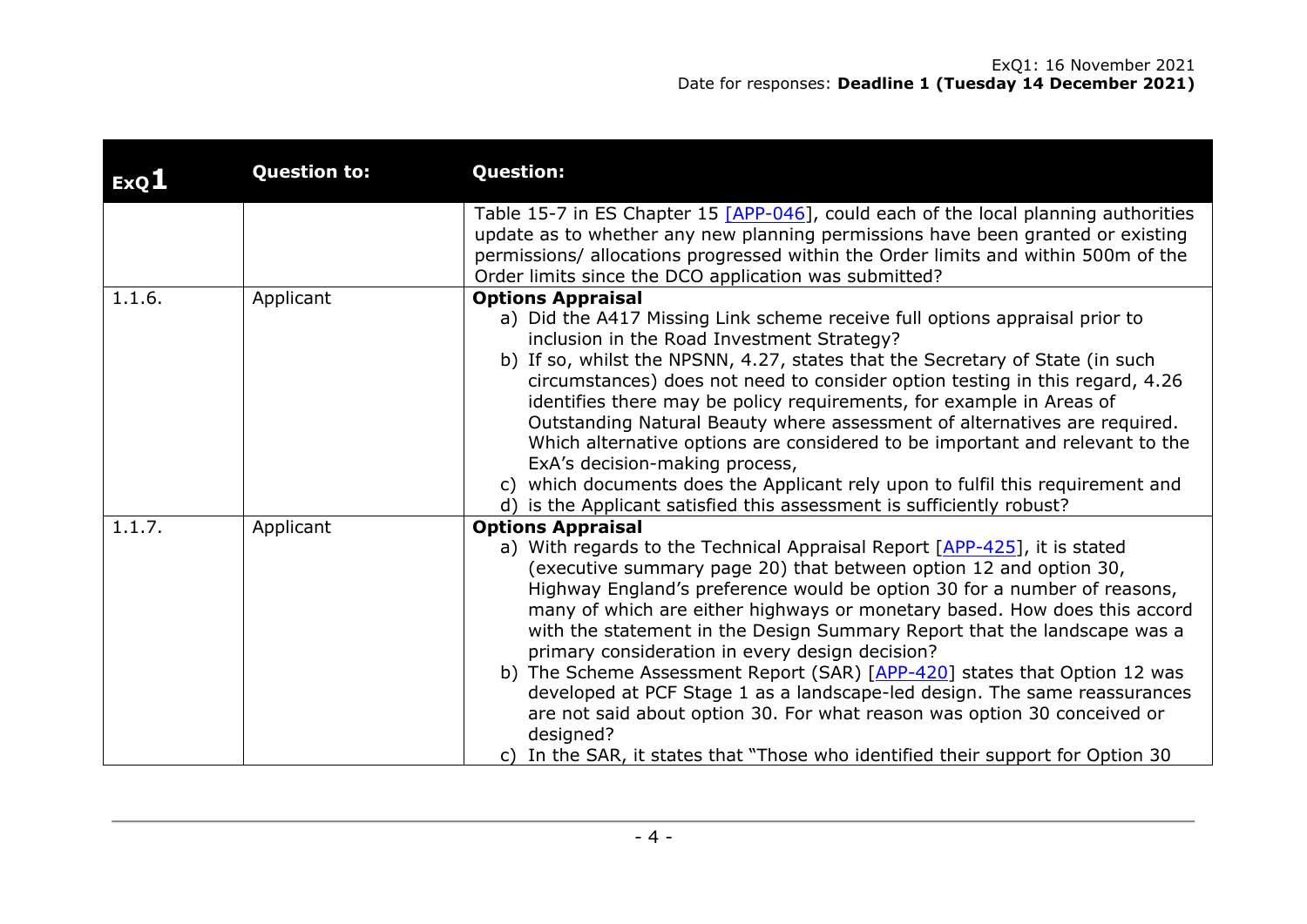| ExQL   | <b>Question to:</b> | <b>Question:</b>                                                                                                                                                                                                                                                                                                                                                                                                                                                                                                                                                                                                                                                                                                                                                                                                                                                                                                                                                                                                                                                                                                                                                                                                                                                                                                                    |
|--------|---------------------|-------------------------------------------------------------------------------------------------------------------------------------------------------------------------------------------------------------------------------------------------------------------------------------------------------------------------------------------------------------------------------------------------------------------------------------------------------------------------------------------------------------------------------------------------------------------------------------------------------------------------------------------------------------------------------------------------------------------------------------------------------------------------------------------------------------------------------------------------------------------------------------------------------------------------------------------------------------------------------------------------------------------------------------------------------------------------------------------------------------------------------------------------------------------------------------------------------------------------------------------------------------------------------------------------------------------------------------|
|        |                     | amounted to 72% of all respondents, with an additional 8% stating their<br>preference for Option 12." Clarify what this means.<br>d) In the SAR, it states that "there is limited variation in terms of overall residual<br>environmental impacts between Option 12 and Option 30. Option 12 and<br>Option 30 are recording the same level of significance in relation to air<br>quality, cultural heritage, landscape, geology and soils, materials, noise and<br>vibration, population and human health, and climate." Landscape is not<br>however mentioned as an environmental impact. Explain.<br>e) Table 0.2 records the impacts on landscape being the same for both option 12<br>and option 30. Explain how this conclusion was reached.<br>In the SAR executive summary, the reasons for selecting option 30 do not<br>f)<br>mention anything regarding 'landscape-led' approaches, with an emphasis on<br>lower costs representing greater (monetised) benefits. Can the ExA be<br>reassured that cost was not a prevailing or overriding factor in the decision-<br>making process?<br>g) Can the Applicant confirm if the costs identified with option 30 as appraised<br>remain valid and whether costs have risen through evolving design, if so how<br>does this affect the weight given to the monetised benefits? |
| 1.1.8. | Applicant, CCB      | <b>Options Appraisal</b><br>a) In its Relevant Representation (RR) [RR-021] CCB at Key question 3 refer to<br>two detailed reports on suggested alternatives. Could the Applicant/ CCB<br>please confirm the title and references of these reports and whether they<br>have been submitted into the Examination?<br>b) If they have not could the Applicant please submit these or explain why it is<br>not necessary or appropriate to do so?                                                                                                                                                                                                                                                                                                                                                                                                                                                                                                                                                                                                                                                                                                                                                                                                                                                                                      |
| 1.1.9. | Applicant           | <b>Environmental Statement</b><br>In paragraph 2.6.105 of Chapter 2 to the Environmental Statement [APP-033] it                                                                                                                                                                                                                                                                                                                                                                                                                                                                                                                                                                                                                                                                                                                                                                                                                                                                                                                                                                                                                                                                                                                                                                                                                     |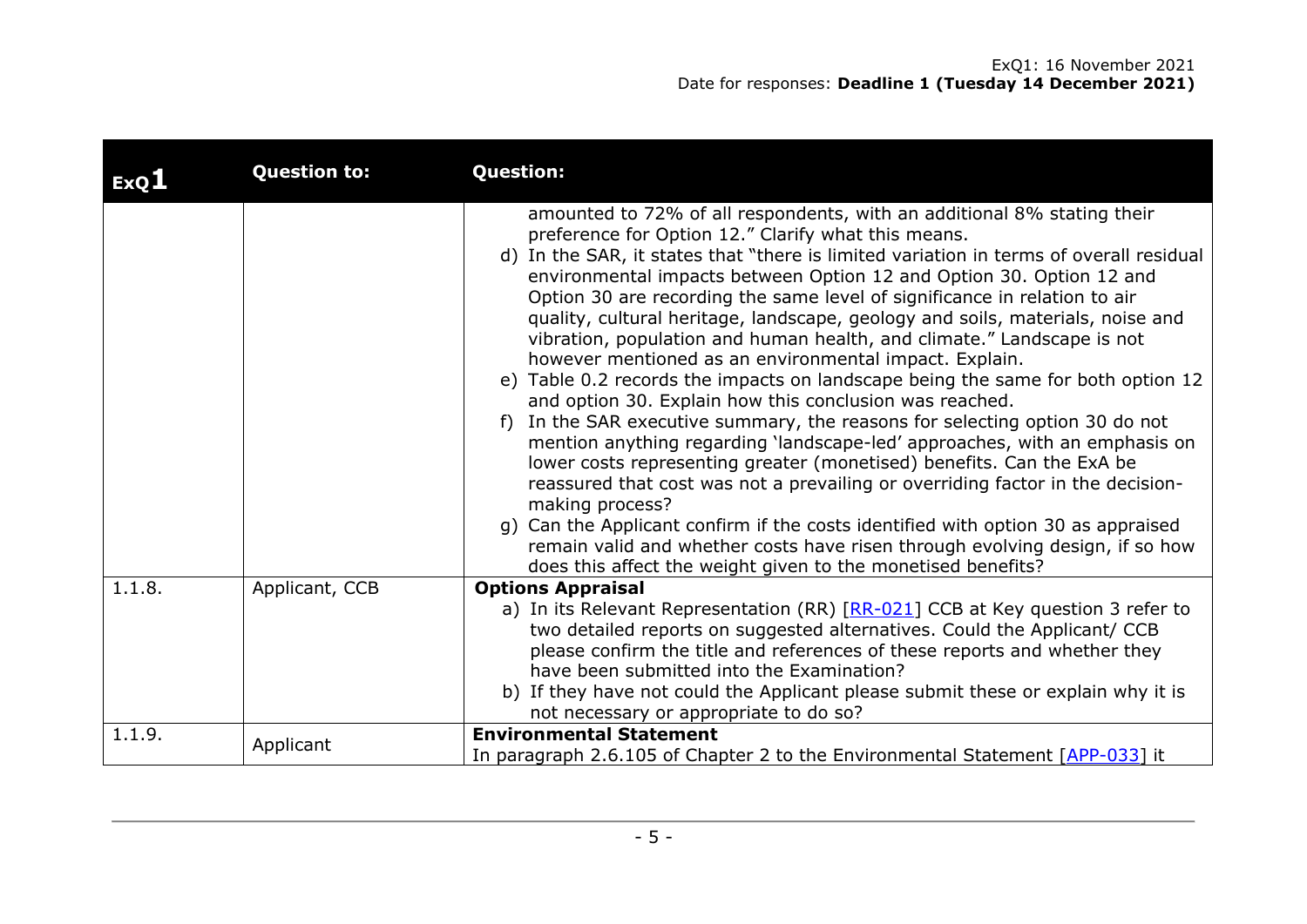| ExQ1    | <b>Question to:</b> | <b>Question:</b>                                                                                                                                                                                                                                                                                                                                                                                                                                                                                 |
|---------|---------------------|--------------------------------------------------------------------------------------------------------------------------------------------------------------------------------------------------------------------------------------------------------------------------------------------------------------------------------------------------------------------------------------------------------------------------------------------------------------------------------------------------|
|         |                     | states: "No off-site works are identified. Details of any off-site works required to<br>facilitate the development (delivered by Highways England or other parties) would<br>be considered at detailed design where applicable."<br>How are the potential effects of off-site works accounted for in the Environmental<br>Statement and what are they?                                                                                                                                           |
| 1.1.10. |                     | <b>Environmental Statement</b>                                                                                                                                                                                                                                                                                                                                                                                                                                                                   |
|         | Applicant           | a) ES Chapter 4 [APP-035] paragraph 4.2.11 scoped out Electric and Magnetic<br>Fields (EMF). If existing services are to be retained beneath the repurposed<br>A417, would walkers or users of any resulting pathway potentially be exposed<br>to EMF?<br>b) Would any diversions or re-routing of existing services (or laying of new<br>connections), such as electric cables, bring them closer to existing dwellings,<br>potentially giving rise to EMF effects?                             |
| 1.1.11. |                     | <b>Environmental Statement Methodology</b>                                                                                                                                                                                                                                                                                                                                                                                                                                                       |
|         | GCC, TBC, CDC       | Are there any concerns about the approach to EIA or the EIA methodology, with<br>particular reference to paragraph 4.5.18 of ES Chapter 4 [APP-035]?                                                                                                                                                                                                                                                                                                                                             |
| 1.1.12. | Applicant           | <b>Clarification on Terminology</b><br>There are numerous instances where the phrase "at grade" is utilised. For clarity,<br>what does this term mean and is it the same in all instances where it appears (for<br>example paragraph 6.2.81 of the Case for the Scheme)?                                                                                                                                                                                                                         |
| 1.1.13. | Applicant           | Lighting<br>a) With regards the commitments in Table 7-4 within the Case for the Scheme<br>[APP-417], confirm what is meant by 'permanent' with respect to lighting.<br>b) Would temporary operational lights be affixed to bridges (for example under<br>or on the edge of the Gloucestershire Way crossing) or would any form of<br>lighting column to light the highway be erected on any part of the route?<br>c) Would, via the Order, the Applicant have the ability post-consent to erect |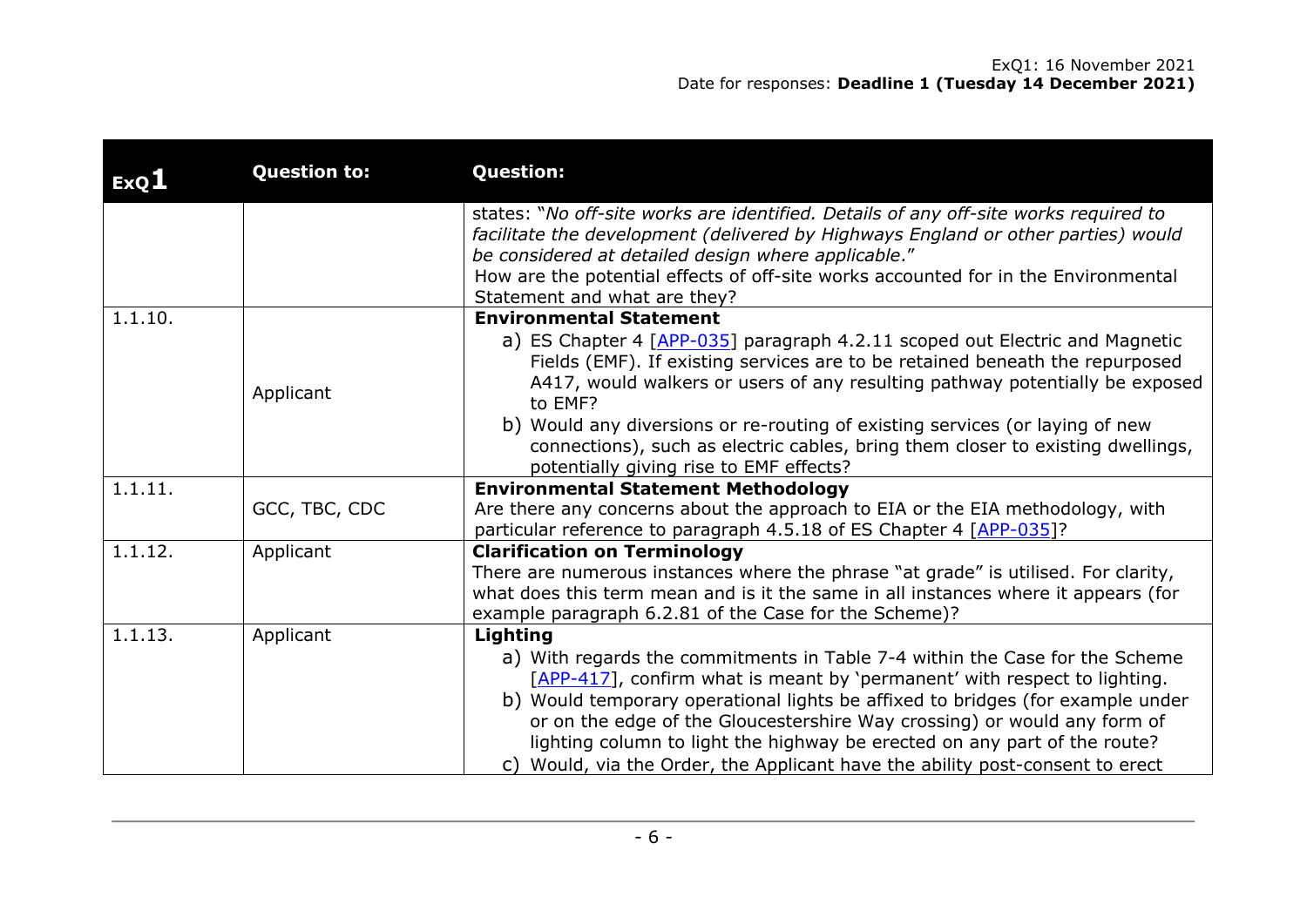| ExQ1    | <b>Question to:</b> | <b>Question:</b>                                                                                                                                                                                                                                                                                                                                                                                                                                                                                       |
|---------|---------------------|--------------------------------------------------------------------------------------------------------------------------------------------------------------------------------------------------------------------------------------------------------------------------------------------------------------------------------------------------------------------------------------------------------------------------------------------------------------------------------------------------------|
|         |                     | lighting of any kind?                                                                                                                                                                                                                                                                                                                                                                                                                                                                                  |
| 1.1.14. | Applicant           | <b>COP26</b><br>Following the recent declaration of a climate emergency and the recently held<br>COP26, does the Applicant have any comments on implications for, or any<br>amendments needed to, the application or Environmental Statement?                                                                                                                                                                                                                                                          |
| 1.1.15. | Applicant           | <b>Climate Change</b><br>In addition to those risks detailed in paragraphs 14.8.7 and 14.8.8 of ES Chapter 14<br>[APP-045], does the Applicant consider that agricultural land (including BMV land)<br>taken temporarily (for example, for construction compounds) would potentially<br>suffer from deterioration (for example, if stripped and stored topsoil and subsoil is<br>exposed in a heatwave condition)?                                                                                     |
| 1.1.16. | Applicant           | <b>Climate Change</b><br>In terms of traffic generation, congestion, speeds and journey time, would the<br>Proposed Development represent betterment over the current baseline in terms of<br>predicted tCO <sub>2</sub> e from vehicular traffic?                                                                                                                                                                                                                                                     |
| 1.1.17. | Applicant           | <b>Clarification on Data</b><br>In Chapter 14 of the ES [APP-045] Table 14-15 suggests total construction<br>emissions of 74,114 tCO <sub>2</sub> e but paragraph 14.10.4 states this is 74,144. Confirm the<br>correct figure.                                                                                                                                                                                                                                                                        |
| 1.1.18. | Applicant           | <b>Approach to Mitigation</b><br>The Applicant's approach relies heavily on those identified issues and a series of<br>statement commitments to mitigation contained in the Register of Environmental<br>Assessment Commitments (REAC) set out in section 3 of the Environmental<br>Management Plan (EMP) [APP-317], however much of these mitigation approaches<br>are set in appendices to detail such mitigation.<br>However, the EMP also relies on Construction Management Plans (at section 4.3) |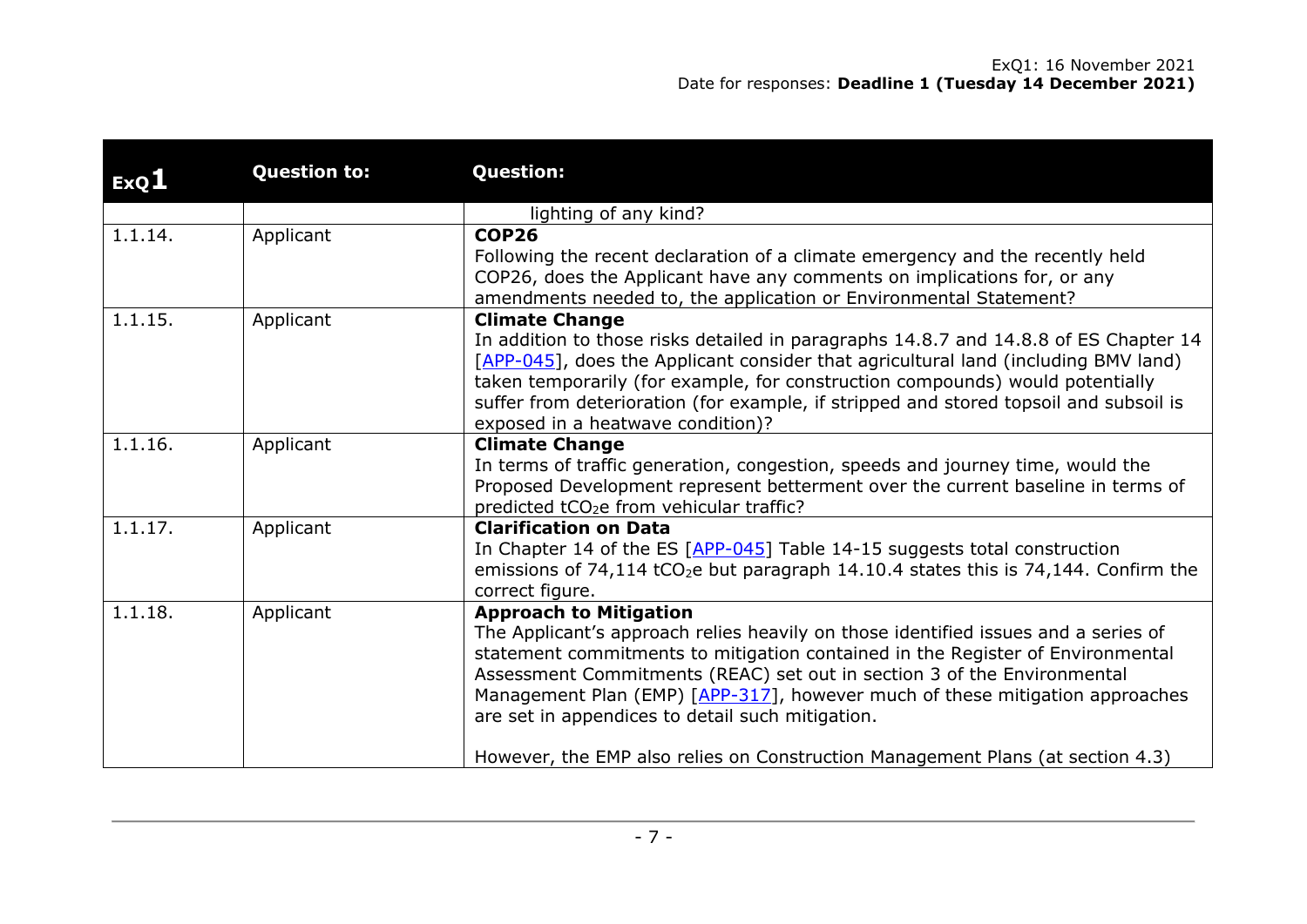| ExQ1    | <b>Question to:</b> | <b>Question:</b>                                                                                                                                                                                                                                                                                                                                                                                                                                                                                                                                          |
|---------|---------------------|-----------------------------------------------------------------------------------------------------------------------------------------------------------------------------------------------------------------------------------------------------------------------------------------------------------------------------------------------------------------------------------------------------------------------------------------------------------------------------------------------------------------------------------------------------------|
|         |                     | and Construction Environmental method statements (4.4) that it will prepare for<br>certain environmental topics which shall be inserted into the EMP [APP-317]. The<br>EMP $[APP-317]$ is presently considered light in detail and heavily reliant on matters<br>being resolved at the detailed stages including mitigation-specific management<br>plans after consent would have been granted.                                                                                                                                                           |
|         |                     | The ExA is concerned that the approach fails to provide adequate details of how the<br>Applicant intends to mitigate the impacts of the Proposed Development, and the<br>ExA cannot be certain at this stage that mitigation measures or practices would be<br>adequate. The Applicant is required to take note of the ExA's initial view and either<br>provide a statement/ response here justifying the approach and explaining how the<br>ExA's concern can be addressed, and/ or submit the additional documents required.                            |
| 1.1.19. | GCC, CDC, TBC       | <b>Community Engagement</b><br>The ExA is concerned that the EMP, and REAC, $[APP-317]$ do not provide adequate<br>and clear instructions on how the Applicant intends to liaise with the local<br>community during construction. This comment is based on the Applicant's approach<br>to community engagement during construction of the Proposed Development,<br>should the SoS decide to make the Order, and whether this is adequately secured in<br>the draft DCO.                                                                                   |
| 1.1.20. | Applicant           | <b>Environmental Management Plan (EMP)</b> [APP-317]<br>If the intention is that the EMP is revised every six months:<br>a) How much confidence can the ExA or Interested Parties have that all the<br>necessary mitigations will be retained and enforced throughout the relevant<br>stage/ lifetime of the EMP?<br>b) Who would determine (or be consulted in the determination of) whether the<br>revisions would give rise to new or worse environmental effects?<br>c) If a new or worse environmental effect was determined to occur as a result of |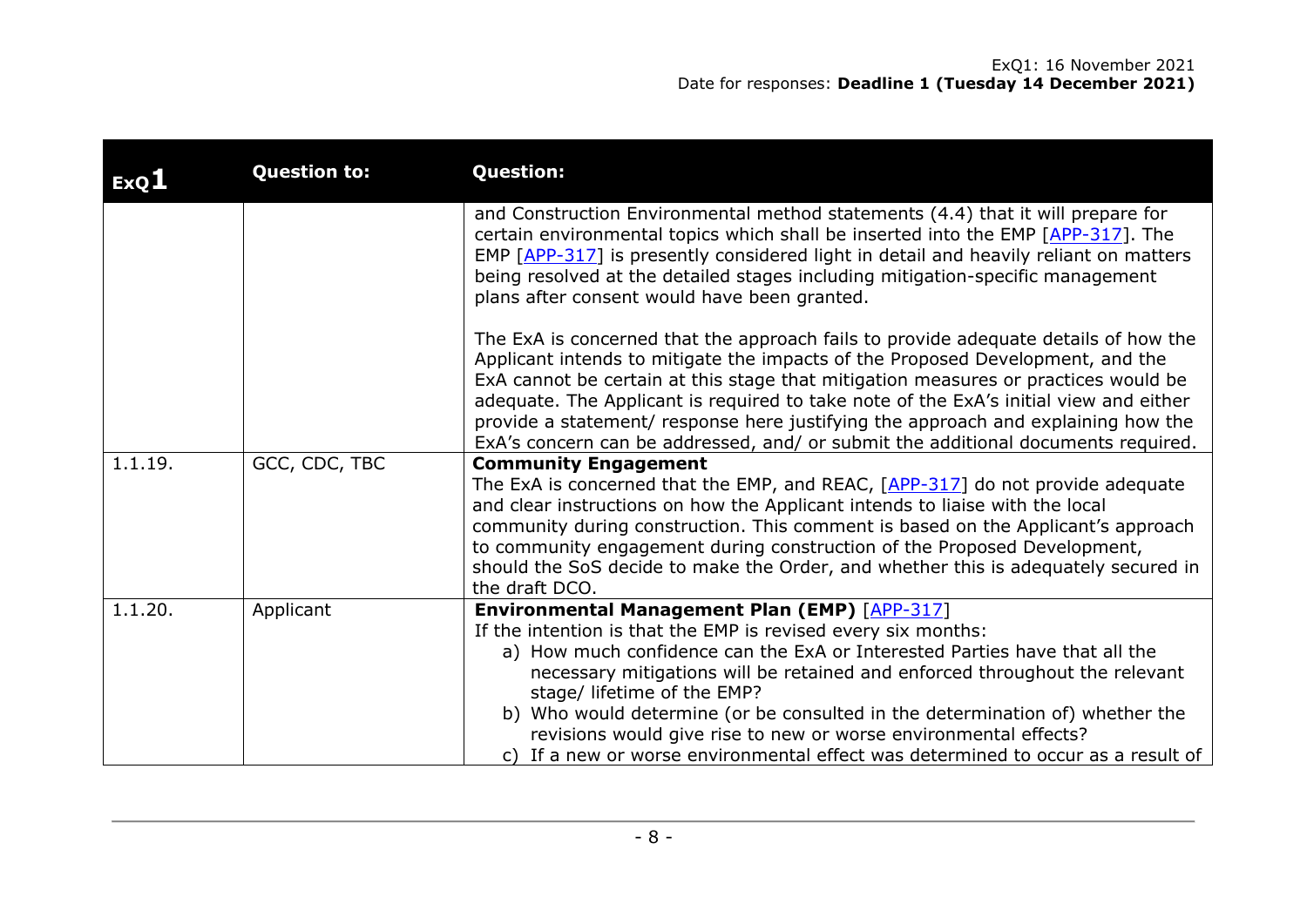| ExQ1    | <b>Question to:</b> | <b>Question:</b>                                                                                                                                                                                                                                                                       |
|---------|---------------------|----------------------------------------------------------------------------------------------------------------------------------------------------------------------------------------------------------------------------------------------------------------------------------------|
|         |                     | changes to the EMP, what would be the process following such                                                                                                                                                                                                                           |
|         |                     | determination?                                                                                                                                                                                                                                                                         |
| 1.1.21. | GCC, TBC, CDC       | <b>Management Plans</b><br>a) Are the respective Councils content with their roles and responsibilities in<br>reviewing management plans produced under the umbrella of the EMP?<br>b) If not, why not?                                                                                |
| 1.1.22. | Applicant           | <b>Mitigation and Monitoring</b><br>In measure AQ12 of the EMP [APP-317], would water spray/ dampening equipment,<br>installed around the boundary of construction works closest to the sensitive and<br>designated sites, be an effective means of suppressing dust?                  |
| 1.1.23. | Applicant           | <b>Shab Hill Farm</b><br>a) In measure CH7 of the EMP $[APP-317]$ , can a timescale be put on when the<br>wall will be installed?<br>b) In this, and other similar cases in the EMP, can trigger points be written in to<br>ensure a timely delivery of the mitigation?                |
| 1.1.24. | Applicant           | <b>EMP Measure BD24 [APP-317]</b><br>Confirm what is meant by 'high prevailing winds' and how will it be determined if<br>the wind becomes 'high'?                                                                                                                                     |
| 1.1.25. | Applicant, GCC      | <b>Legal Agreement</b><br>With regards to measure PH3 in the EMP [APP-317], what progress has been made<br>on any legal agreement between the parties and will a completed obligation be<br>presented to the ExA before the close of the Examination?                                  |
| 1.1.26. | Applicant           | <b>Embedded Mitigation</b><br>a) Paragraph 1.5.1 of the EMP describes the REAC [APP-317] as "including<br>commitments to certain key items of embedded mitigation". Can the<br>Applicant confirm whether all of the proposed embedded mitigation measures<br>are included in the REAC? |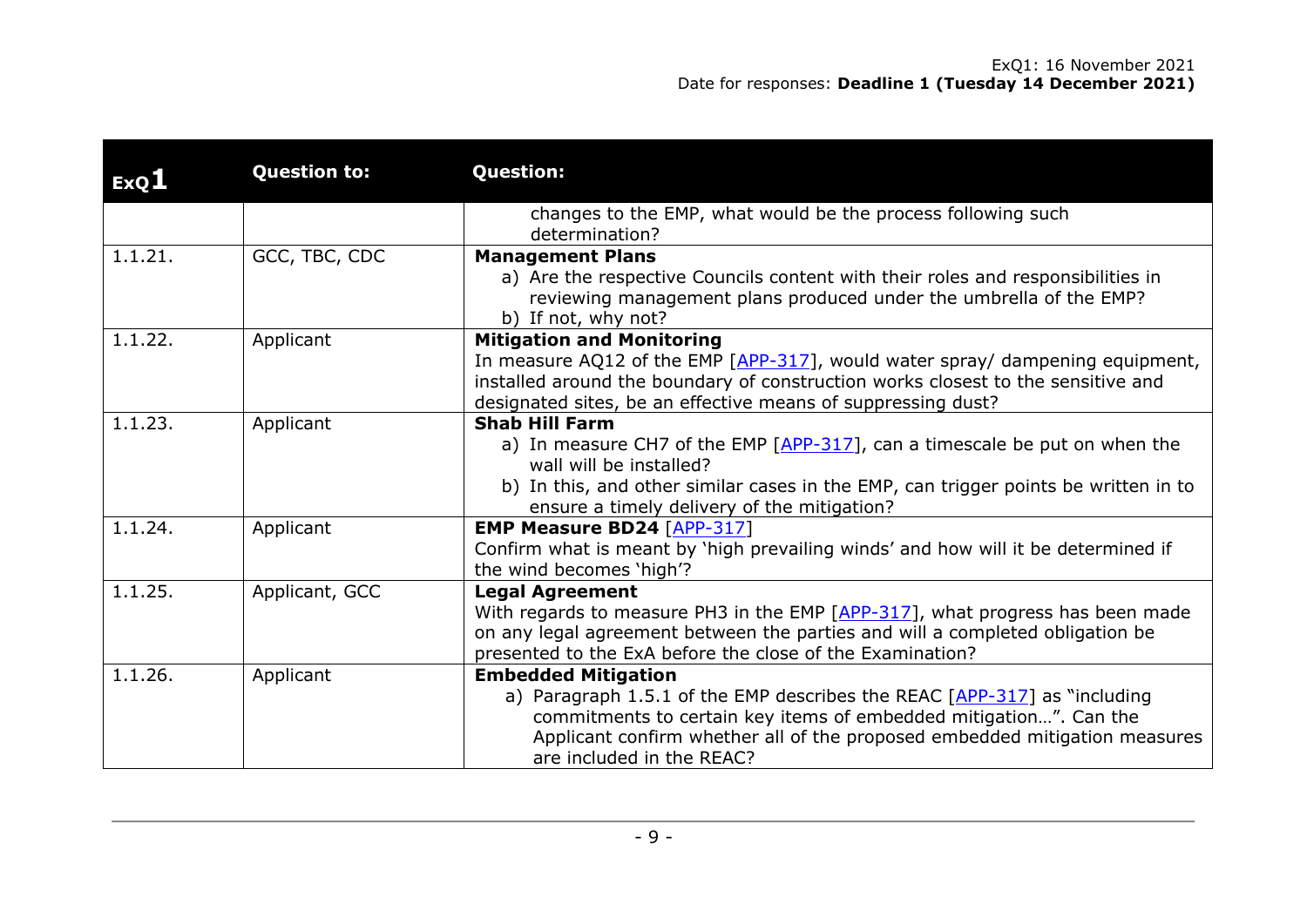| <b>ExQ1</b> | <b>Question to:</b>                                                        | <b>Question:</b>                                                                                                                                                                                                                                                                                                                                                |
|-------------|----------------------------------------------------------------------------|-----------------------------------------------------------------------------------------------------------------------------------------------------------------------------------------------------------------------------------------------------------------------------------------------------------------------------------------------------------------|
|             |                                                                            | b) If not, please can the Applicant provide a table that identifies all the<br>mitigation relied upon in the ES and the mechanism by which that mitigation<br>is secured, as recommended in Planning Inspectorate Advice Note Seven?                                                                                                                            |
| 1.1.27.     | Applicant                                                                  | <b>Construction Programme</b><br>Does the Applicant see any impediments that would extend or otherwise exacerbate<br>the 33-month construction period (42-month overall programme including<br>environmental preparatory works)?                                                                                                                                |
| 1.1.28.     | Applicant                                                                  | <b>Repurposing of A417</b><br>Limited information or certainty is provided on the processes of turning the existing<br>A417 into the proposed green byway. Set out, step-by-step the actions required to<br>convert the existing A417 to a green corridor and amenity area. How are these<br>secured in the dDCO?                                               |
| 1.1.29.     | Applicant, CDC, CCB                                                        | <b>Cotswold National Park</b><br>A few relevant representations have raised the prospect of the creation of the<br>Cotswold National Park. Provide any information on any intentions or workings<br>undertaken on any such creation to date and what, if any, the implications of the<br>Proposed Development would have on achieving any National Park status. |
| 1.1.30.     | Applicant, Western<br><b>Gateway Sub-National</b><br><b>Transport Body</b> | <b>Strategic Transport Plan</b><br>Explain the relevance and importance of the Strategic Transport Plan with regards<br>to the Proposed Development, referencing the NPSNN and PA2008 where<br>appropriate.                                                                                                                                                     |
| 1.1.31.     | Applicant                                                                  | <b>Drawings</b><br>No structural engineering drawings have been provided for the various crossings,<br>overbridges and overpasses, only engineering section drawings. Provide details of<br>each of the crossings in plan, section and elevation drawing form.                                                                                                  |
| 1.1.32.     | Applicant                                                                  | <b>Submission of Documents</b><br>Can the Applicant please submit 'Clean' and 'Tracked Changes' versions of all/ any                                                                                                                                                                                                                                            |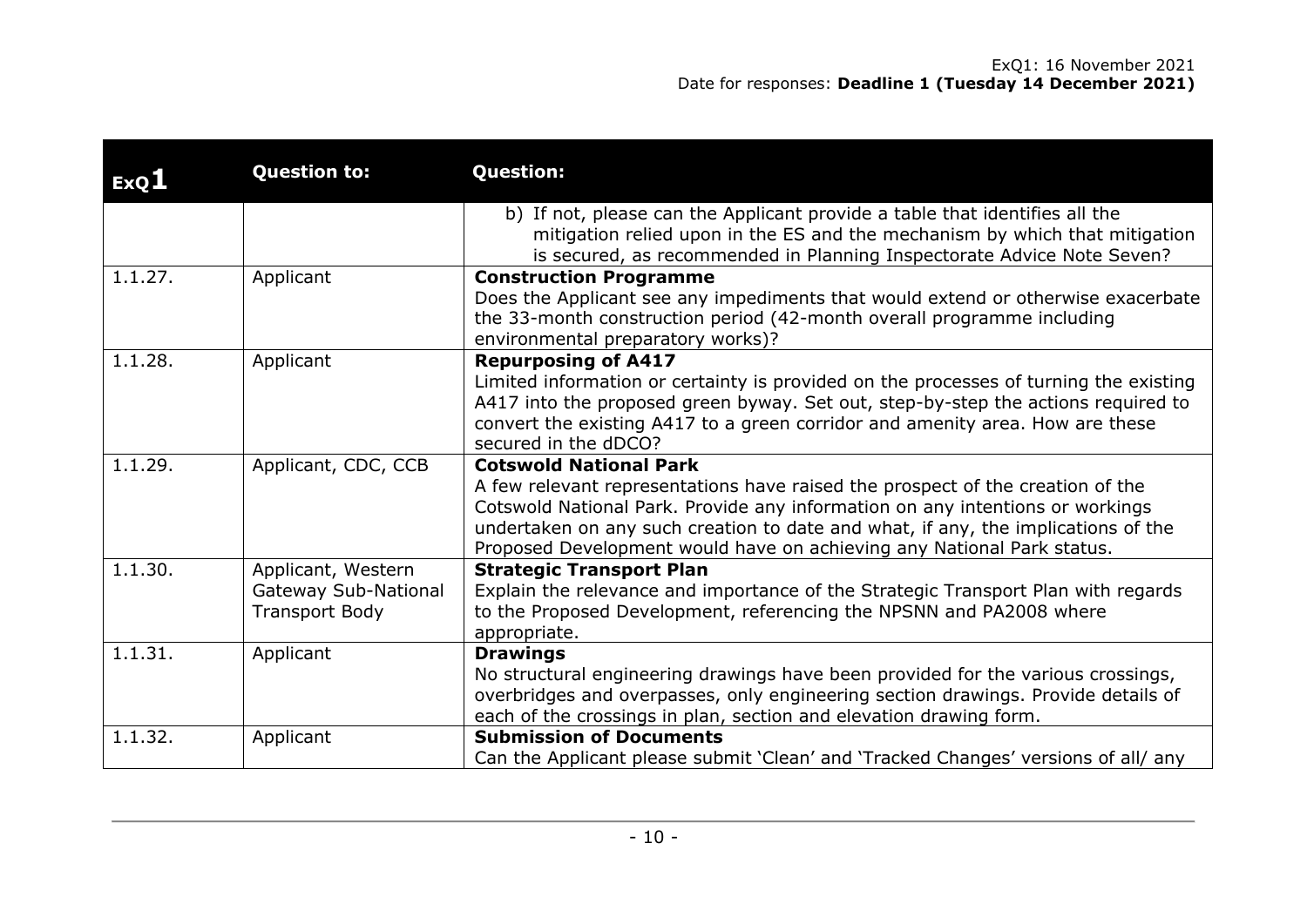| ExQL    | <b>Question to:</b>              | <b>Question:</b>                                                                                                                                                                                                                                                                                                                                                                 |
|---------|----------------------------------|----------------------------------------------------------------------------------------------------------------------------------------------------------------------------------------------------------------------------------------------------------------------------------------------------------------------------------------------------------------------------------|
|         |                                  | amended documents at each time one is submitted to facilitate easy identification of<br>where changes have been made (including, but not limited to, the Application<br>Document Tracker, DCO and EM)?                                                                                                                                                                           |
| 1.1.33. | Applicant                        | <b>Environment Act 2021</b><br>The Environment Bill was given Royal Assent on 9 November 2021 and became law.<br>Can the Applicant please comment on the effect the provisions in the Environment<br>Act 2021 will have on the consideration of the Proposed Development?                                                                                                        |
| 1.2.    | <b>Air Quality and Emissions</b> |                                                                                                                                                                                                                                                                                                                                                                                  |
| 1.2.1.  | Applicant                        | <b>Assessment Methodology</b><br>Explain whether the assessment methodology for air quality is based upon the most<br>up-to-date guidance contained within the DMRB, and what bearing it would have on<br>the ES if it were not.                                                                                                                                                 |
| 1.2.2.  | Applicant                        | <b>WHO Standards</b><br>In September 2021 the World Health Organisation published new Global Air Quality<br>Guidelines.                                                                                                                                                                                                                                                          |
|         |                                  | Could the Applicant please set out their response to these guideline standards,<br>setting out any implications that this may have for the consideration of this<br>Proposed Development?                                                                                                                                                                                        |
| 1.2.3.  | Applicant                        | <b>Mitigation and Monitoring</b><br>State whether mitigation measures specific to demolition, earthworks, construction,<br>and track out, such as those stated within the Institute of Air Quality Management:<br>Guidance on the assessment of dust from demolition and construction, will be<br>utilised to minimise and mitigate dust arisings during the construction phase. |
| 1.2.4.  | GCC, TBC, CDC                    | Air Quality Management Areas (AQMAs)<br>a) Are the Applicant's identification and description of AQMAs within the Order<br>limits correct and representative of the challenges faced in the respective                                                                                                                                                                           |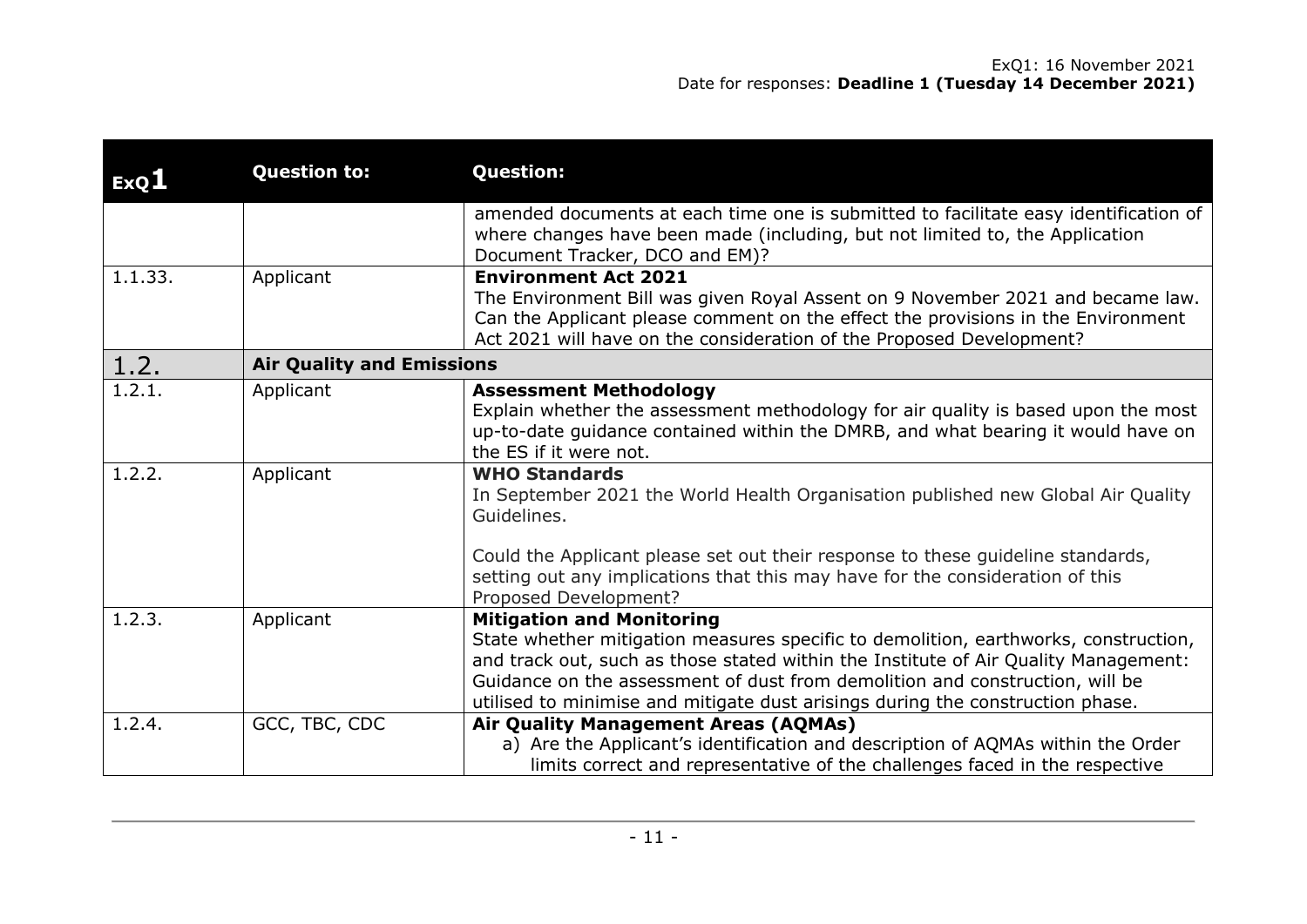| ExQ1   | <b>Question to:</b> | <b>Question:</b>                                                                                                                                                                                                                                                                                                                                                                                                                                                                                                                                                                               |
|--------|---------------------|------------------------------------------------------------------------------------------------------------------------------------------------------------------------------------------------------------------------------------------------------------------------------------------------------------------------------------------------------------------------------------------------------------------------------------------------------------------------------------------------------------------------------------------------------------------------------------------------|
|        |                     | AQMA?<br>b) Do concerns remain about the prospect of the objectives within the AQMAs<br>being prejudiced by the Proposed Development and, if so, what reassurances<br>are required?                                                                                                                                                                                                                                                                                                                                                                                                            |
| 1.2.5. | Applicant           | <b>Baseline Conditions</b><br>Can the monitoring results referred to in paragraph 5.4.6 of ES Chapter 5 [APP-<br>$[036]$ , in relation the PM <sub>10</sub> and PM <sub>2.5</sub> , be published and made available to the<br>Examination?                                                                                                                                                                                                                                                                                                                                                     |
| 1.2.6. | Applicant           | <b>Assessment Methodology</b><br>a) In Chapter 5 of the ES [APP-036] with reference to paragraph 5.4.11, does<br>the scoping out of site equipment cover result in the exclusion of diesel<br>generators or similar apparatus that may be needed to support construction<br>works or construction worker compounds?<br>b) Is it appropriate to take these into account to determine the effects,<br>notwithstanding that they are time-limited in duration?                                                                                                                                    |
| 1.2.7. | Applicant           | <b>Vehicle Emissions</b><br>Paragraph 5.6.4 of Chapter 5 of the ES [APP-036] provides details regarding the<br>study area used for the assessment of impacts from HGVs during the construction<br>phase, however it is not clear whether this includes the ARN.<br>a) Can the Applicant confirm if the assessment for HGV emissions has<br>considered effects on the Affected Road Network? And if not, why not?<br>b) Have the emissions from LGVs, personnel vehicles and staff vehicles within<br>the study area been taken into account in the air quality assessment? If not,<br>why not? |
| 1.2.8. | Applicant           | <b>Vehicle Movements</b><br>For clarity, when HGVs are referred to (such as in paragraph 5.8.5) does this purely<br>relate to vehicles that bring/ takeaway construction and demolition materials to the                                                                                                                                                                                                                                                                                                                                                                                       |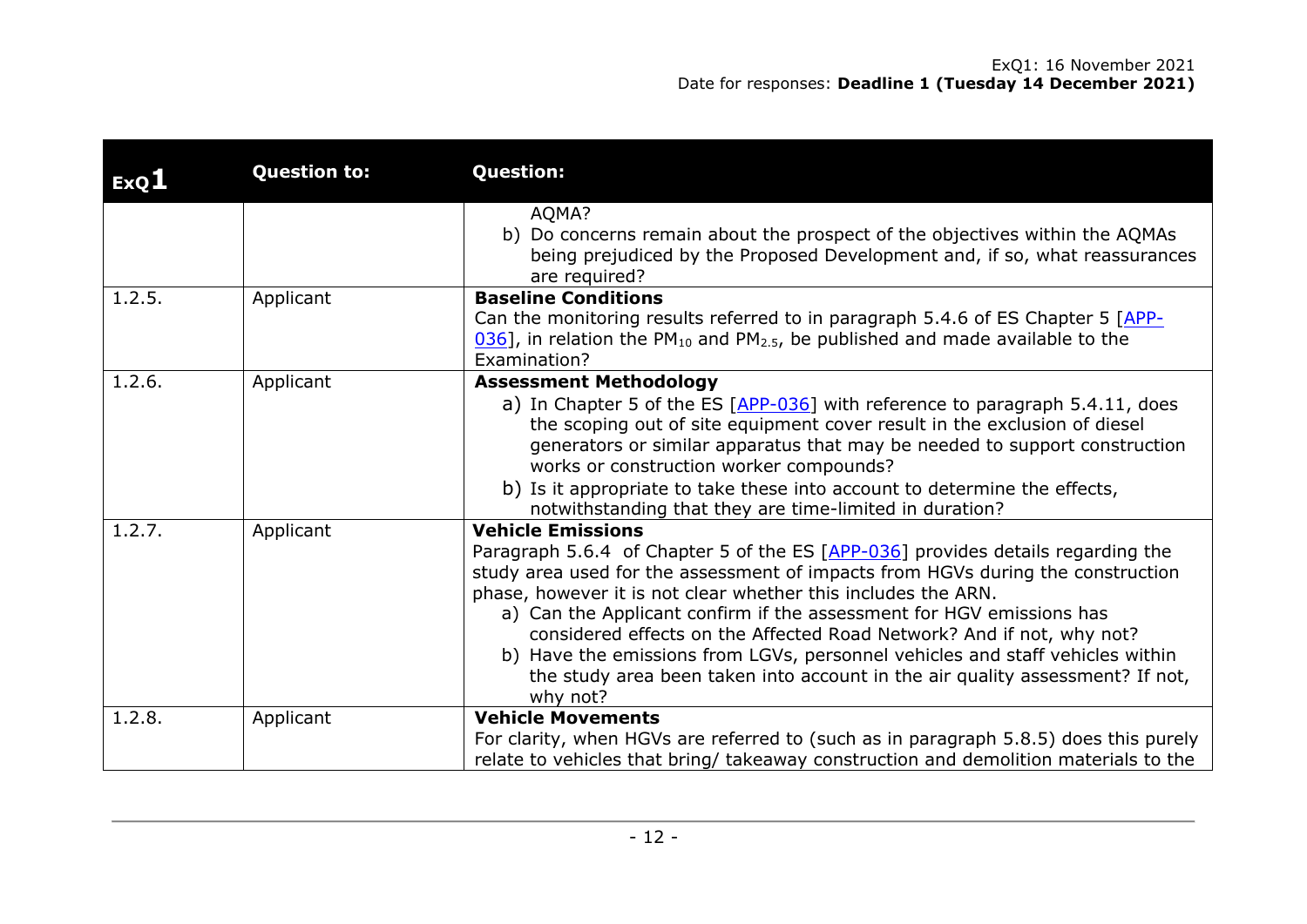| ExQ1    | <b>Question to:</b>                | <b>Question:</b>                                                                                                                                                                                                                                                                                                                                                                                                                                                                |
|---------|------------------------------------|---------------------------------------------------------------------------------------------------------------------------------------------------------------------------------------------------------------------------------------------------------------------------------------------------------------------------------------------------------------------------------------------------------------------------------------------------------------------------------|
|         |                                    | site or does this also include road construction vehicles (steamroller, tarmac<br>spreader etc)?                                                                                                                                                                                                                                                                                                                                                                                |
| 1.2.9.  | Applicant                          | <b>NO<sub>2</sub> Thresholds</b><br>Would the Proposed Development lead to any new exceedances of NO <sub>2</sub> inside or<br>outside any AQMA or Air Quality sensitive area, or would effects be constrained to<br>affecting existing exceedances (for better or worse)?                                                                                                                                                                                                      |
| 1.2.10. | GCC, TBC, CDC                      | <b>Mitigation</b><br>a) Do you agree with the Applicant's position that any adverse impacts would be<br>reduced to a negligible level by virtue of mitigation in the Environmental<br>Management Plan?<br>b) If not, why not and what level of impact would be experienced?                                                                                                                                                                                                     |
| 1.2.11. | Applicant, GCC, TBC,<br><b>CDC</b> | <b>Mitigation</b><br>a) Whilst paragraph 5.10.12 of ES Chapter 5 [APP-036] predicts no new<br>exceedances of annual mean $NO2$ , receptors 50 and 51 would see a 0.5yg/m <sup>3</sup><br>increase on top of the existing exceedance of $43.7$ yg/m <sup>3</sup> . What bespoke<br>mitigation measures could be implemented to reduce the worsening of air<br>quality for these residents?<br>b) For what duration is construction predicted in the locality of these receptors? |
| 1.2.12. | Applicant                          | <b>Construction Effects</b><br>With reference to paragraph 5.10.16 in Chapter 5 of the ES [APP-036], does the<br>small number of links referred to include assessment of all those likely routes that<br>traffic would divert to avoid the construction works and delays during the<br>construction period?                                                                                                                                                                     |
| 1.2.13. | Natural England                    | <b>Ancient Woodland and Veteran Trees</b><br>Are there concerns remaining with regards to the operational phase effects of the<br>Proposed Development upon Ancient Woodland and Veteran Trees?                                                                                                                                                                                                                                                                                 |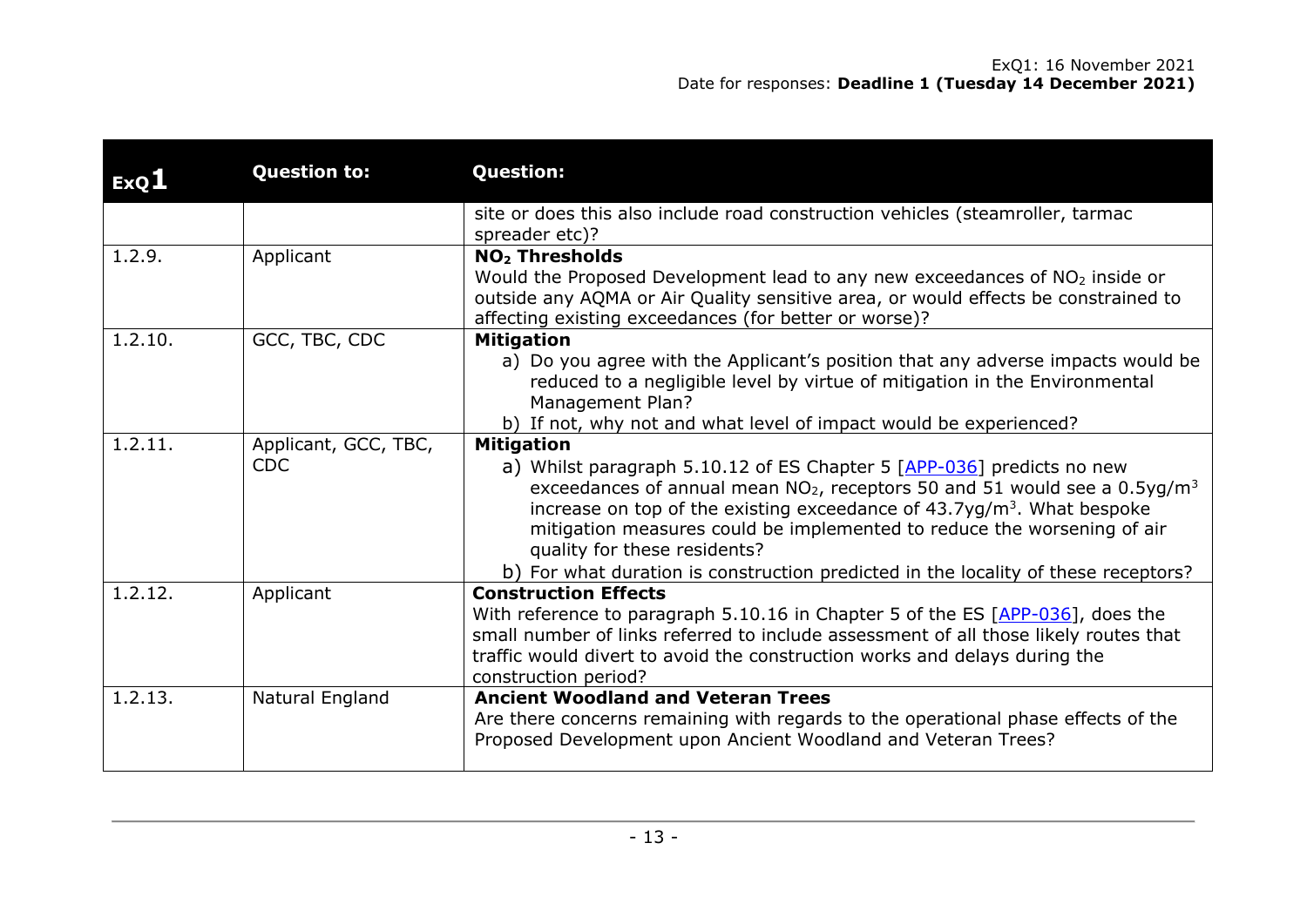| ExQ1    | <b>Question to:</b>                             | <b>Question:</b>                                                                                                                                                                                                                                                                                                                                                                                                                                                                                                                                                                                                                                                                                                                                                                                                                                                                                                                                                                                                              |
|---------|-------------------------------------------------|-------------------------------------------------------------------------------------------------------------------------------------------------------------------------------------------------------------------------------------------------------------------------------------------------------------------------------------------------------------------------------------------------------------------------------------------------------------------------------------------------------------------------------------------------------------------------------------------------------------------------------------------------------------------------------------------------------------------------------------------------------------------------------------------------------------------------------------------------------------------------------------------------------------------------------------------------------------------------------------------------------------------------------|
| 1.2.14. | Applicant                                       | <b>Reassigned Traffic</b><br>What assumptions have been made in the ES when re-assigning traffic during<br>construction works in AQMAs?                                                                                                                                                                                                                                                                                                                                                                                                                                                                                                                                                                                                                                                                                                                                                                                                                                                                                       |
| 1.2.15. | <b>Climate Emergency</b><br>Policy and Planning | <b>EIA Regulation 20</b><br>In your Relevant Representation $[RR-018]$ , you state the Proposed Development is<br>not compliant with EIA Regulation 20. Please expand fully on where and why you<br>believe this is the case.                                                                                                                                                                                                                                                                                                                                                                                                                                                                                                                                                                                                                                                                                                                                                                                                 |
| 1.3.    |                                                 | Biodiversity, Ecology and Natural Environment (including Habitats Regulations Assessment (HRA))                                                                                                                                                                                                                                                                                                                                                                                                                                                                                                                                                                                                                                                                                                                                                                                                                                                                                                                               |
| 1.3.1.  | Applicant, GCC                                  | <b>Biodiversity Metric</b><br>The ExA cannot locate a figure or appendix setting out the Applicant's assessment<br>against the Biodiversity Metric 2.0 calculations. In this regard, can the Applicant:<br>a) Present the calculation in full and set out the results (or direct the ExA to where<br>the calculation exists).<br>b) Detail how the results have influenced the approach to biodiversity net gain and<br>mitigation.<br>c) What effect, if any, would the re-purposing of the car park at the Barrow Wake<br>viewpoint have on the Biodiversity Metric 2.0 calculations and, as a result, would<br>that justify compulsory acquisition of the car park or would CA be necessary if<br>retained by GCC and alternative management secured?<br>d) Natural England released Biodiversity Metric 3.0 on 7 July 2021. Explain whether<br>or not a calculation using this new metric should (or should not) be provided for<br>this DCO application and, if so, how the Proposed Development performs against<br>it. |
| 1.3.2.  | Applicant                                       | <b>Biodiversity Net Gain</b><br>a) Which articles, requirements and control documents would ensure the delivery of<br>biodiversity net gain?                                                                                                                                                                                                                                                                                                                                                                                                                                                                                                                                                                                                                                                                                                                                                                                                                                                                                  |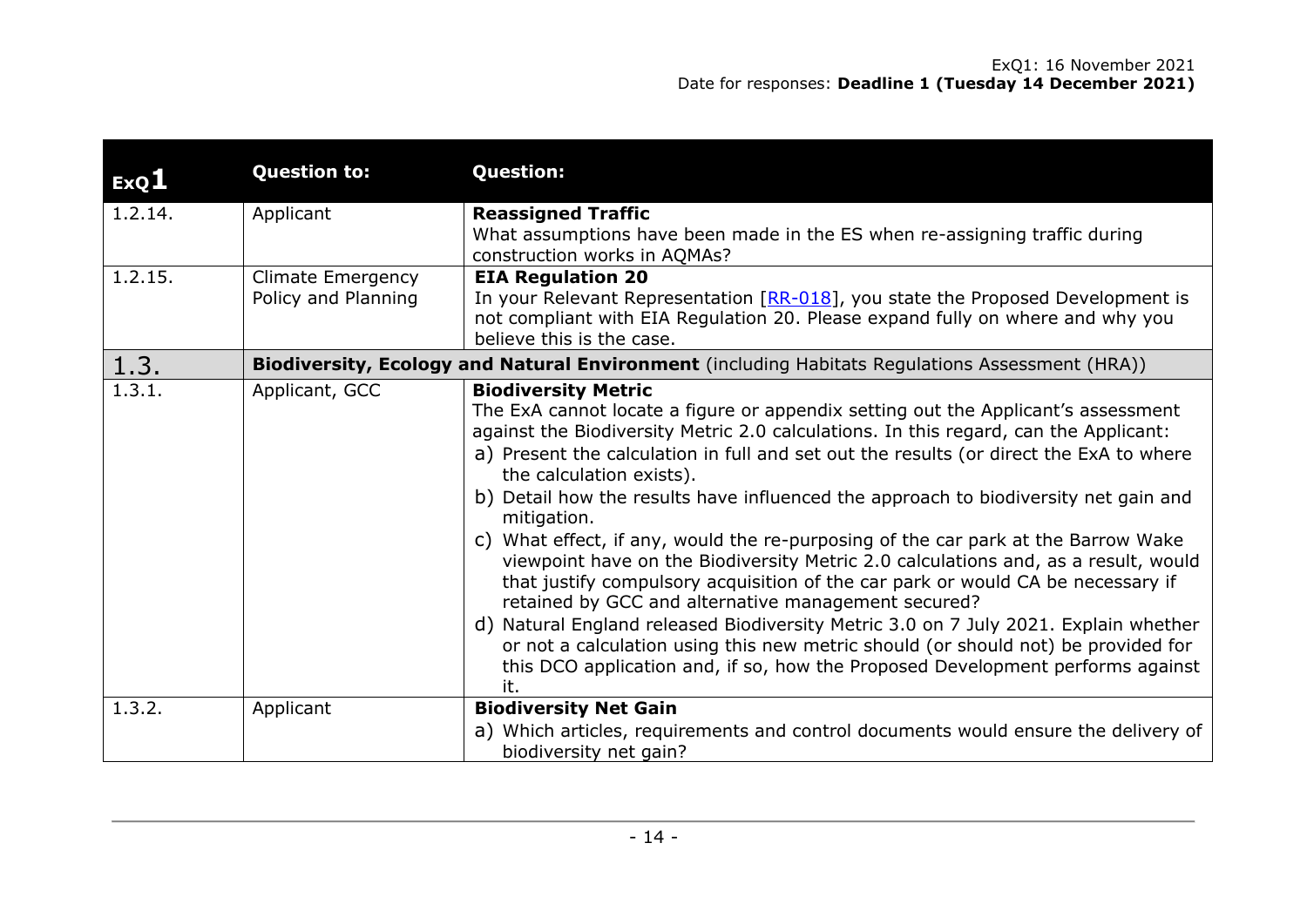| ExQ1   | <b>Question to:</b>                                                 | <b>Question:</b>                                                                                                                                                                                                                                                                                                                                                                                                                                                                                                                                                                                                                    |
|--------|---------------------------------------------------------------------|-------------------------------------------------------------------------------------------------------------------------------------------------------------------------------------------------------------------------------------------------------------------------------------------------------------------------------------------------------------------------------------------------------------------------------------------------------------------------------------------------------------------------------------------------------------------------------------------------------------------------------------|
|        |                                                                     | b) What monitoring measures are in place to ensure that the newly created habitat<br>is established and successful, and over what period is this monitoring required?                                                                                                                                                                                                                                                                                                                                                                                                                                                               |
| 1.3.3. | Applicant                                                           | <b>Biodiversity Net Gain</b><br>a) How has the Applicant approached and balanced the matters of biodiversity<br>net gain against land acquisition and rights interference?<br>b) Is the taking of land to reinstate calcareous grassland and to compensate the<br>loss of SSSI habitat demonstrated to comply with the tests of Compulsory<br>Acquisition as per PA2008?                                                                                                                                                                                                                                                            |
| 1.3.4. | Applicant, Natural<br>England,<br>Gloucestershire Wildlife<br>Trust | <b>Calcareous Grassland</b><br>a) Chapter 15 of the ES [APP-046] purports to provide a gain of 72.5 hectares of<br>calcareous grassland habitat. Is this expected delivery robust and is there<br>evidence to suggest the full quantum stated would be successfully delivered?<br>b) With reference to paragraph 2.8.48 of Chapter 2 to the ES $[APP-033]$ , is the<br>creation of calcareous grassland possible on a bridge?<br>c) Would the habitat be able to survive with potential nitrogen deposition and air<br>pollutants emanating from the road below, given the summary in paragraph<br>8.8.8 of ES Chapter 8 [APP-039]? |
| 1.3.5. | Applicant, Natural<br>England,<br>Gloucestershire Wildlife<br>Trust | <b>Wildlife Crossings</b><br>a) What evidence is there to demonstrate the success/ effectiveness of wildlife<br>crossings, such as the one proposed here for the Gloucestershire Way, from<br>other road schemes?<br>b) Is it a robust solution to protect or provide for biodiversity in this manner?                                                                                                                                                                                                                                                                                                                              |
| 1.3.6. | Applicant                                                           | <b>Wildlife Crossings</b><br>a) Apart from the areas of crossing over the new A417, is wildlife exclusion<br>fencing to be erected along the entire length of the new A417 to prevent<br>animal collisions?<br>b) Otherwise, how else would the wildlife crossing be promoted, and animal                                                                                                                                                                                                                                                                                                                                           |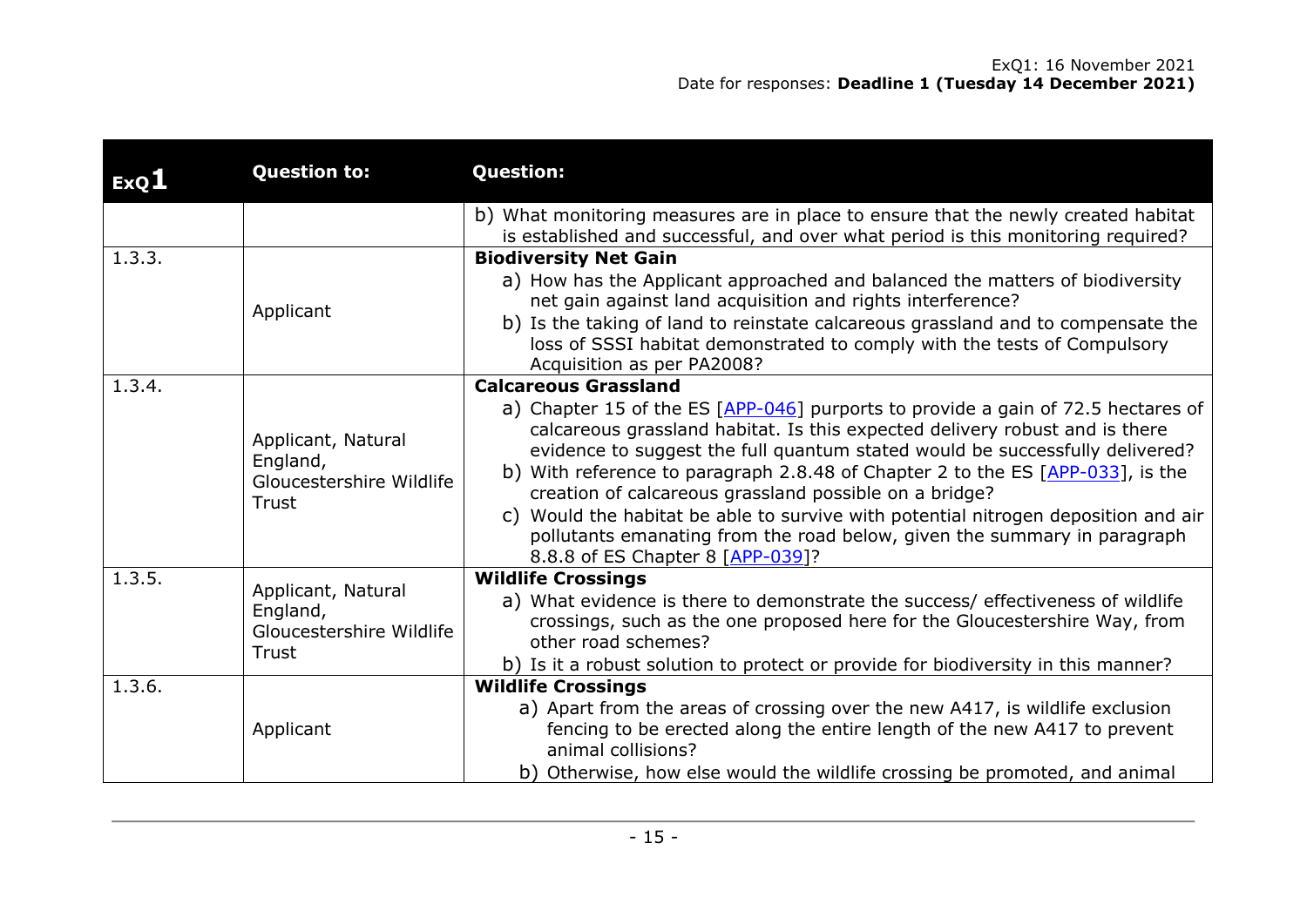| ExQL   | <b>Question to:</b> | <b>Question:</b>                                                                                                                                                                                                                                                                                                                                                                                                                                                                                                                                                                                                                                                                                                                                                                                                                                |
|--------|---------------------|-------------------------------------------------------------------------------------------------------------------------------------------------------------------------------------------------------------------------------------------------------------------------------------------------------------------------------------------------------------------------------------------------------------------------------------------------------------------------------------------------------------------------------------------------------------------------------------------------------------------------------------------------------------------------------------------------------------------------------------------------------------------------------------------------------------------------------------------------|
|        |                     | mortality reduced?                                                                                                                                                                                                                                                                                                                                                                                                                                                                                                                                                                                                                                                                                                                                                                                                                              |
| 1.3.7. | Applicant           | <b>Ancient Woodland Protection</b><br>a) Whilst a 15m wide fenced cordon around the Ancient Woodland might prevent<br>compaction or damage, what measures are proposed to limit or reduce the<br>effects of nitrogen deposition on the woodland flora?<br>b) Paragraph 8.10.263 states there are no feasible mitigation measures to<br>reduce the predicted increase, but could a further buffer distance be<br>beneficial?                                                                                                                                                                                                                                                                                                                                                                                                                     |
| 1.3.8. | Applicant           | <b>Ancient Woodland Compensation</b><br>Paragraph 8.9.116 refers to "Opportunities will be sought to expand the woodland<br>restoration project to additional areas of Ullen Wood, in conjunction with CCB and<br>the landowner/s. The aim would be to reduce the impact of typical threats and<br>pressures to ancient woodland that are relevant to Ullen Wood such as browsing by<br>deer, decline in woodland management and increasing levels of shade.<br>Enhancement measures would aim to alleviate these pressures and improve the<br>overall conservation status of the ancient woodland by improving woodland<br>structure, creating variation of light conditions in the woodland and increasing<br>diversity of the ground flora." How is it proposed this would be secured? (A planning<br>Obligation or other legal instrument?) |
| 1.3.9. | Applicant           | <b>Emma's Grove Woodland - Ancient Woodland</b><br>a) The ExA, on its USI, were able to access Emma's Grove via the public<br>footpaths. Could the Applicant explain what access issues it faced that<br>prevented initial adequate survey or investigation of this land?<br>b) Have the results of the 'further' survey or scoping work been undertaken at<br>Emma's Grove Woodland to determine if it comprises Ancient Woodland? If<br>not, why not?<br>c) Should a worst-case scenario be adopted in the event that the further                                                                                                                                                                                                                                                                                                             |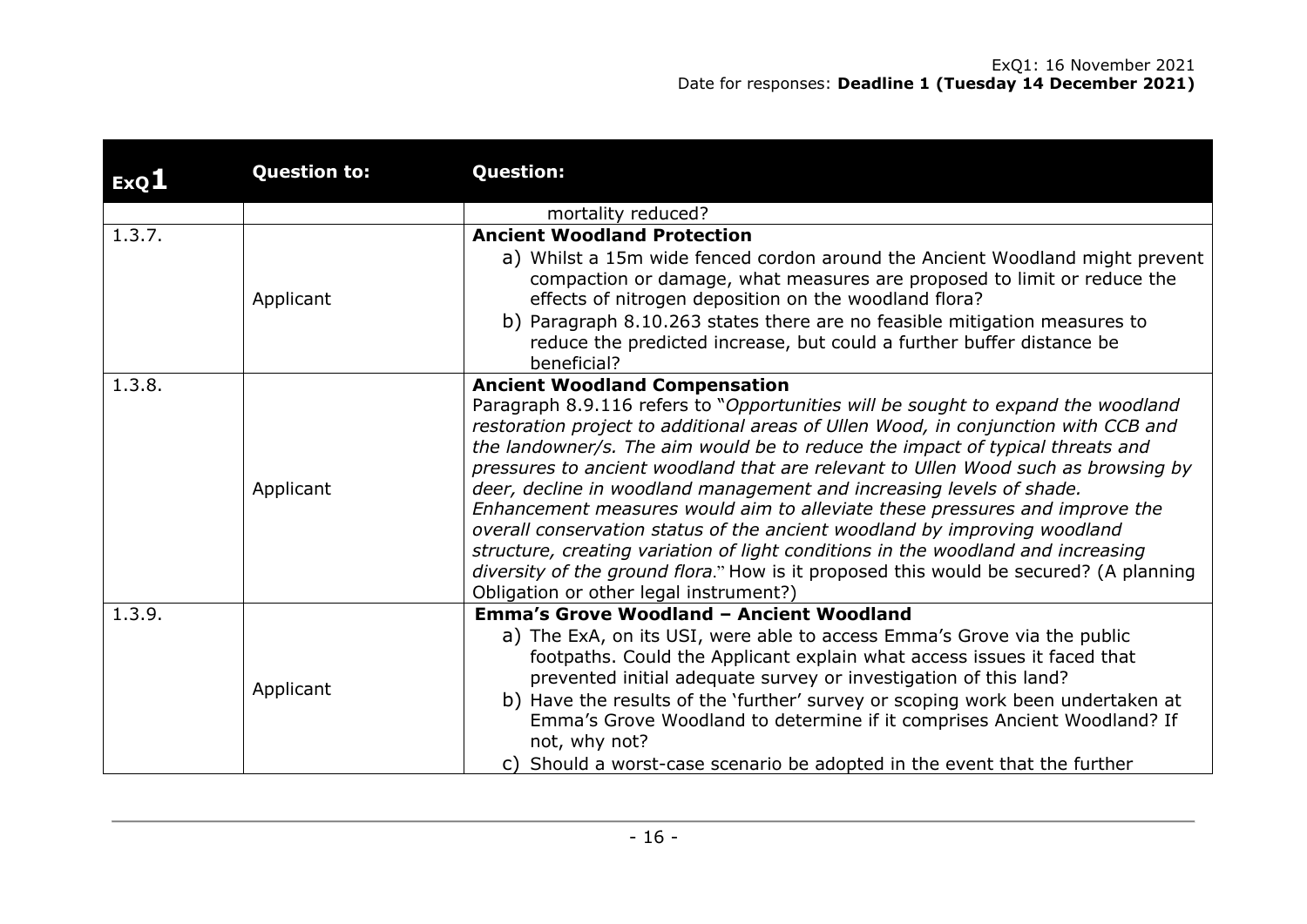| ExQ <sub>1</sub> | <b>Question to:</b> | <b>Question:</b>                                                                                                                                                                                                                                                                                                                                                                                                                                                                                                      |
|------------------|---------------------|-----------------------------------------------------------------------------------------------------------------------------------------------------------------------------------------------------------------------------------------------------------------------------------------------------------------------------------------------------------------------------------------------------------------------------------------------------------------------------------------------------------------------|
|                  |                     | surveys confirm the presence of Ancient Woodland?                                                                                                                                                                                                                                                                                                                                                                                                                                                                     |
| 1.3.10.          |                     | <b>Emma's Grove Woodland - Protected Species and Habitats</b>                                                                                                                                                                                                                                                                                                                                                                                                                                                         |
|                  | Applicant           | a) Has any further survey or scoping work been undertaken at Emma's Grove<br>Woodland to determine the presence of habitats and species (for example,<br>bats)?                                                                                                                                                                                                                                                                                                                                                       |
| 1.3.11.          |                     | b) What worst-case scenario principles have been adopted in this instance?<br><b>Emma's Grove Woodland - Mitigation</b>                                                                                                                                                                                                                                                                                                                                                                                               |
|                  | Applicant           | a) Would the mitigation measures detailed in ES Chapter 8 paragraph 8.9.21 be<br>applied to Emma's Grove Woodland if it was discovered that this site did<br>indeed comprise Ancient Woodland or would alternate measures be required?<br>b) Is there sufficient margin between the Proposed Development and Emma's<br>Grove to install such mitigation?<br>c) Is there potential to implement a woodland restoration programme similar to<br>that referred to in reference to Ullen Wood as referenced above and how |
| 1.3.12.          |                     | could this be secured?<br><b>Cotswolds Beechwoods Special Area of Conservation</b>                                                                                                                                                                                                                                                                                                                                                                                                                                    |
|                  | Applicant           | a) The Statement to Inform Appropriate Assessment details further analysis<br>being required for the Cotswolds Beechwoods Special Area of Conservation.<br>When will this analysis be carried out and will the results be available to the<br>Examination?<br>b) If not, what reassurance can the ExA have that there is no scientific doubt<br>regarding effects and impacts on the designated asset?                                                                                                                |
| 1.3.13.          | Applicant           | Section 28E of the WCA 1981<br>Can the Applicant comment on Natural England's concerns about the Applicant's<br>intended dis-application of Section 28E of the Wildlife and Countryside Act 1981 at<br>paragraphs 54 and 55 of its letter attachment to its RR [RR-080]?                                                                                                                                                                                                                                              |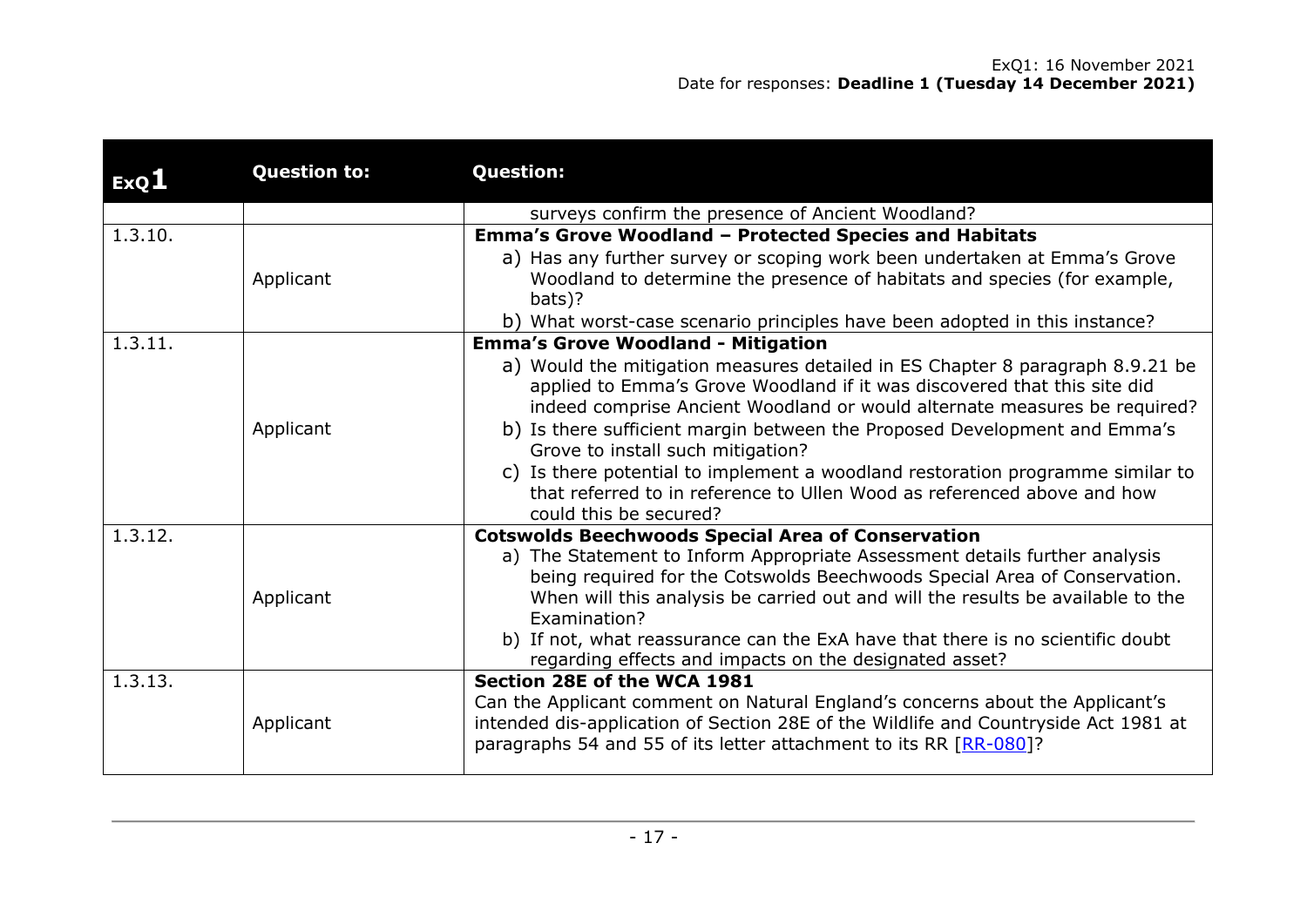| ExQ <sub>1</sub> | <b>Question to:</b>                                     | <b>Question:</b>                                                                                                                                                                                                                                                                                                                         |
|------------------|---------------------------------------------------------|------------------------------------------------------------------------------------------------------------------------------------------------------------------------------------------------------------------------------------------------------------------------------------------------------------------------------------------|
| 1.3.14.          | Applicant, Natural<br>England, GCC, TBC,<br>CDC and CCB | <b>Barrow Wake Car Park</b><br>What would be the effects of closing the Barrow Wake car park, taking into account<br>the need to manage recreational pressure within the Crickley Hill and Barrow Wake<br>SSSI and for recreational use in the area generally?                                                                           |
| 1.3.15.          | Natural England                                         | <b>SAMM for Crickley Hill and Barrow Wake SSSI</b><br>a) Would a contribution towards Strategic Access Management and Monitoring<br>be required to manage and mitigate the increased recreational pressure on<br>the Crickley Hill and Barrow Wake SSSI?<br>b) If yes how would this be secured?                                         |
| 1.3.16.          | Applicant,<br>Natural England                           | <b>Great Crested Newt Licence</b><br>a) Based upon the findings of the Environmental Statement and the studies<br>thereto, is it likely that there will be a requirement for a great crested newt<br>license to be sought and obtained by the Applicant prior to construction?<br>b) Has the Applicant sought a letter of no impediment? |
| 1.3.17.          | Applicant                                               | <b>Scheme Boundary</b><br>In table 8-5, define what is meant by 'scheme boundary'. Does this mean from the<br>edge of the limits of deviation, edge of the Order land or other definition?                                                                                                                                               |
| 1.3.18.          | Applicant                                               | <b>Magic Maps</b><br>Notwithstanding that they contain representative polygons only, could the MAGIC<br>maps used to inform the desk study be provided so as to give a visual impression of<br>the environmental assets in proximity to the Proposed Development?                                                                        |
| 1.3.19.          | Applicant                                               | <b>Ash Dieback</b><br>Would the effects of ash dieback affect any of the landscape and visual<br>representations provided with the ES, or give rise to a need to provide further<br>planting beyond that initially envisaged to screen or soften the visual effects of the<br>Proposed Development?                                      |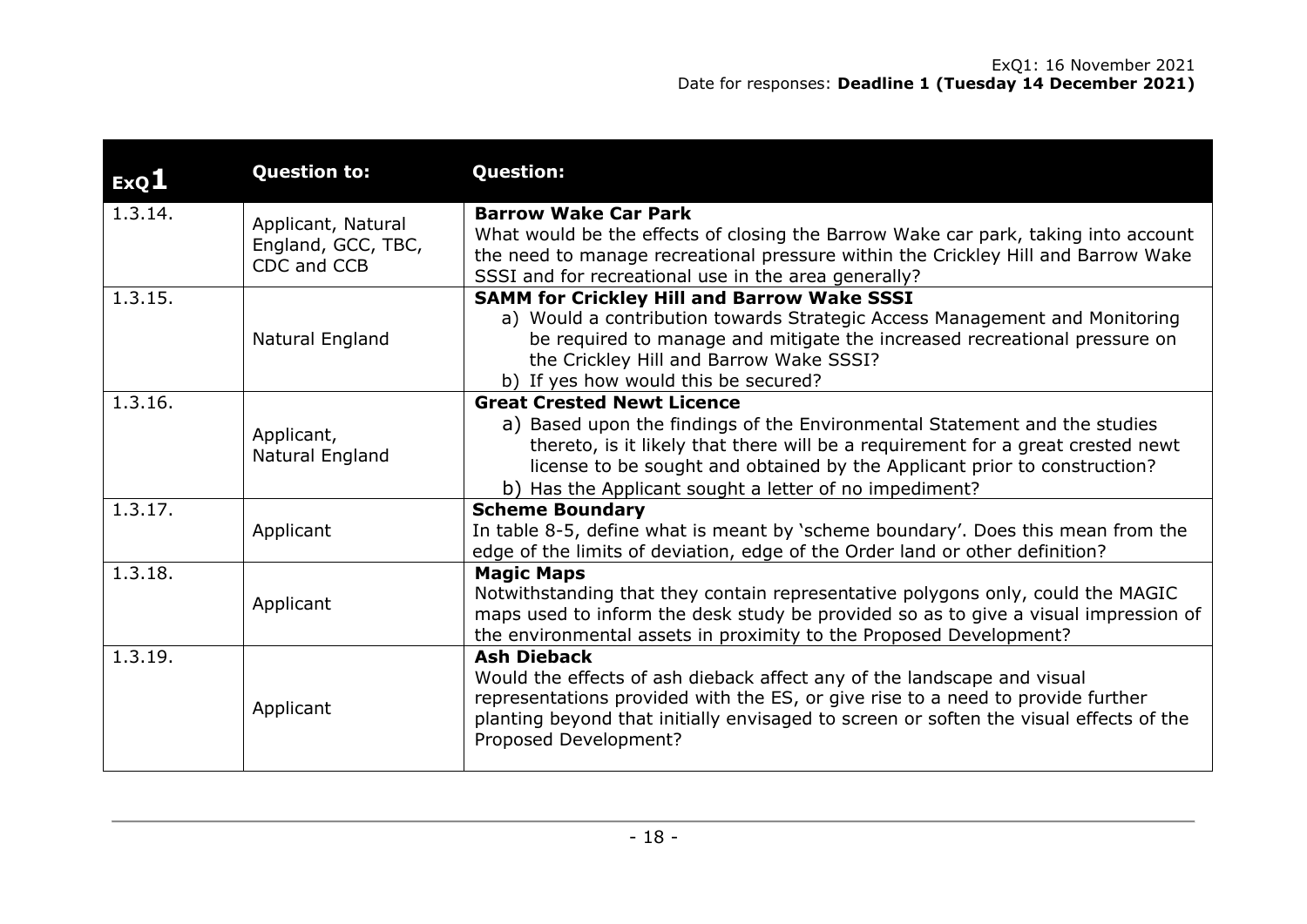| ExQ1    | <b>Question to:</b>                           | <b>Question:</b>                                                                                                                                                                                                                                                                                                                                                        |
|---------|-----------------------------------------------|-------------------------------------------------------------------------------------------------------------------------------------------------------------------------------------------------------------------------------------------------------------------------------------------------------------------------------------------------------------------------|
| 1.3.20. | Applicant                                     | <b>Overbridges</b><br>a) What has influenced the location of the other overbridges at Stockwell and<br>Cowley?<br>b) Are the overbridges provided in areas where there have historically been high<br>levels of wildlife movements observed, thus designed to meet the natural<br>need?<br>c) Were other locations for these overbridges considered in the optioneering |
| 1.3.21. |                                               | stage and discounted? If so, why?<br>Water Features - Harm to Wildlife                                                                                                                                                                                                                                                                                                  |
|         | Applicant, Natural<br>England                 | a) Would the introduction of attenuation ponds and drainage basins in close<br>proximity to the Proposed Development encourage wildlife into areas where<br>the potential for harm or strike increases?<br>b) Would it be likely species might cross the A417 in new locations to access the<br>water features, altering the foraging and distribution habits?          |
| 1.3.22. | Applicant                                     | <b>Water Features - Nitrogen Deposition</b><br>How would the new attenuation ponds be protected from nitrogen deposition, to<br>prevent any subsequent encouragement of nitrogen-tolerant species into the<br>locality?                                                                                                                                                 |
| 1.3.23. | Applicant, Natural<br>England, Wildlife Trust | <b>Edge Habitat</b><br>a) Is a 2m buffer between works compounds and hedgerows sufficient to<br>maintain 'edge habitat' for wildlife as stated in ES Chapter 8 paragraph<br>8.9.47?<br>b) Should this separation distance be wider to avoid noise, vibration, dust and<br>disturbance through human activity?                                                           |
| 1.3.24. | Applicant                                     | <b>Works to Buildings</b><br>Does the dDCO authorise works to buildings (such as suggested improvements to<br>the derelict World War II structure) and, if so, when will details be known regarding                                                                                                                                                                     |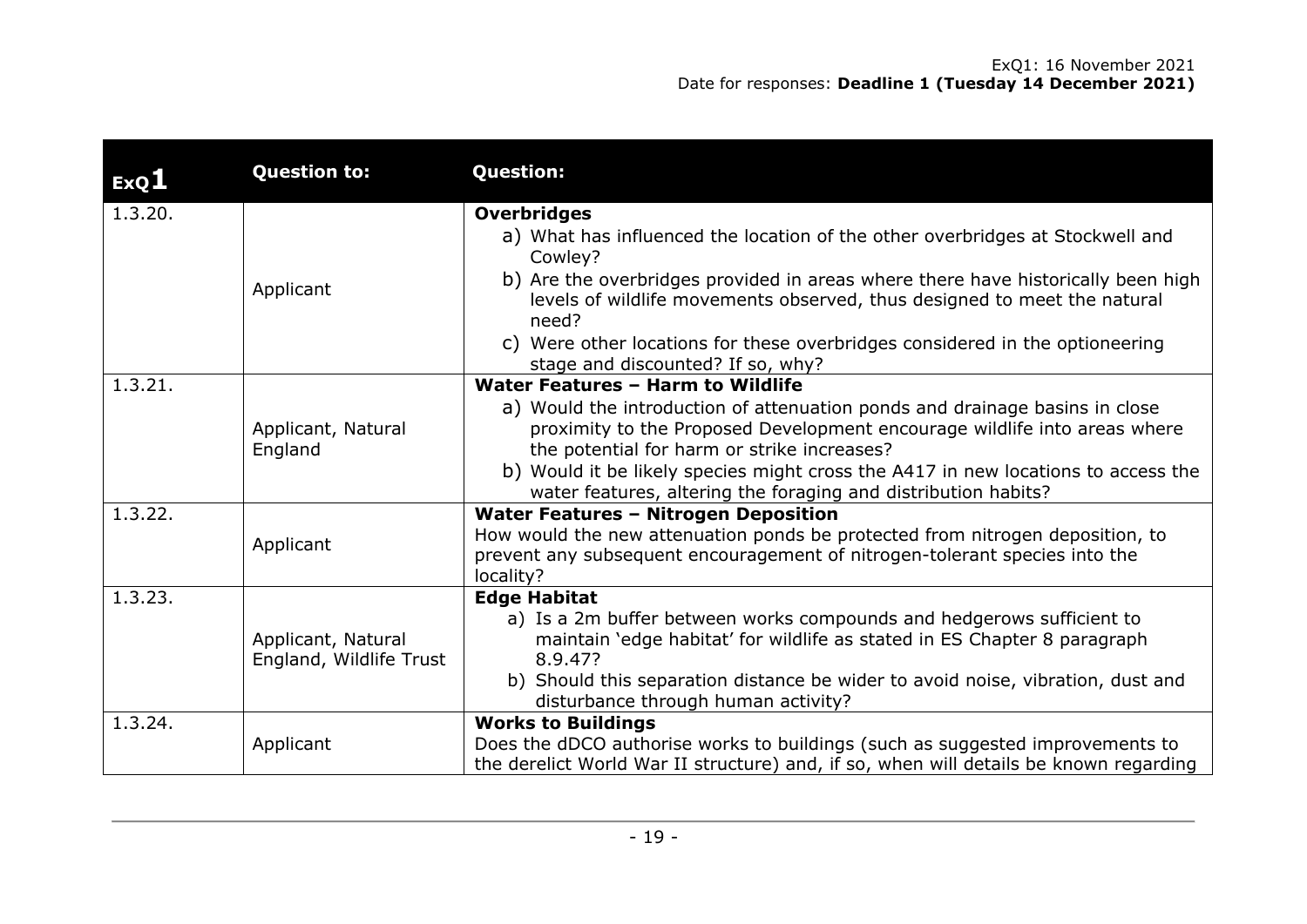| ExQL    | <b>Question to:</b>           | <b>Question:</b>                                                                                                                                                                                                                                                                                                                                                                                                                                                                                                               |
|---------|-------------------------------|--------------------------------------------------------------------------------------------------------------------------------------------------------------------------------------------------------------------------------------------------------------------------------------------------------------------------------------------------------------------------------------------------------------------------------------------------------------------------------------------------------------------------------|
|         |                               | the works and who will be consulted over the content of those details?                                                                                                                                                                                                                                                                                                                                                                                                                                                         |
| 1.3.25. |                               | <b>Bird Boxes</b>                                                                                                                                                                                                                                                                                                                                                                                                                                                                                                              |
|         | Applicant                     | a) What evidence is there to confirm that the provision of bird boxes is a<br>successful means of attracting or supporting species such as tawny owl and<br>kestrel?                                                                                                                                                                                                                                                                                                                                                           |
|         |                               | b) Is the provision of boxes alone sufficient to encourage the natural                                                                                                                                                                                                                                                                                                                                                                                                                                                         |
|         |                               | translocation of birds into other areas?                                                                                                                                                                                                                                                                                                                                                                                                                                                                                       |
| 1.3.26. |                               | <b>Ground Nesting Bird Habitat</b>                                                                                                                                                                                                                                                                                                                                                                                                                                                                                             |
|         |                               | a) Will areas of grassland set aside for ground nesting birds be protected from<br>human activity and how?                                                                                                                                                                                                                                                                                                                                                                                                                     |
|         |                               | b) Will measures be taken to discourage tracks and paths being created through<br>frequent trampling/ use into such areas?                                                                                                                                                                                                                                                                                                                                                                                                     |
|         | Applicant                     | Designated sites are referred to in individual aspect chapters where relevant,<br>C)<br>for example, European sites are identified in ES Chapter 8: Biodiversity [APP-<br>039]. Breeding bird surveys were undertaken in April to June 2019 and<br>wintering bird surveys were undertaken October 2018 and February 2019.<br>Can the Applicant confirm if they will be conducting further surveys to verify<br>the initial survey results for bird species, or provide justification as to why<br>these would not be required? |
| 1.3.27. |                               | <b>Construction Noise Effects</b>                                                                                                                                                                                                                                                                                                                                                                                                                                                                                              |
|         | Applicant, Natural<br>England | Are the species of fish identified in paragraph 8.9.102 of ES Chapter 8 sensitive to<br>noise and vibration (are they able to 'hear') and if so, would construction activities<br>cause harm to or early displacement of these fish?                                                                                                                                                                                                                                                                                           |
| 1.3.28. |                               | <b>Translocation Sites</b>                                                                                                                                                                                                                                                                                                                                                                                                                                                                                                     |
|         | Applicant                     | a) With regards to paragraphs 8.9.74 and 8.9.93, have any agreements been<br>reached with landowners with regards to securing suitable translocation sites?<br>b) When will all receptor sites be secured, and how would the dDCO or its                                                                                                                                                                                                                                                                                       |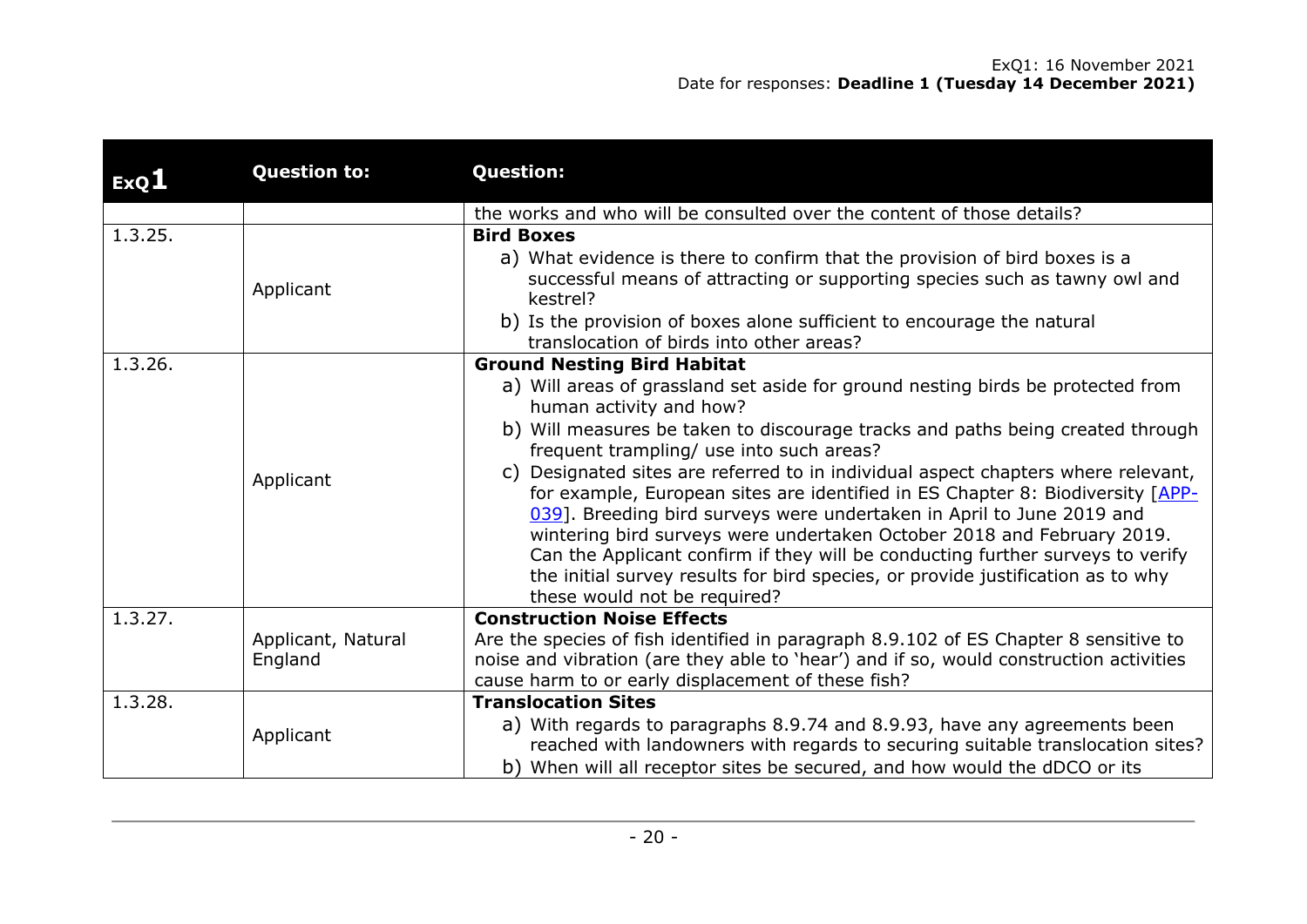| ExQ1    | <b>Question to:</b>            | <b>Question:</b>                                                                                                                                                                                                                                                                                                                                                            |
|---------|--------------------------------|-----------------------------------------------------------------------------------------------------------------------------------------------------------------------------------------------------------------------------------------------------------------------------------------------------------------------------------------------------------------------------|
|         |                                | control documents ensure such translocation agreements are binding?<br>c) Would the dDCO need to authorise a 'right' to enter onto land for the<br>purposes of translocation?<br>d) How would translocation affect practices (for example, farming operations) on<br>land in the vicinity of the receptor sites?                                                            |
| 1.3.29. | Natural England                | <b>Translocation</b><br>It is proposed (with reference to measure BD19 in the EMP) to translocate reptiles<br>to suitable receptor sites. Would Natural England be supportive of this or could<br>keeping populations local to the area (i.e. provision of suitable nearby<br>compensatory habitat, perhaps with one of the attenuation ponds as a focus) be<br>achievable? |
| 1.3.30. | Applicant                      | <b>Landowner Agreement</b><br>a) With reference to measure BD40 in the EMP, what solution would be followed<br>if the landowner's agreement was not obtained?<br>b) Would the land/ trees identified be subjected to further compulsory<br>acquisition requests?                                                                                                            |
| 1.3.31. | <b>Stroud District Council</b> | <b>Beechwood SAC</b><br>What measures would the Council require, or request be provided with regards to<br>controlling recreational use of the Beechwood SAC, and in what form (Development<br>Consent Obligation or a Requirement of the dDCO) should such provision be made?                                                                                              |
| 1.3.32. | Applicant, Natural<br>England  | <b>Land Surveys</b><br>The ES reports some difficulties gaining access to land for surveys. To what extent<br>does this mean that the knowledge of local ecology is not comprehensive, and are<br>the assumptions that have been made in lieu of full survey results fair and<br>reasonable for an informed assessment?                                                     |
| 1.3.33. | Applicant                      | <b>Habitats Regulation Assessment</b><br>Can the Applicant confirm that there are no additional mitigation measures relied on                                                                                                                                                                                                                                               |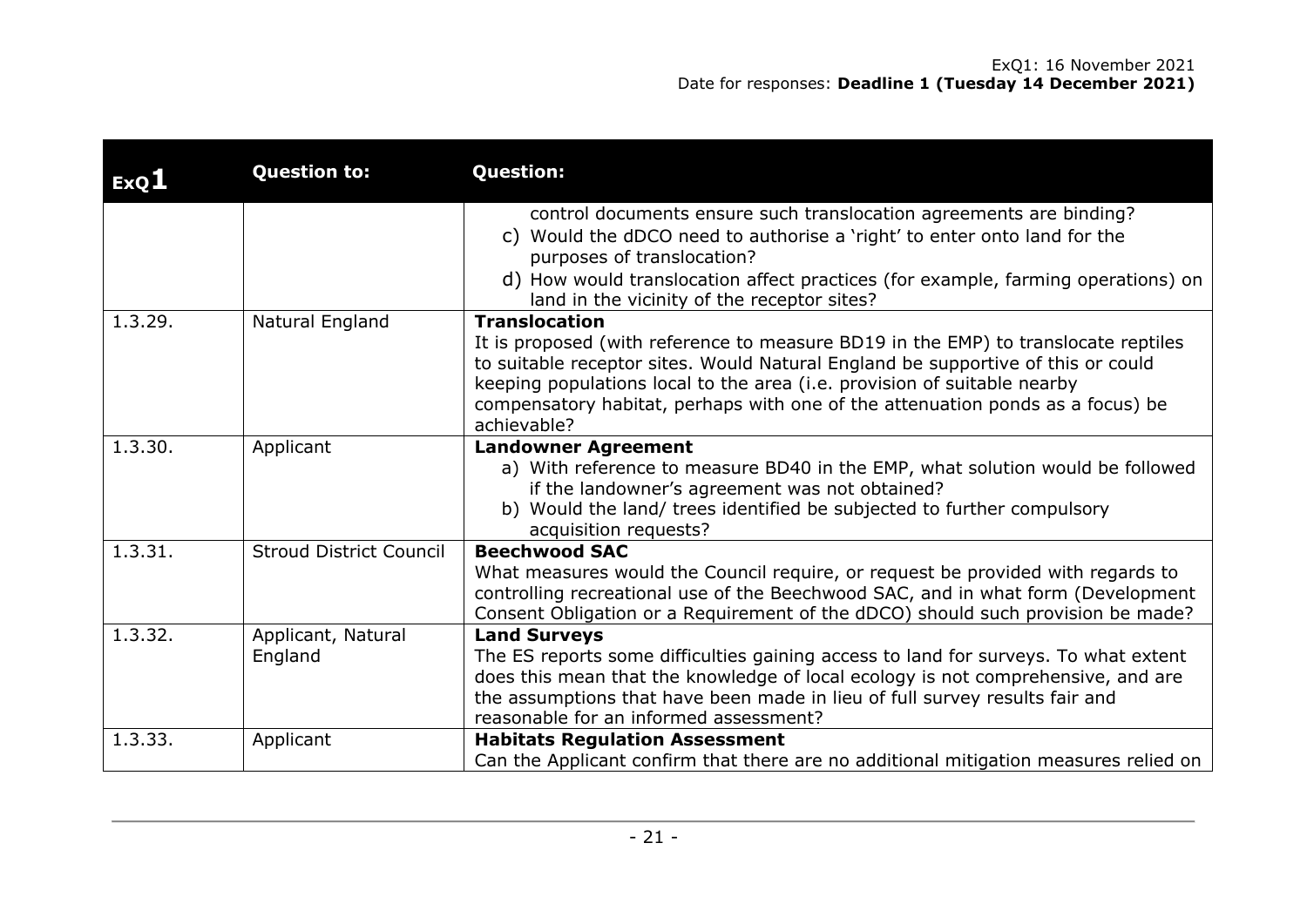| ExQ1    | <b>Question to:</b>               | <b>Question:</b>                                                                                                                                                                                                                                                                                                                                                                                                                                                                                                                                                                                                                                                                                                                                                                                                |
|---------|-----------------------------------|-----------------------------------------------------------------------------------------------------------------------------------------------------------------------------------------------------------------------------------------------------------------------------------------------------------------------------------------------------------------------------------------------------------------------------------------------------------------------------------------------------------------------------------------------------------------------------------------------------------------------------------------------------------------------------------------------------------------------------------------------------------------------------------------------------------------|
|         |                                   | in the HRA that are not included in the ES?                                                                                                                                                                                                                                                                                                                                                                                                                                                                                                                                                                                                                                                                                                                                                                     |
| 1.3.34. | Applicant, Natural<br>England     | <b>Scope of HRA</b><br>The Applicant explains that it has consulted Natural England throughout the process.<br>Point 6.16 of Table 4-1 in the Statement of Commonality [APP-419] states that in an<br>email dated April 2021, Natural England stated it is "satisfied about the approach<br>and conclusions of the draft HRA".<br>a) A copy of this email has not been provided in the HRA Screening Report; can<br>a copy of the e-mail be provided for completeness?<br>b) Could Natural England confirm that they are satisfied with the scope of the<br>Applicant's assessment of effects on European sites?<br>c) Is NE content with the Applicant's approach to the in-combination<br>assessment?<br>d) Are there any other sites or site features that could be affected by the<br>Proposed Development? |
| 1.3.35. | Applicant, Natural<br>England     | <b>Habitats Regulation Assessment</b><br>The Department of the Environment, Food and Rural Affairs (DEFRA) published a<br>policy paper on 1 January 2021 relating to changes to the Habitats Regulations<br>2017 following the United Kingdom's (UK) departure from the European Union.<br>Explain whether this paper has any bearing on, or implications for the Proposed<br>Development.                                                                                                                                                                                                                                                                                                                                                                                                                      |
| 1.3.36. | Natural England                   | <b>Reptile Surveys</b><br>Paragraph 2.5.8 of the Reptile Survey states that a number of surveys were<br>undertaken in July 2019, outside of the optimal survey season and other access<br>restrictions impacted on obtaining survey data. Provide a response as to the<br>accuracy and acceptability of the Applicant's assessment.                                                                                                                                                                                                                                                                                                                                                                                                                                                                             |
| 1.3.37. | Gloucestershire Wildlife<br>Trust | <b>Nature Recovery Network</b><br>With reference to your Relevant Representation [RR-042], provide a high-level                                                                                                                                                                                                                                                                                                                                                                                                                                                                                                                                                                                                                                                                                                 |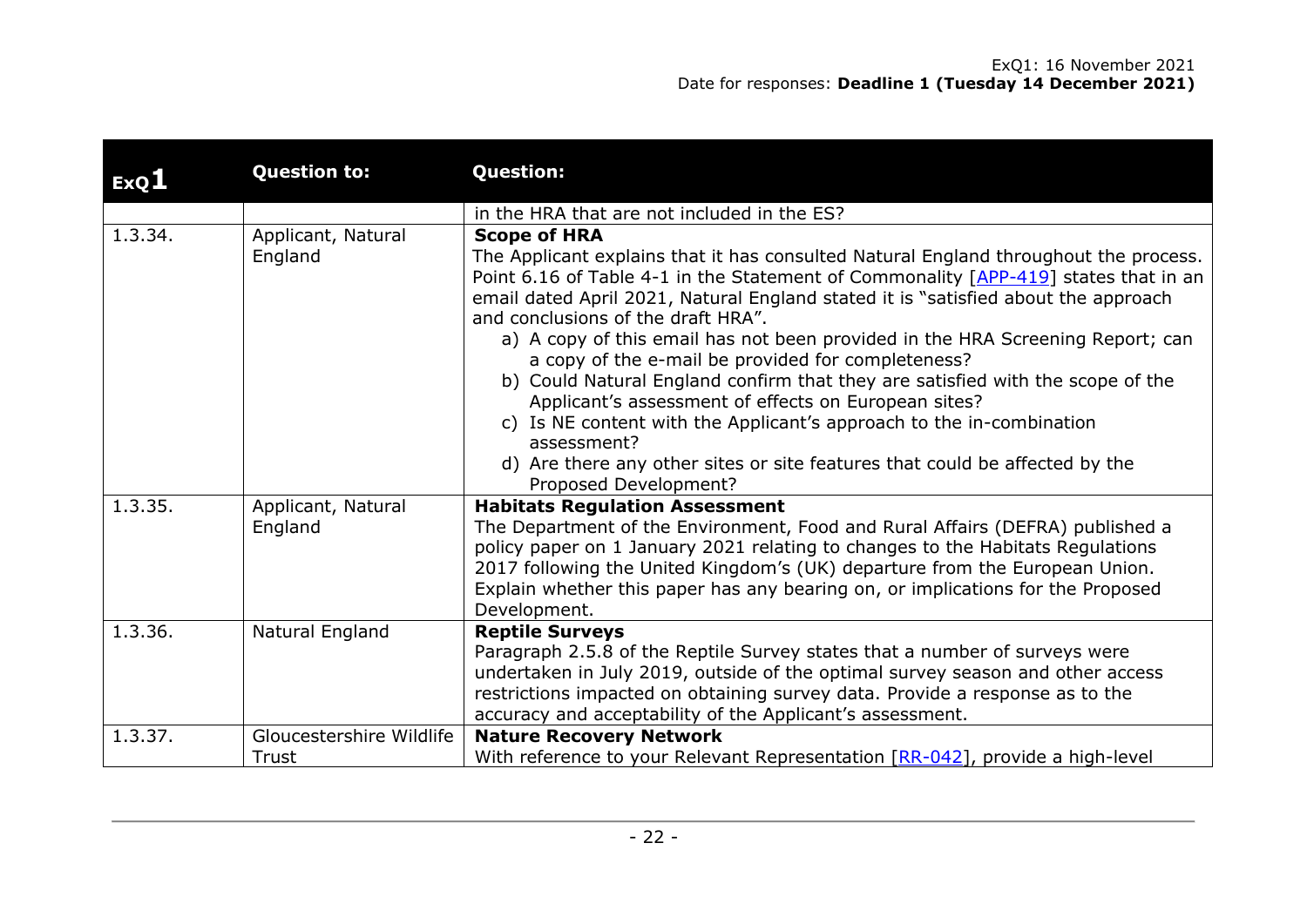| ExQ1    | <b>Question to:</b>           | <b>Question:</b>                                                                                                                                                                                                                                                                                                                                                                                                                                                                                                                                                                                                                                                                                                |
|---------|-------------------------------|-----------------------------------------------------------------------------------------------------------------------------------------------------------------------------------------------------------------------------------------------------------------------------------------------------------------------------------------------------------------------------------------------------------------------------------------------------------------------------------------------------------------------------------------------------------------------------------------------------------------------------------------------------------------------------------------------------------------|
|         |                               | summary of what the Nature Recovery Network comprises and what its objectives<br>are. How important are the identified nature reserves to the overall integrity of the<br>network?                                                                                                                                                                                                                                                                                                                                                                                                                                                                                                                              |
| 1.3.38. | Applicant                     | <b>Fish</b><br>ES Chapter 8: Biodiversity [APP-039] discusses absence of baseline fish data from<br>the upper reaches of the tributary of Norman's Brook.<br>a) Can the Applicant provide further details of where the upper reaches of the<br>tributary of Normans Brook is and explain the reason for lack of baseline data<br>for fish species in the upper reaches of Normans Brook?<br>b) Can the Applicant confirm that surveys for fish species were carried out in the<br>upper reaches of the tributary of Normans Brook?                                                                                                                                                                              |
| 1.3.39. | Applicant                     | <b>Veteran Trees</b><br>ES Chapter 8: Biodiversity [APP-039] describes the potential for the Proposed<br>Development to increase nitrogen deposition on veteran trees and beech trees<br>within the study area. A large, adverse significant effect has been determined.<br>a) Can the Applicant confirm if the veteran trees/ veteran beech trees described<br>in paragraphs $8.10.268 - 8.10.271$ form part of the Cotswold Beechwoods<br>SAC?<br>b) Table 8-21 'summary of assessment of likely significant construction effects'<br>describes one of the potential impacts as "loss of three veteran trees". Can<br>the Applicant confirm if they are proposing to remove the veteran tress in<br>question? |
| 1.3.40. | Applicant                     | <b>Other Consents</b><br>Can the Applicant provide an update on the progress made towards obtaining a<br>Letter of No Impediment regarding European Protected Species?                                                                                                                                                                                                                                                                                                                                                                                                                                                                                                                                          |
| 1.3.41. | Applicant, Natural<br>England | <b>Beechwoods SPA</b><br>In the Habitats Regulation Assessment Statement to inform Appropriate Assessment                                                                                                                                                                                                                                                                                                                                                                                                                                                                                                                                                                                                       |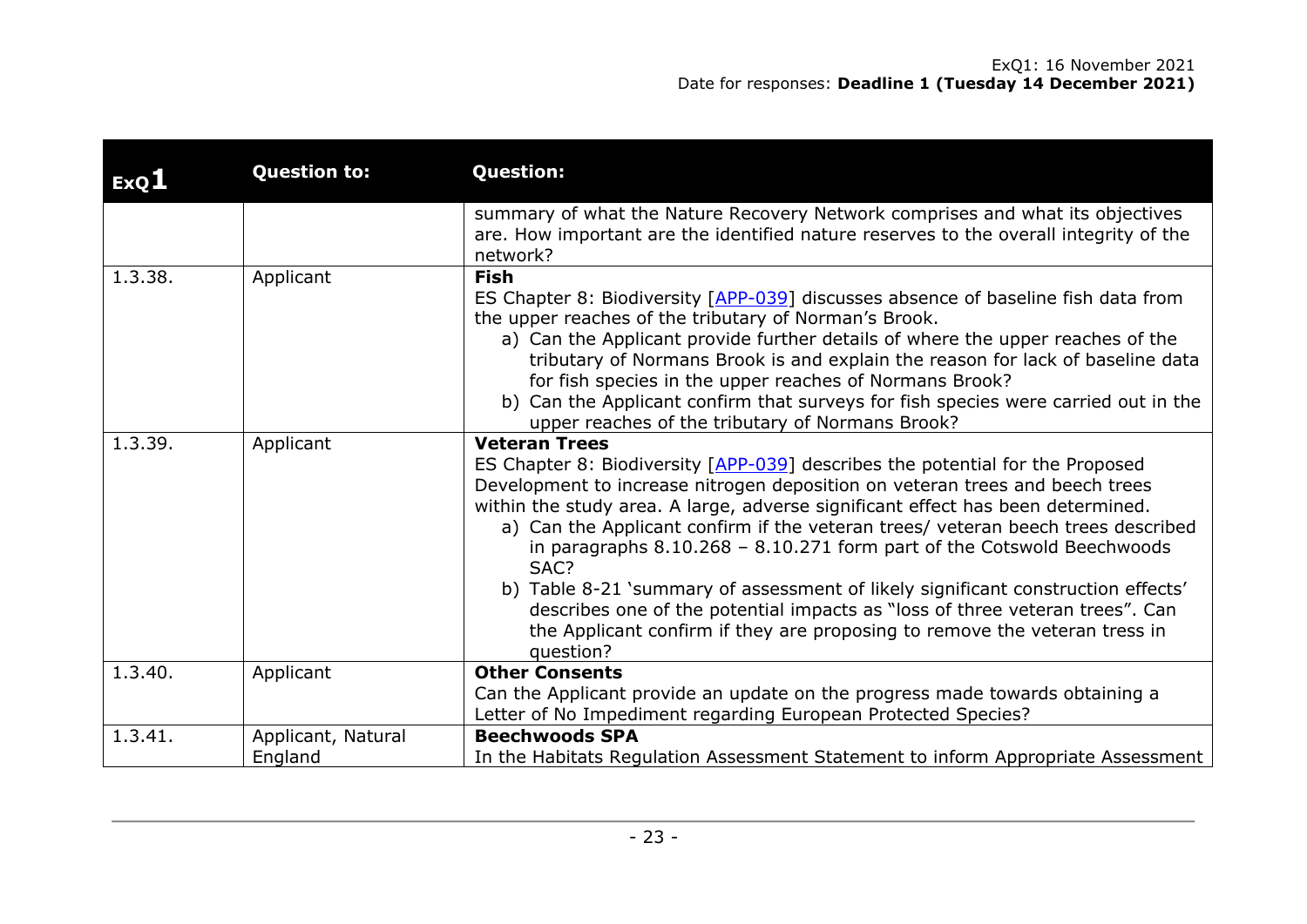| ExQL    | <b>Question to:</b> | <b>Question:</b>                                                                                                                                                                                                                                                                                                                                                                                                                                                                                                                                                                                                                                                                                                                                                                                                                                                                                                                                                                                                                                                                                                                                                                                                  |
|---------|---------------------|-------------------------------------------------------------------------------------------------------------------------------------------------------------------------------------------------------------------------------------------------------------------------------------------------------------------------------------------------------------------------------------------------------------------------------------------------------------------------------------------------------------------------------------------------------------------------------------------------------------------------------------------------------------------------------------------------------------------------------------------------------------------------------------------------------------------------------------------------------------------------------------------------------------------------------------------------------------------------------------------------------------------------------------------------------------------------------------------------------------------------------------------------------------------------------------------------------------------|
|         |                     | [APP-415] the conclusions section includes: Paragraph 10.1.2 which states that<br>there is uncertainty of the efficacy of integral mitigation measures "and it would<br>therefore not be robust to draw a conclusion of no adverse effect on integrity based<br>on those measures. Therefore, additional precautionary mitigation will be provided<br>in the form of measures to control recreational use of the SAC to address this<br>uncertainty; and 10.1.3 which states In conclusion, there will be no significant<br>adverse effect upon the integrity of Cotswold Beechwoods SAC as a result of the<br>scheme, either alone or in combination with other plans or projects."<br>a) Can the Applicant confirm what the 'additional precautionary mitigation'<br>measures are which are proposed for the Cotswold Beechwoods SAC? The<br>Applicant is requested to identify any factors that might affect the certainty of<br>the implementation of the additional precautionary mitigation measures.<br>b) Can Natural England confirm if they agree that there will be no adverse<br>effects on the integrity of the Cotswold Beechwoods SAC without the<br>additional precautionary mitigation measures? |
| 1.3.42. | Applicant           | <b>Loss of Tuffaceous Vegetation</b><br>Explain and justify why the proposed compensation for the loss of Tufa habitat is<br>sufficient and justified, or suggest/ provide proposed additional compensation.                                                                                                                                                                                                                                                                                                                                                                                                                                                                                                                                                                                                                                                                                                                                                                                                                                                                                                                                                                                                      |
| 1.4.    |                     | <b>Compulsory Acquisition, Temporary Possession and Other Land or Rights Considerations</b>                                                                                                                                                                                                                                                                                                                                                                                                                                                                                                                                                                                                                                                                                                                                                                                                                                                                                                                                                                                                                                                                                                                       |
| 1.4.1.  | Applicant           | <b>CA and TP Negotiations</b><br>Provide an update of the current situation of negotiations with affected landowners<br>and occupiers including over potential acquisition by agreement. Please complete<br>Annex A with this information.                                                                                                                                                                                                                                                                                                                                                                                                                                                                                                                                                                                                                                                                                                                                                                                                                                                                                                                                                                        |
| 1.4.2.  | Applicant           | <b>Highways England Land</b><br>a) With reference to the Book of Reference paragraph 2.1.5 and the Lands<br>Plans, if the existing A417 is within the ownership of Highways England and<br>the responsibility for maintaining the road falls to them, why is there a need                                                                                                                                                                                                                                                                                                                                                                                                                                                                                                                                                                                                                                                                                                                                                                                                                                                                                                                                         |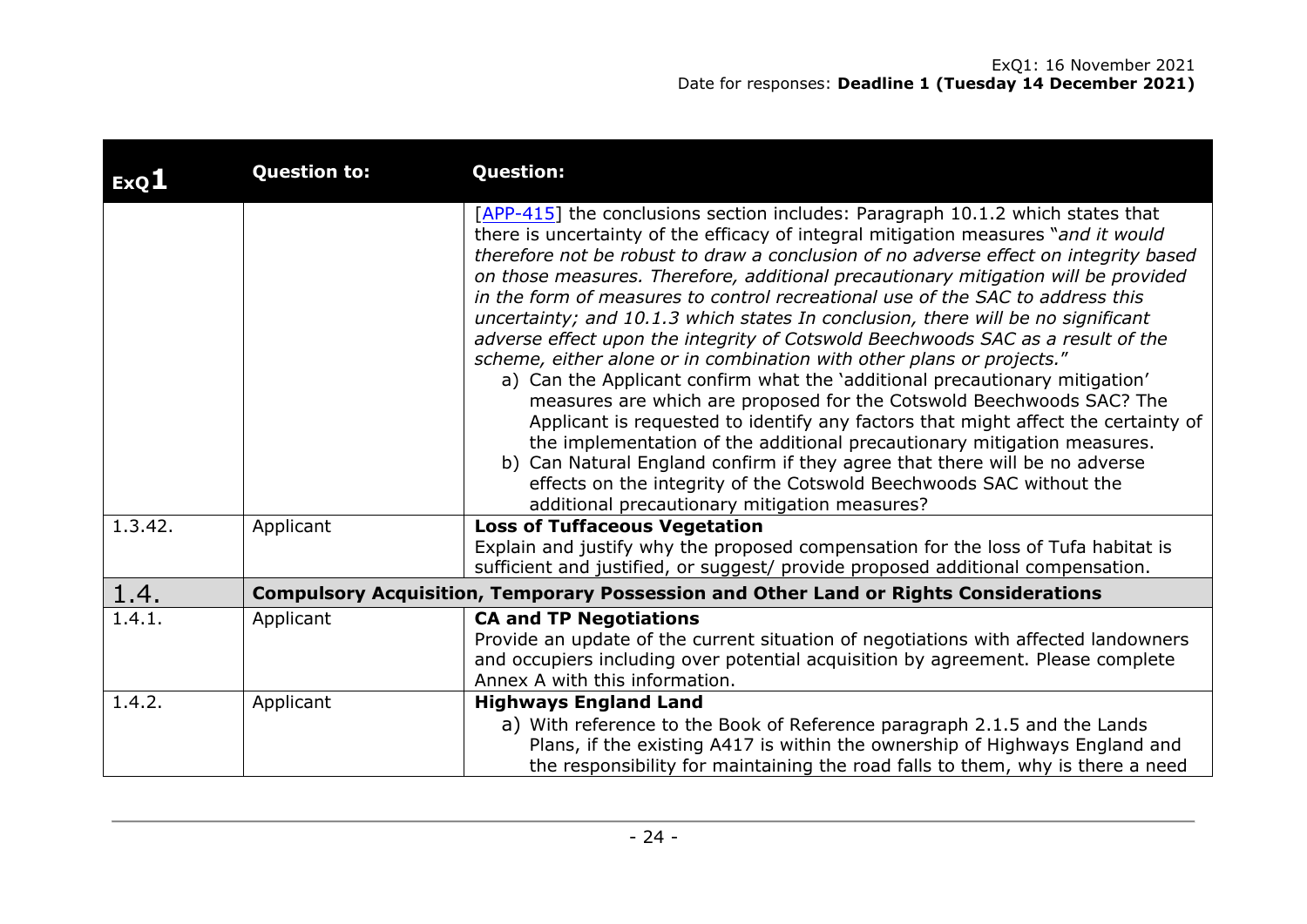| ExQ1   | <b>Question to:</b>   | <b>Question:</b>                                                                                                   |
|--------|-----------------------|--------------------------------------------------------------------------------------------------------------------|
|        |                       | to show it as being land acquired permanently?                                                                     |
|        |                       | b) How does this affect the calculation of funds available for compulsory<br>acquisition?                          |
| 1.4.3. | Applicant             | <b>Book of Reference (BoR)</b>                                                                                     |
|        |                       | In part 5 of the BoR $[APP-026]$ plots 3/1n, 3/9b, 3/11b and 3/12 - 3/12f are                                      |
|        |                       | identified as 'Special Category land - Open'. Can you confirm if this is a                                         |
|        |                       | typographical error and should read 'Special Category Land - Open Space' and<br>amend the BoR?                     |
| 1.4.4. | Applicant             | <b>Book of Reference</b>                                                                                           |
|        |                       | No reason or detailed description is given with regards to plot 2/33. When updating                                |
|        |                       | the BoR, please provide this.                                                                                      |
| 1.4.5. | Applicant             | <b>Statement of Reasons</b>                                                                                        |
|        |                       | In the Statement of Reasons $[APP-024]$ , should Table 2 refer only to the acquisition                             |
|        |                       | of rights since the temporary possession of land is set out within Table 3?                                        |
| 1.4.6. | Applicant             | <b>Statement of Reasons</b>                                                                                        |
|        |                       | With regards to paragraphs 6.2.4, 6.2.7, 6.2.14, 6.2.18, 6.2.21, 6.2.24 and 6.2.25                                 |
| 1.4.7. |                       | of the Statement of Reasons $[APP-024]$ , give an update as to latest negotiations.<br><b>Statement of Reasons</b> |
|        | Applicant             | a) To confirm the statement in 7.5.39 of the Statement of Reasons [APP-024],                                       |
|        |                       | all 10,540 square metres of 'replacement land' to be registered as common is                                       |
|        |                       | land owned by Highways England?                                                                                    |
|        |                       | b) Does this figure include the 1,771 square metres of land temporarily                                            |
|        |                       | possessed, or is this a separate figure (i.e. is the 1,771m <sup>2</sup> restored common                           |
|        |                       | land in addition to or part of the 10,540-replacement land)?                                                       |
| 1.4.8. | <b>National Trust</b> | <b>Statement of Reasons</b>                                                                                        |
|        |                       | With reference to paragraph 7.6.6 of the Statement of Reasons [APP-024] and its                                    |
|        |                       | RR [RR-079] can the National Trust confirm whether it has any objection to the                                     |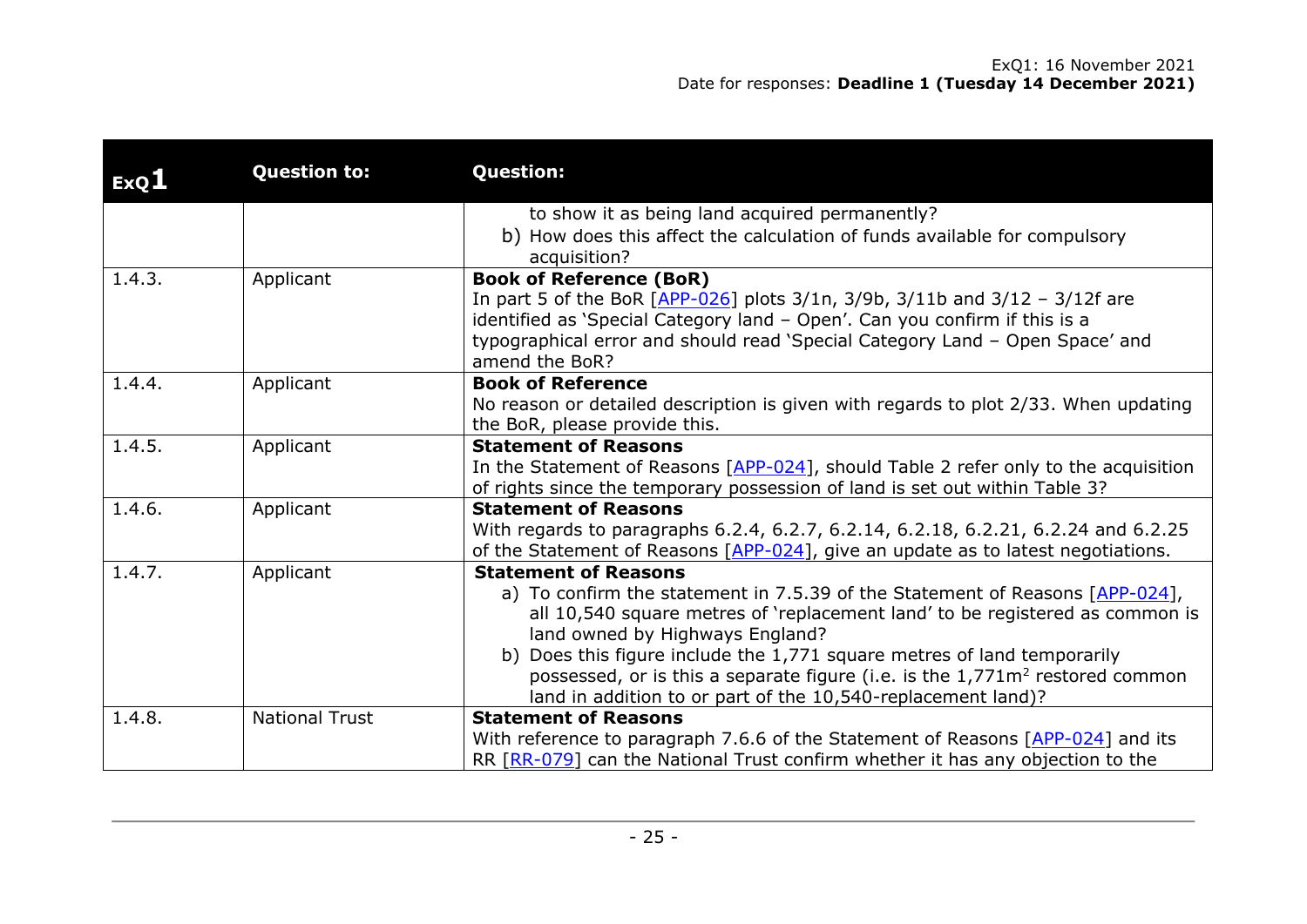| ExQ1    | <b>Question to:</b> | <b>Question:</b>                                                                                                                                                                                                                                                                                                                                                                                                                                                                                                                                                                                                                                                                                                                                                                                                                                                                                 |
|---------|---------------------|--------------------------------------------------------------------------------------------------------------------------------------------------------------------------------------------------------------------------------------------------------------------------------------------------------------------------------------------------------------------------------------------------------------------------------------------------------------------------------------------------------------------------------------------------------------------------------------------------------------------------------------------------------------------------------------------------------------------------------------------------------------------------------------------------------------------------------------------------------------------------------------------------|
|         |                     | compulsory acquisition of any land it holds inalienably?                                                                                                                                                                                                                                                                                                                                                                                                                                                                                                                                                                                                                                                                                                                                                                                                                                         |
| 1.4.9.  | Applicant           | <b>Statement of Reasons</b><br>a) In the Statement of Reasons [APP-024] section 6.6 addresses duties under<br>the Equality Act 2010 and states the Applicant has complied with its duties<br>under section 149 and it goes on to note the Applicant has conducted an<br>Equality Impact Assessment explaining how. Given the comments from the<br>National Star Foundation [RR-039 and RR-078] can you confirm whether<br>residents and users of National Star premises and services were taken into<br>account?<br>b) If so, identify where and how within the documentation this is the case.<br>c) If not please provide an updated Equality Impact Assessment to include<br>specific reference to the users of these services and how account has been<br>taken.                                                                                                                             |
| 1.4.10. | Applicant           | <b>Public and Private Interest Balance</b>                                                                                                                                                                                                                                                                                                                                                                                                                                                                                                                                                                                                                                                                                                                                                                                                                                                       |
|         |                     | The Statement of Reasons $[APP-024]$ states that there is a compelling case in the<br>public interest for the CA.<br>a) Set out what assessment, if any, has been made of the effect upon individual<br>APs and their private loss that would result from the exercise of CA powers in<br>each case.<br>b) Demonstrate within the application that the public benefits of the Proposed<br>Development outweigh any residual adverse effects including private loss<br>suffered by individual landowners and occupiers.<br>Demonstrate how such a conclusion has been reached and how the balancing<br>C)<br>exercise between public benefit and private loss has been carried out.<br>d) Explain how it is demonstrated that interference with human rights in this<br>case would be proportionate and justified.<br>e) Explain how the proportionality test has been undertaken and explain how |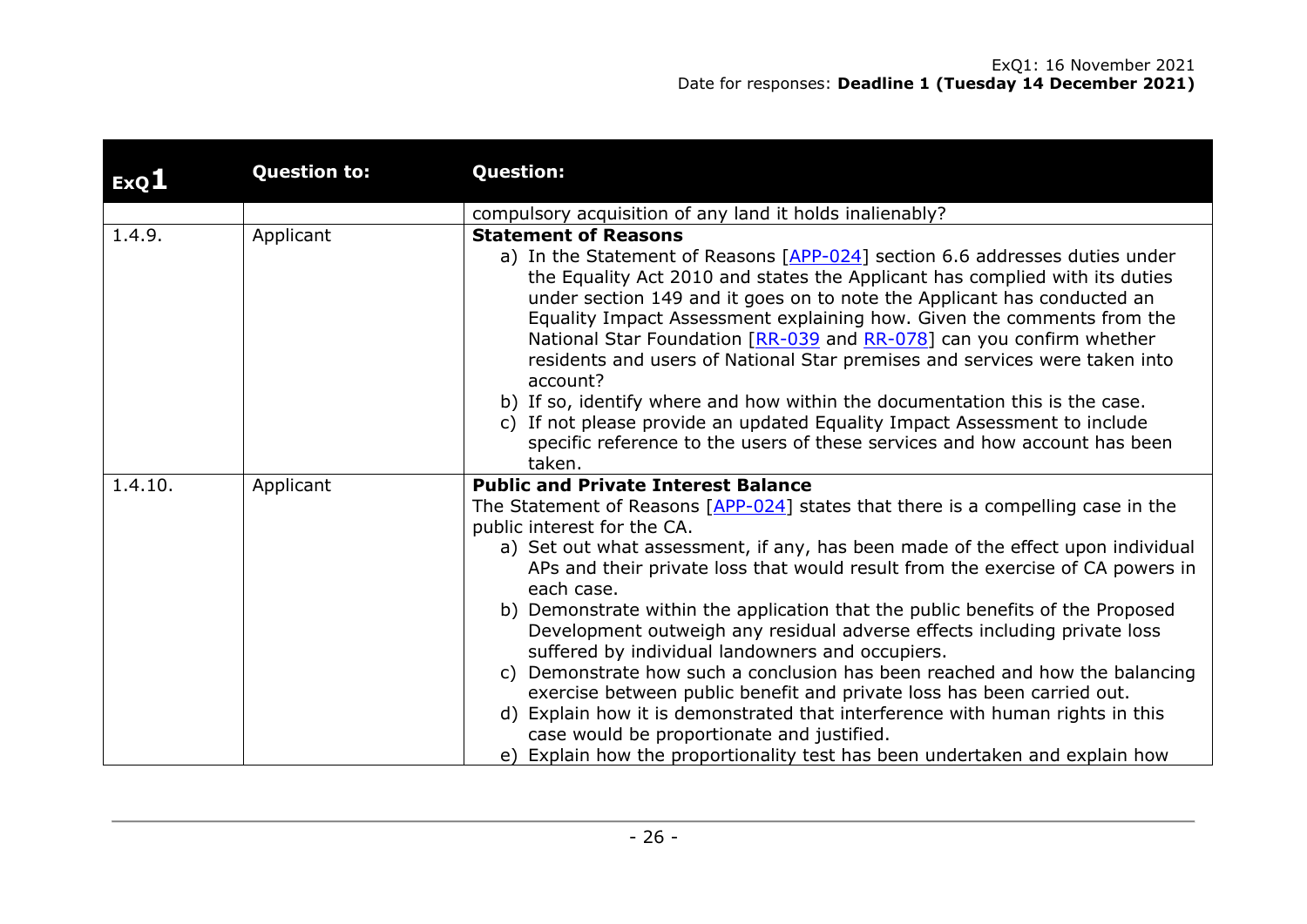| ExQ1    | <b>Question to:</b> | <b>Question:</b>                                                                                                                                                                                                                                                                                                                                                                                                                                                                                                                                                                                                                                                                                                                                                                                                                                                  |
|---------|---------------------|-------------------------------------------------------------------------------------------------------------------------------------------------------------------------------------------------------------------------------------------------------------------------------------------------------------------------------------------------------------------------------------------------------------------------------------------------------------------------------------------------------------------------------------------------------------------------------------------------------------------------------------------------------------------------------------------------------------------------------------------------------------------------------------------------------------------------------------------------------------------|
|         |                     | this approach has been undertaken in relation to individual plots.                                                                                                                                                                                                                                                                                                                                                                                                                                                                                                                                                                                                                                                                                                                                                                                                |
| 1.4.11. | Applicant           | <b>Alternatives to Acquisition</b>                                                                                                                                                                                                                                                                                                                                                                                                                                                                                                                                                                                                                                                                                                                                                                                                                                |
|         |                     | Could the Applicant please provide direction to the evidence that demonstrates that<br>all of the 'reasonable alternatives to acquisition' have been explored?                                                                                                                                                                                                                                                                                                                                                                                                                                                                                                                                                                                                                                                                                                    |
| 1.4.12. | Applicant           | <b>Funding</b>                                                                                                                                                                                                                                                                                                                                                                                                                                                                                                                                                                                                                                                                                                                                                                                                                                                    |
|         |                     | Paragraph 2.1 of the Funding Statement [APP-025] sets out the composite parts<br>that contribute to the estimated capital cost of £439.6million. The paragraph refers<br>to compensation payments but does not explicitly state there is an allowance of<br>funds for blight, which appears a reasonable prospect since section 4 of the Funding<br>Statement states some claims have already been successful. Can the Applicant<br>confirm the amount of funds set aside for anticipated blight claims?                                                                                                                                                                                                                                                                                                                                                          |
| 1.4.13. | Applicant           | <b>Funding</b><br>a) With reference to the Funding Statement [APP-025] and paragraph 2.2.12 of<br>the Case for the Scheme $[APP-417]$ , this project is only one of those projects<br>confirmed within the second Road Investment Strategy. In terms of the<br>funding available to this scheme, what proportion of the funds within that<br>strategy are ring-fenced for this project and what contingencies are there if<br>the budget were to increase?<br>b) Would this prejudice the delivery of other projects through reducing the<br>amount of available funds?<br>c) Has allowance been made for inflation in the cost estimate for the project<br>and, if so, what is it?<br>d) The UK has been subjected to a significant and costly pandemic and the ExA<br>requires confirmation that the stated £27.5bn for road improvements remains<br>available. |
| 1.4.14. | Applicant           | <b>Funding</b>                                                                                                                                                                                                                                                                                                                                                                                                                                                                                                                                                                                                                                                                                                                                                                                                                                                    |
|         |                     | a) It is stated in paragraph 2.2.12 of the Case for the Scheme [APP-417] that an                                                                                                                                                                                                                                                                                                                                                                                                                                                                                                                                                                                                                                                                                                                                                                                  |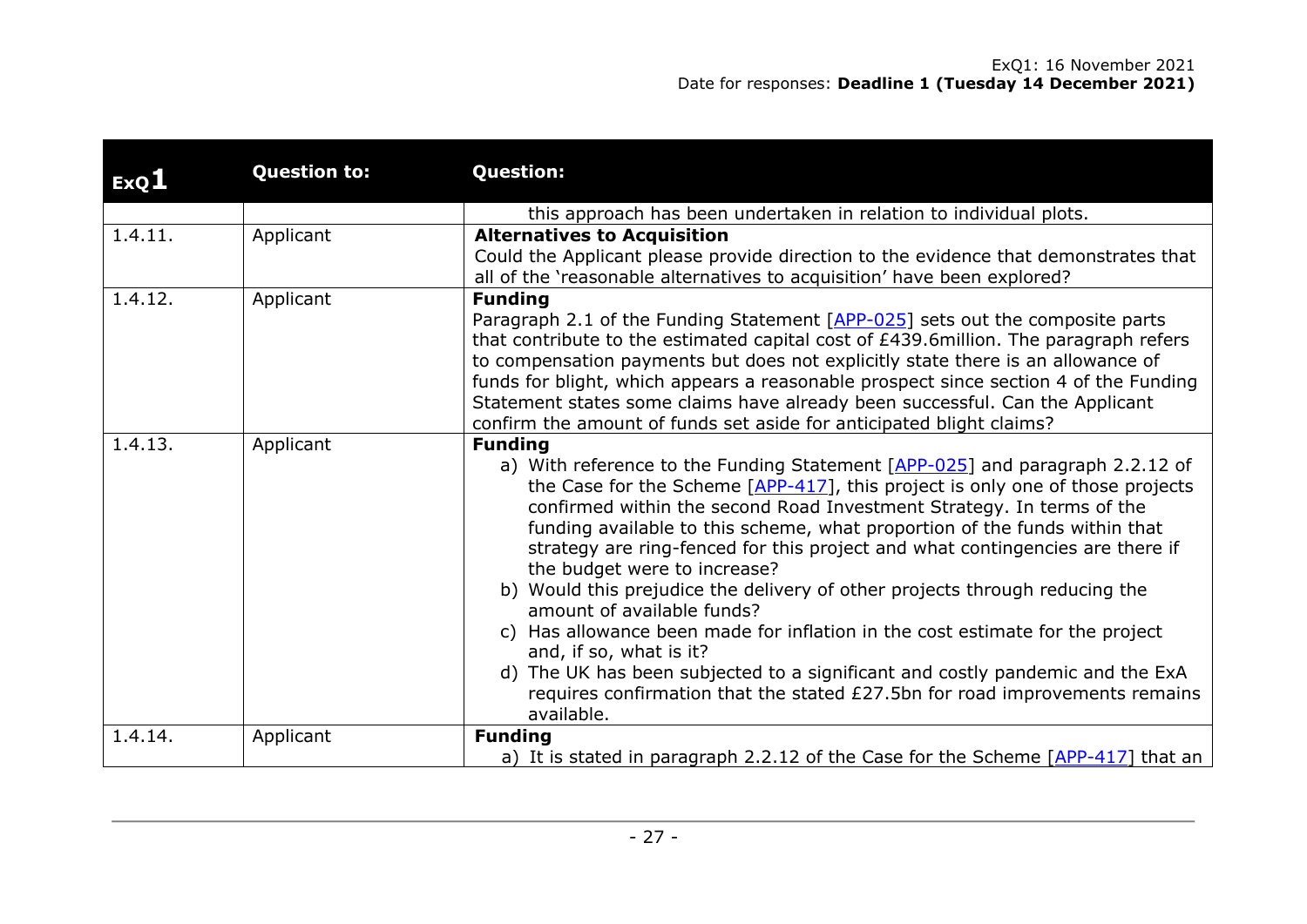| ExQ1    | <b>Question to:</b> | <b>Question:</b>                                                                                                                                                                                                                                                                                    |
|---------|---------------------|-----------------------------------------------------------------------------------------------------------------------------------------------------------------------------------------------------------------------------------------------------------------------------------------------------|
|         |                     | upper limit of cost range (£500 million) was set. At what stage was this<br>budget set in the optioneering process and how much influence did that have<br>on the study of alternatives?<br>b) How was the upper limit of cost set, and what were the factors contributing to                       |
| 1.4.15. |                     | the setting of the limit?<br><b>Funding</b>                                                                                                                                                                                                                                                         |
|         | Applicant           | a) In terms of funding, what proportion of the money has been specifically set<br>aside to deal with blight claims and compensation claims, and are the costs<br>likely to rise?                                                                                                                    |
|         |                     | b) It is also noted from table 7-1 of the Statement of Commonality [APP-419]<br>that utility diversions are agreed with various statutory undertakers and<br>incorporated in the costs. What proportion of the money has been set aside<br>for this and is there potential for these costs to rise? |
| 1.4.16. | Applicant           | Air Balloon - Loss of Accommodation<br>With regards the Air Balloon Public House, what discussions are in place to<br>compensate the loss of the dwelling (on-site staff accommodation)?                                                                                                            |
| 1.4.17. | Applicant           | Air Balloon - Alternatives<br>Has any option of retaining but relocating the Air Balloon Public House along the<br>route of the proposed Air Balloon Way been considered?                                                                                                                           |
| 1.4.18. | Applicant           | <b>Compensation Claims</b><br>Is there a need within the dDCO to contain an article guaranteeing that the<br>availability of funds to pay compensation claims, to underpin the guarantee in the<br><b>Funding Statement?</b>                                                                        |
| 1.4.19. | Applicant           | <b>Statutory Undertakers</b><br>The Book of Reference includes a number of statutory undertakers with interests in<br>land. Provide a progress report on negotiations with each of the statutory<br>undertakers listed, with an estimate of timescale for securing agreement from them              |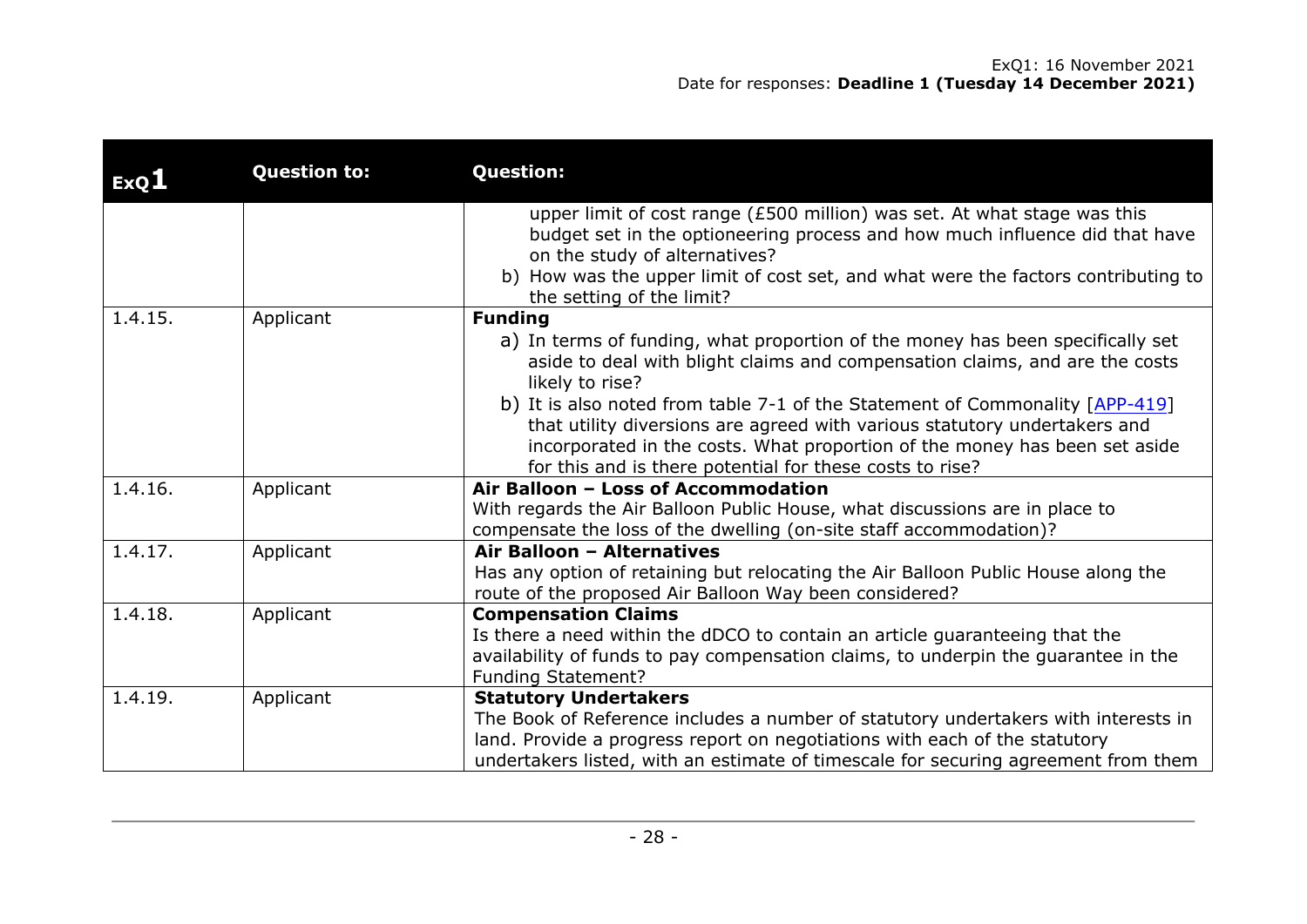| ExQ <sub>1</sub> | <b>Question to:</b>                                      | <b>Question:</b>                                                                                                                                                                                                                                                                                                                                                                                                                                                                                                                                                                                                                                                                                                                     |
|------------------|----------------------------------------------------------|--------------------------------------------------------------------------------------------------------------------------------------------------------------------------------------------------------------------------------------------------------------------------------------------------------------------------------------------------------------------------------------------------------------------------------------------------------------------------------------------------------------------------------------------------------------------------------------------------------------------------------------------------------------------------------------------------------------------------------------|
|                  |                                                          | and, if necessary, state whether there are any envisaged impediments to the<br>securing of such agreements. This can cross refer to the Statements of Common<br>Ground requested by the ExA.                                                                                                                                                                                                                                                                                                                                                                                                                                                                                                                                         |
| 1.4.20.          | <b>Environment Agency</b>                                | <b>Watercourse Rights</b><br>What are the current positions of the Applicant and the Environment Agency in<br>terms of its rights relating to watercourses?                                                                                                                                                                                                                                                                                                                                                                                                                                                                                                                                                                          |
| 1.4.21.          | Applicant                                                | <b>Other Consents</b><br>Since submission of the application, what progress has been made on obtaining the<br>other necessary consents, licences or permits that are necessary for the Proposed<br>Development?                                                                                                                                                                                                                                                                                                                                                                                                                                                                                                                      |
| 1.4.22.          | Environment Agency,<br>Natural England, GCC,<br>CDC, TBC | <b>Other Consents</b><br>The ES notes that the contractor appointed to undertake the construction works<br>would need to apply for various environmental permits, discharge and other<br>consents once detailed design is complete. Given that such applications have not<br>been made, the Examining Authority and Secretary of State cannot be sure from the<br>information provided if adequate avoidance or mitigation of environmental effects<br>are possible, and therefore if all of these consents are achievable. Could the<br>Environment Agency and the relevant local authorities with responsibilities in this<br>area please provide an opinion on the likelihood of all such permits and consents<br>being achieved? |
| 1.4.23.          | Applicant,<br>Gloucestershire Wildlife<br>Trust          | <b>Replacement Common Land</b><br>Paragraph 12.10.41 in reference to the replacement common land repurposed from<br>the A417 states it is to be planted as Calcareous Grassland Habitat, in co-ordination<br>with Gloucestershire Wildlife Trust, who would become owner of the replacement<br>land. Is there a written agreement or obligation to this effect and, if so, can it be<br>provided?                                                                                                                                                                                                                                                                                                                                    |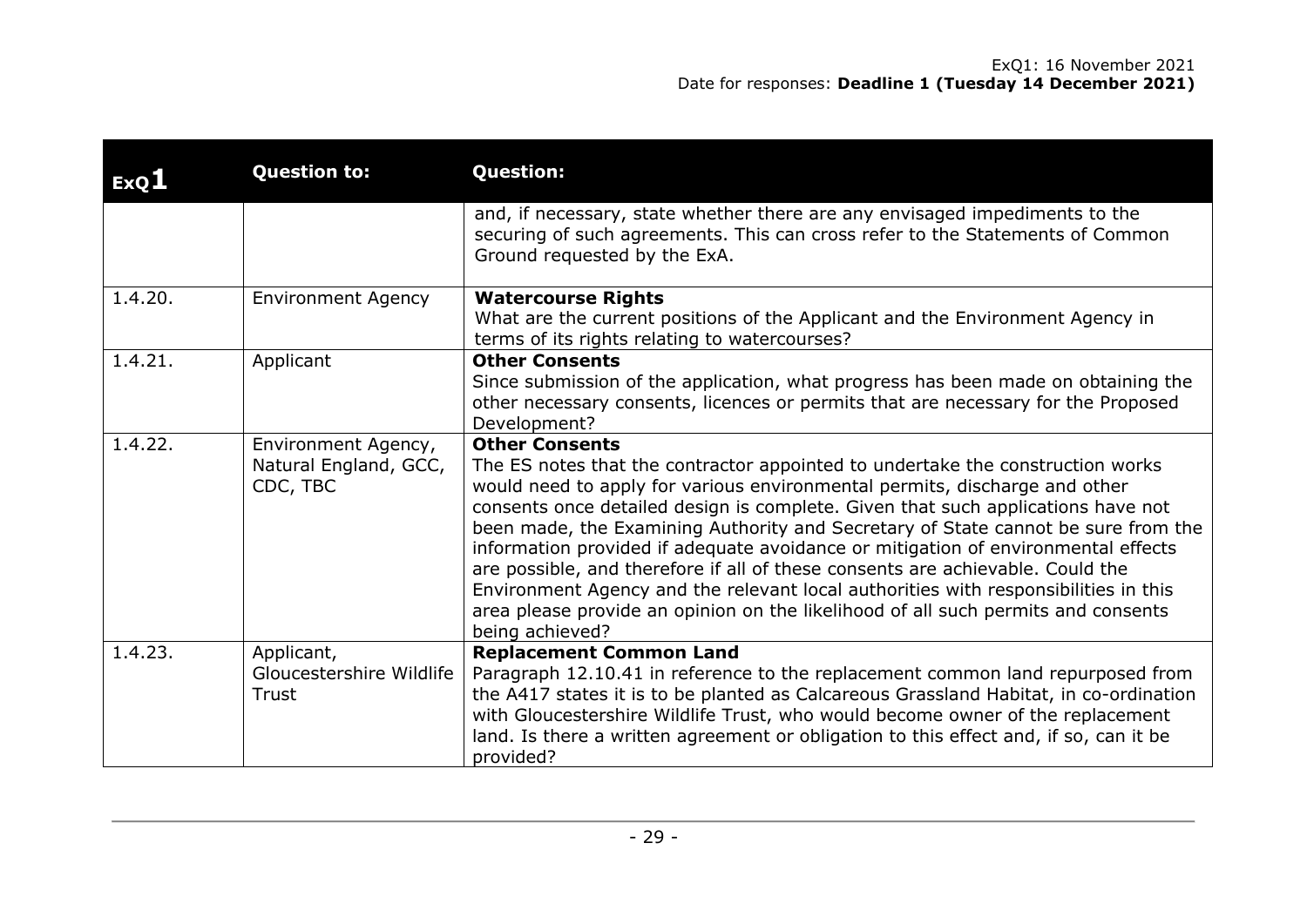| ExQ1    | <b>Question to:</b>                  | <b>Question:</b>                                                                                                                                                                                                                                                                                                                                                                                                                                                   |
|---------|--------------------------------------|--------------------------------------------------------------------------------------------------------------------------------------------------------------------------------------------------------------------------------------------------------------------------------------------------------------------------------------------------------------------------------------------------------------------------------------------------------------------|
| 1.4.24. | Applicant                            | <b>Affected Businesses</b><br>Can the Applicant explain if Crickley Hill Tractors would be relocated? And if so,<br>where would this be?                                                                                                                                                                                                                                                                                                                           |
| 1.5.    |                                      | Draft Development Consent Order (DCO) [APP-022]                                                                                                                                                                                                                                                                                                                                                                                                                    |
| 1.5.1.  | Applicant                            | General<br>Ensure, if amended versions of the DCO are submitted as the Examination<br>progresses, that all internal references and legislative footnotes are checked and<br>updated.                                                                                                                                                                                                                                                                               |
| 1.5.2.  | Applicant                            | <b>Interpretation</b><br>Should the definition of "the Undertaker" be amended to take account of the<br>rebranding of Highways England to National Highways?                                                                                                                                                                                                                                                                                                       |
| 1.5.3.  | Applicant, GCC, TBC,<br>CDC, CCB     | <b>Interpretation</b><br>a) Is the definition of 'commence' within the dDCO, including those elements<br>that are excluded from that description, acceptable to the Local Planning<br>Authorities?<br>b) Similarly, is the definition of 'maintain' acceptable to the appropriate<br>Authorities?<br>c) In both cases, if not, why not?<br>d) Is the Applicant satisfied that the definition of 'maintain' is consistent with<br>other Development Consent orders? |
| 1.5.4.  | Applicant                            | <b>Interpretation</b><br>Would it be appropriate to define 'adjacent' within the dDCO by a physical<br>dimension (distance) away from the route of the preliminary design?                                                                                                                                                                                                                                                                                         |
| 1.5.5.  | Applicant, consenting<br>Authorities | <b>Article 3</b><br>a) Confirm whether consent has been given in accordance with section 150 of<br>the PA2008 for the disapplication of the consent provisions in $3(a)$ , $(b)$ , $(c)$ ,                                                                                                                                                                                                                                                                         |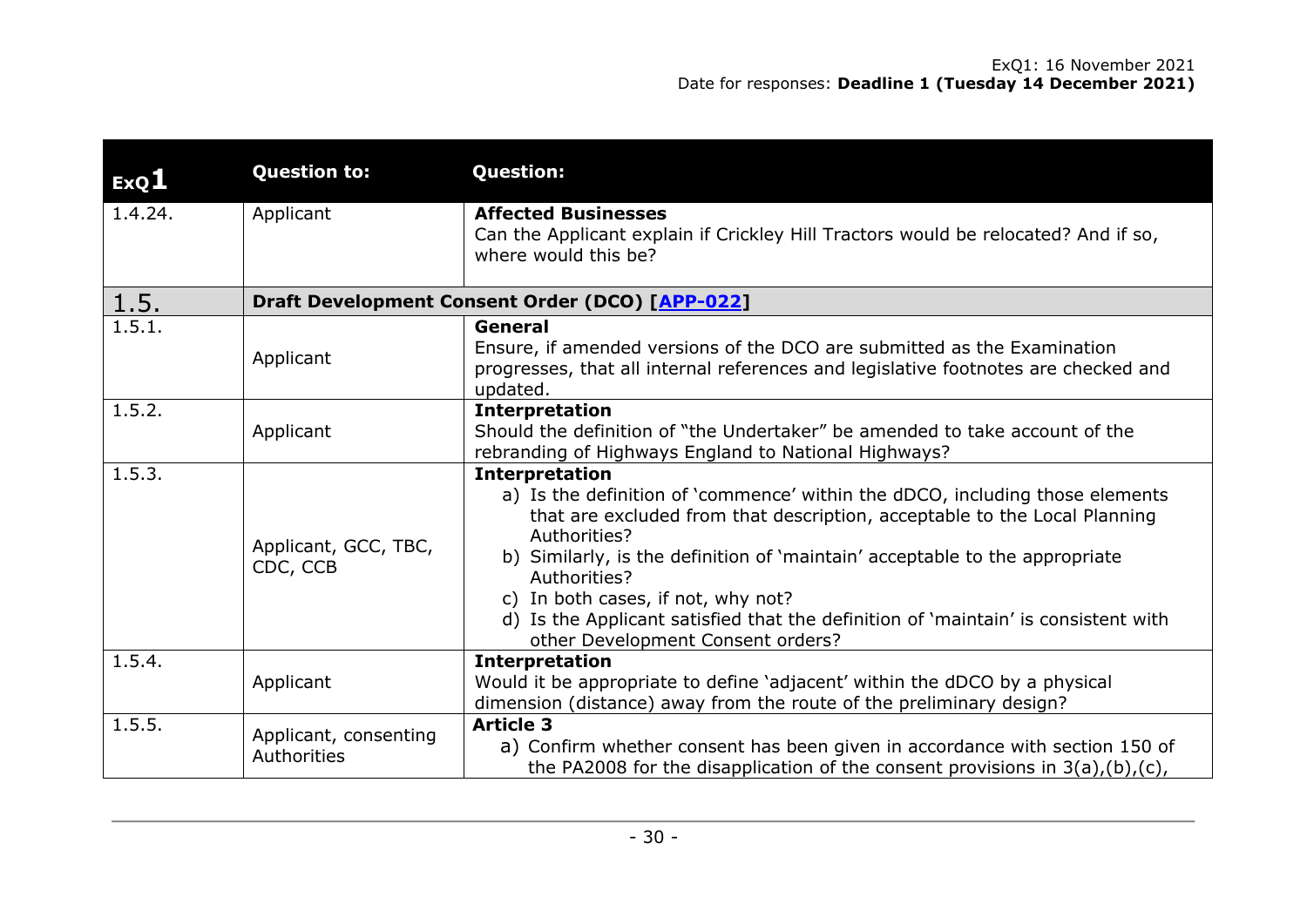| ExQ1    | <b>Question to:</b> | <b>Question:</b>                                                                                                                                                                                                                                                                                                                                                                                                                                                                                                                                                                                                                                                                                                                                                     |
|---------|---------------------|----------------------------------------------------------------------------------------------------------------------------------------------------------------------------------------------------------------------------------------------------------------------------------------------------------------------------------------------------------------------------------------------------------------------------------------------------------------------------------------------------------------------------------------------------------------------------------------------------------------------------------------------------------------------------------------------------------------------------------------------------------------------|
|         |                     | (d), (i)?<br>b) If not, which provisions need to be removed and why?                                                                                                                                                                                                                                                                                                                                                                                                                                                                                                                                                                                                                                                                                                 |
| 1.5.6.  | Applicant           | <b>Article 3</b><br>Can the Applicant respond to concerns regarding the disapplication of section 28E of<br>the Wildlife and Countryside Act 1981, Article 3(h) of the dDCO and the impact of<br>not having this provision on the implementation of the Proposed Development?                                                                                                                                                                                                                                                                                                                                                                                                                                                                                        |
| 1.5.7.  | Applicant           | <b>Article 4</b><br>Explain the position of Article 4 within the dDCO and comment on whether it would<br>be better placed in the 'Principal Powers' part of the proposed Order.                                                                                                                                                                                                                                                                                                                                                                                                                                                                                                                                                                                      |
| 1.5.8.  | Applicant           | <b>Planning Permission</b><br>Provide commentary on the relationship between dDCO Article 7 and s153 of the<br>PA2008, and whether the wording as drafted obviates the need to formally change<br>the DCO in the future.                                                                                                                                                                                                                                                                                                                                                                                                                                                                                                                                             |
| 1.5.9.  | Applicant           | <b>Article 8</b><br>a) What is the rationale behind allowing the limit of deviation between points E<br>and F to be a maximum of 5.3 metres (as detailed in Article 8(iii) in the<br>$dDCO$ )?<br>b) Under Article 8, for what reason would a maximum limit of deviation need to<br>be exceeded?<br>c) The article contains a further element of flexibility whereby the maximum<br>limits may be exceeded if the SoS considers that to do so would not give rise<br>to any materially new or materially different effects. Is this extra level of<br>flexibility necessary and if so can you justify?<br>d) What process is in place for the SoS to consider and determine matters that<br>arise under this provision? For example, should schedule 2 part 2 apply? |
| 1.5.10. | Applicant           | <b>Article 10</b>                                                                                                                                                                                                                                                                                                                                                                                                                                                                                                                                                                                                                                                                                                                                                    |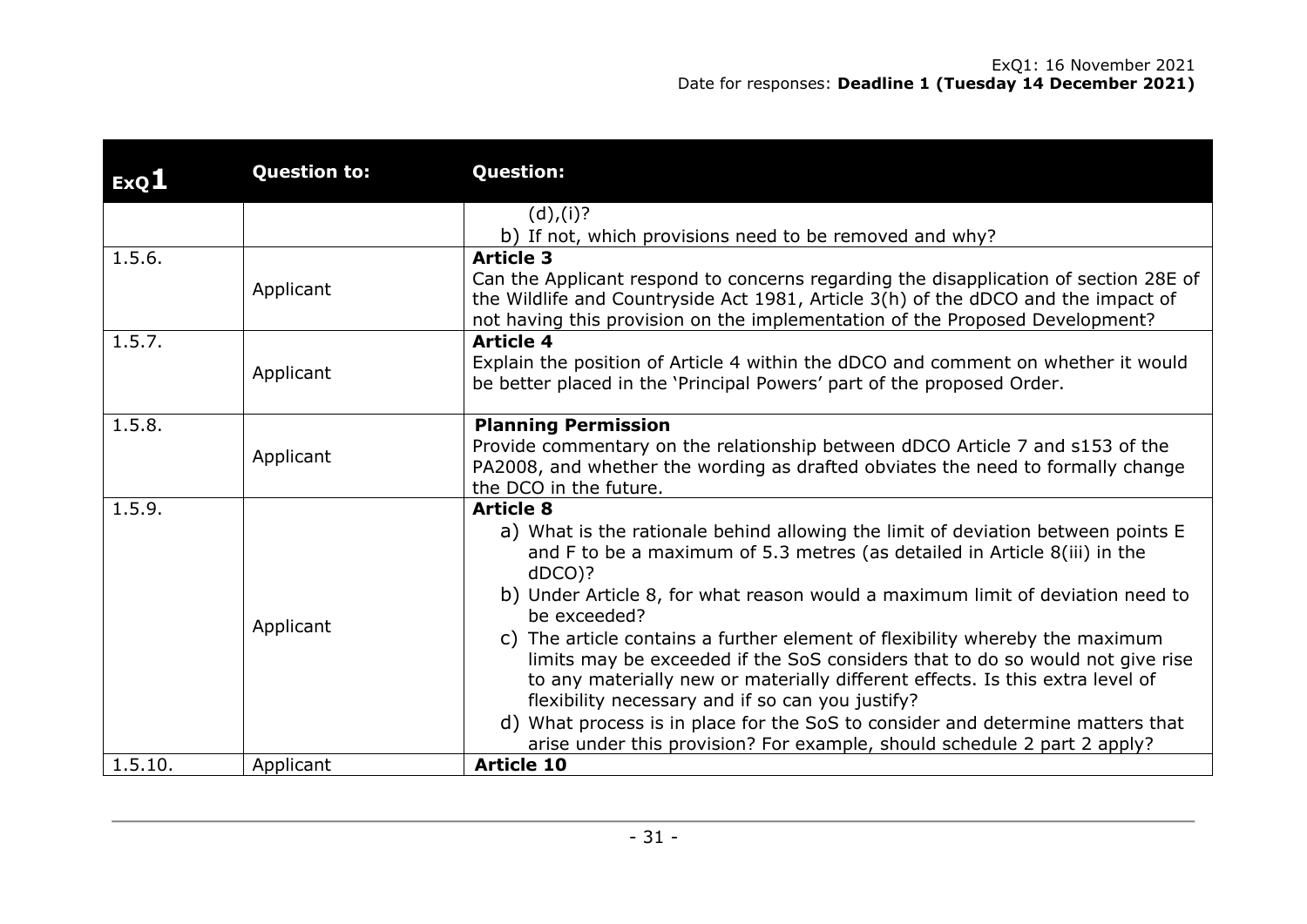| ExQI    | <b>Question to:</b> | <b>Question:</b>                                                                                                                                                                                                                                                                                     |
|---------|---------------------|------------------------------------------------------------------------------------------------------------------------------------------------------------------------------------------------------------------------------------------------------------------------------------------------------|
|         |                     | a) Why is the Secretary of State's consent not required to transfer the benefit of<br>the Order to those companies listed under Article 10(5) of the dDCO?<br>b) Why are other utility or service providers not included in these exemptions?                                                        |
| 1.5.11. |                     | Articles 14 and 18                                                                                                                                                                                                                                                                                   |
|         | Applicant           | a) Would a breach of Article 14(5) and Article 18 be a convictional offence and<br>an offending individual charged under the terms of this Order?<br>b) If a person were to speed, what effect does this provision have, if any, and is<br>there recourse against the Applicant?                     |
| 1.5.12. |                     | <b>Article 15</b>                                                                                                                                                                                                                                                                                    |
|         | Applicant           | a) In the context of Article 15, is it correct to use the term 'temporarily stop<br>$up$ ?<br>b) Are the purposes of the Article potentially better served by a Traffic<br>Regulation Order enforcing a temporary road closure, since stopping up is<br>meant to prohibit any form of public access? |
| 1.5.13. | Applicant           | <b>Article 15</b><br>a) Is the purpose and intention of Article 15 to extend beyond the period of<br>construction for the Proposed Development?<br>b) If so, what benefits does this article give the Applicant that would not be<br>served by existing legislative powers?                          |
| 1.5.14. |                     | <b>Article 15</b>                                                                                                                                                                                                                                                                                    |
|         | Applicant           | a) Subsection 1 permits the undertaker to stop up divert or restrict the use of<br>any street, should this be limited to those within the order limits?<br>b) and/ or can the Applicant provide justification for such a wide power outside<br>of the order limits?                                  |
| 1.5.15. | GCC, TBC, CDC, CCB  | Articles 15, 19, 21, 23 - Deemed Consent<br>There are a number of articles which contain deemed consent provisions, i.e. if the                                                                                                                                                                      |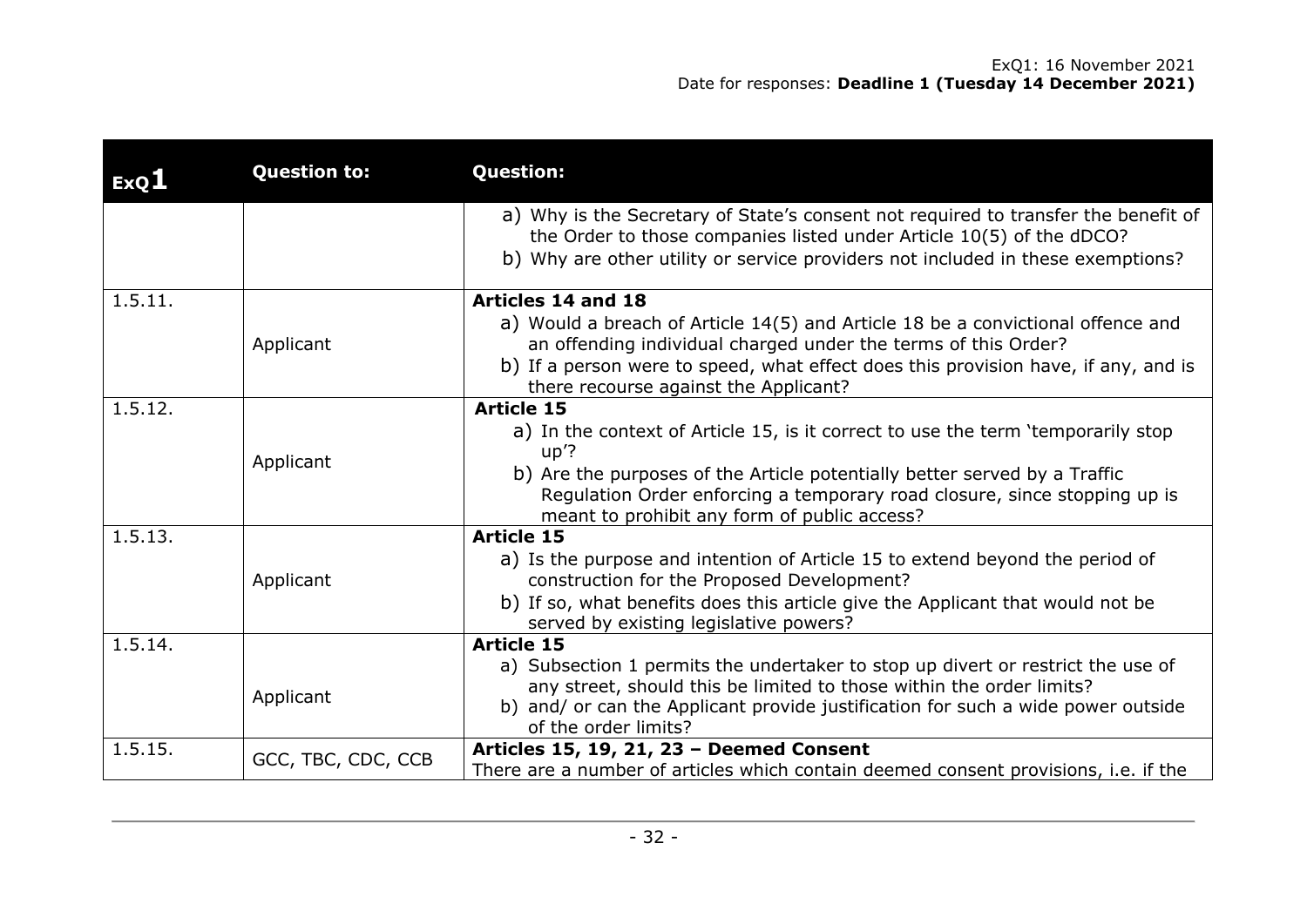| ExQ1    | <b>Question to:</b> | <b>Question:</b>                                                                                                                                                                                                                                                                                                                                                                                                                                                                        |
|---------|---------------------|-----------------------------------------------------------------------------------------------------------------------------------------------------------------------------------------------------------------------------------------------------------------------------------------------------------------------------------------------------------------------------------------------------------------------------------------------------------------------------------------|
|         |                     | consenting authority does not respond within a certain time consent is deemed to be<br>granted. Are the consenting departments happy with these provisions and the<br>timescales set out?                                                                                                                                                                                                                                                                                               |
| 1.5.16. | Applicant           | <b>Article 17</b><br>This appears to be a very wide power to enable the undertaker to form and lay out<br>means of access or improve access at any location within the Order limits as the<br>undertaker requires. Can the Applicant justify the need for power wider than that<br>available under the Highways Act (Explanatory Memorandum [APP-023] paragraph<br>4.69) and can the Applicant identify whether there is any DCO precedent for this?                                    |
| 1.5.17. | Applicant           | <b>Article 20</b><br>Can the Applicant please explain the need for and purpose of this article and provide<br>legal submissions regarding the need for its inclusion in the DCO and the legislative<br>basis upon which it is permissible? In doing so please also explain how this is<br>intended to interact with the process in the National Parks and Access to the<br>Countryside Act 1949 and the power of the Secretary of State to issue a direction<br>under s.55 of that Act. |
|         |                     | Additionally, in relation to the specific drafting, can the Applicant explain why the<br>definition of the "Cotswold Way, national trail" and the "Cotswold Way national trail<br>diversion" been included in the article itself but the "Cotswold Way national trail<br>diversion report" is instead defined in article 2?                                                                                                                                                             |
| 1.5.18. | Applicant           | <b>Article 20</b><br>a) Is there a need for a similar article to article 20 for amendments to the route<br>and condition of the Gloucestershire Way footpath?<br>b) If not, why not?                                                                                                                                                                                                                                                                                                    |
| 1.5.19. | Applicant           | <b>Article 22</b>                                                                                                                                                                                                                                                                                                                                                                                                                                                                       |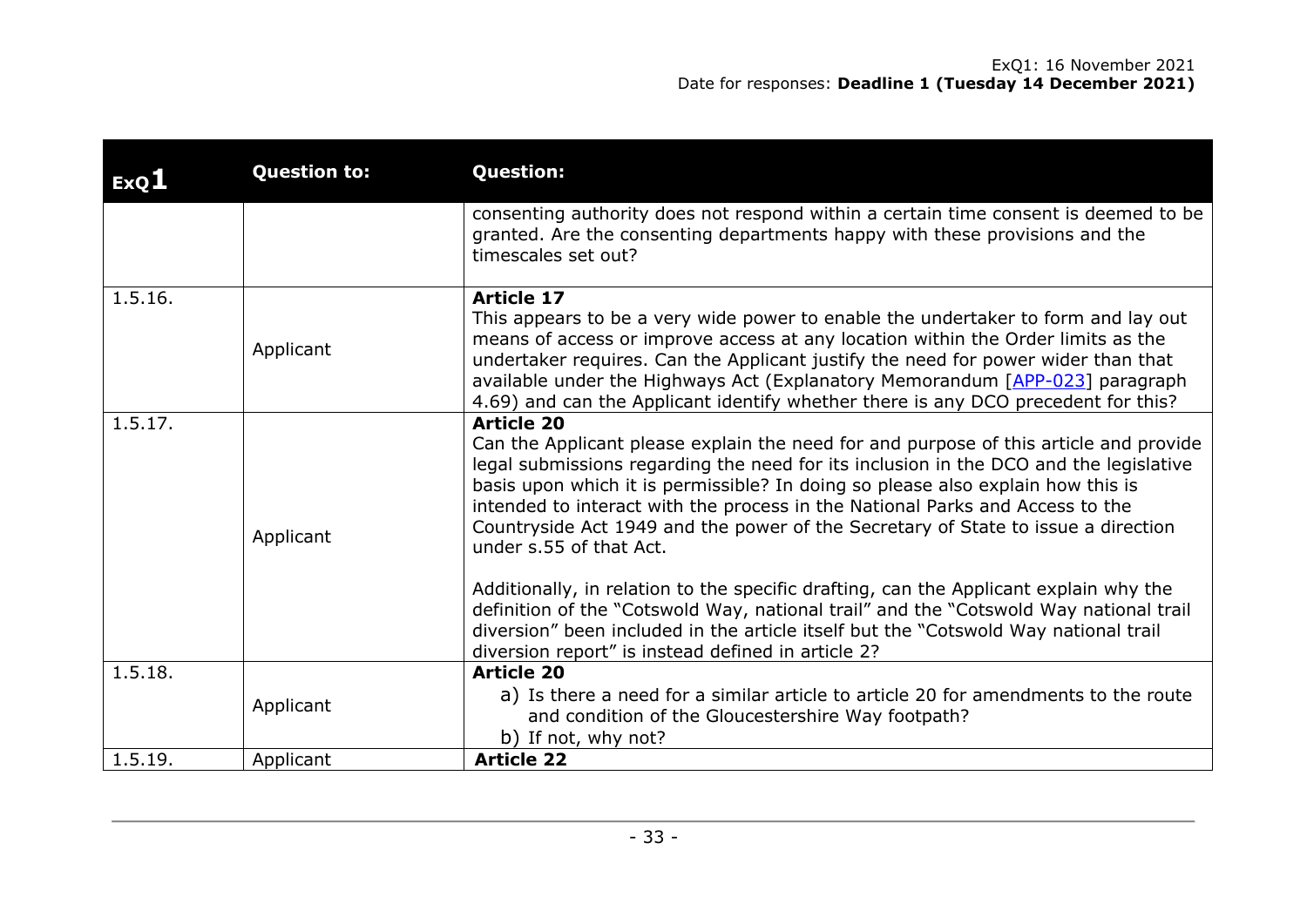| ExQ1    | <b>Question to:</b> | <b>Question:</b>                                                                                                                                                                                                                                                                                                                                                                                                                                                                                                                                                                                          |
|---------|---------------------|-----------------------------------------------------------------------------------------------------------------------------------------------------------------------------------------------------------------------------------------------------------------------------------------------------------------------------------------------------------------------------------------------------------------------------------------------------------------------------------------------------------------------------------------------------------------------------------------------------------|
|         |                     | Does Article 22 obviate the need to obtain listed building consent if such protective<br>works are to be carried out to a listed building?                                                                                                                                                                                                                                                                                                                                                                                                                                                                |
| 1.5.20. | Applicant           | <b>Article 29</b><br>Subsection 1 states that all private rights over land subject to CA under the order<br>are extinguished. However, subsection 2 seeks to distinguish land over which the<br>CA is limited to the acquisition of rights and in those cases limit the power to<br>extinguish private rights to where their continuance would be inconsistent with the<br>exercise of the right or burden of the restrictive covenant.<br>Should 29(1) be amended to make it clear that it applies only to the compulsory<br>acquisition of land and not the compulsory acquisition of rights over land? |
| 1.5.21. | Applicant           | <b>Restoration</b><br>With reference to Article $34(4)$ and $35(6)$ :<br>a) Should there be notification given to the relevant landowner or local planning<br>authority confirming the land restoration works are completed and, if so, how<br>would such notice be served?<br>b) Should a new requirement be added (or a new management plan appended<br>to the EMP [APP-317]) setting out measures and actions for effective land<br>restoration?                                                                                                                                                       |
| 1.5.22. | Applicant           | <b>Article 39</b><br>a) Does the Applicant intend to submit the scheme for the provision of the<br>common land to the examination and if not, why not?<br>b) If this is not to be provided during the Examination what is the Applicant's<br>intended process for the submission and approval of the scheme for<br>replacement land in 39(1), including consultation, and should this be set out<br>within the Article to provide clarity?                                                                                                                                                                |
| 1.5.23. | Applicant           | <b>Article 40</b><br>a) There is a cross referencing error in Article 40(2).                                                                                                                                                                                                                                                                                                                                                                                                                                                                                                                              |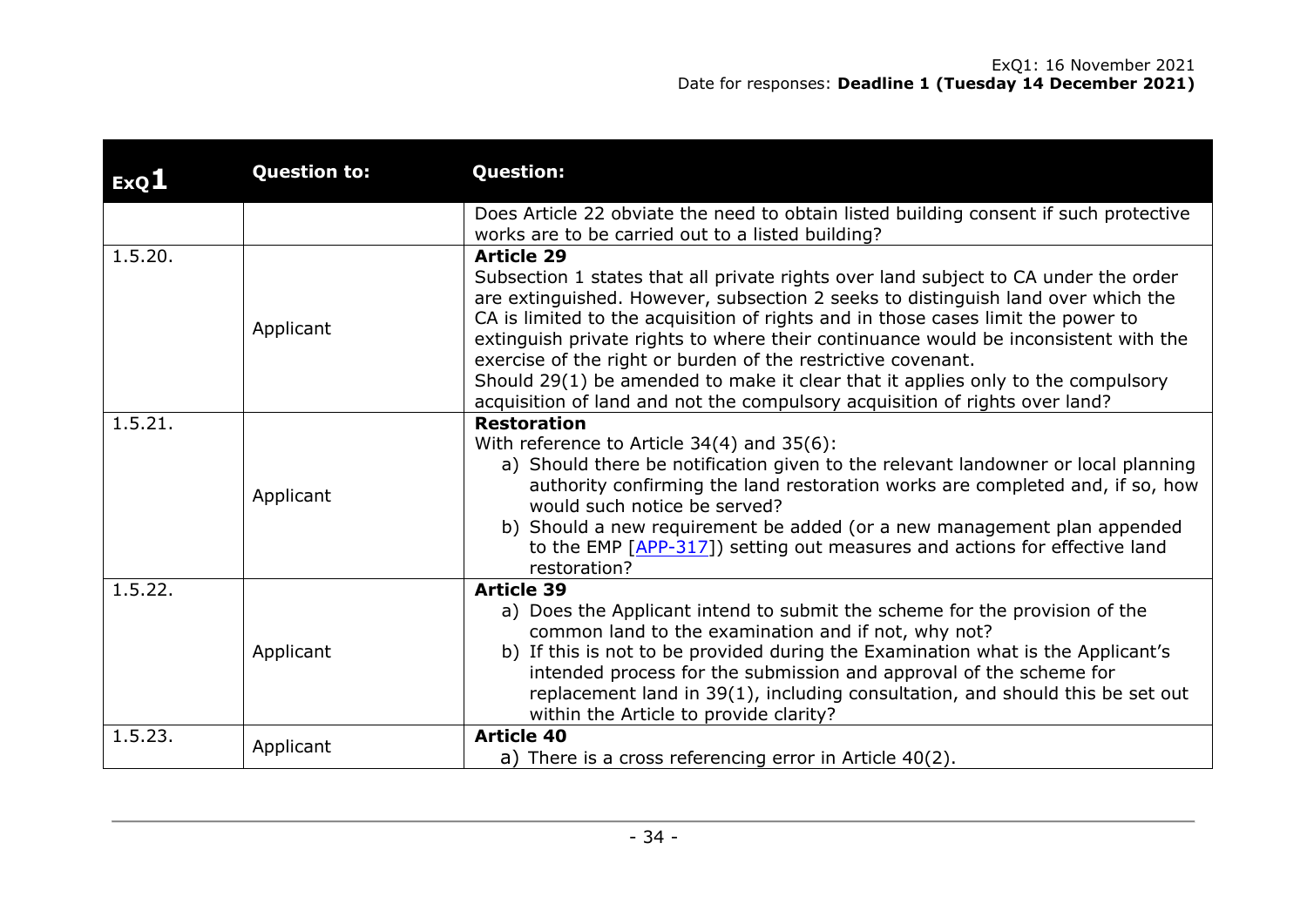| ExQ1    | <b>Question to:</b> | <b>Question:</b>                                                                                                                                                                                                                                                                                                                                                                                                                           |
|---------|---------------------|--------------------------------------------------------------------------------------------------------------------------------------------------------------------------------------------------------------------------------------------------------------------------------------------------------------------------------------------------------------------------------------------------------------------------------------------|
|         |                     | b) How would the Applicant demonstrate that any decisions undertaken under<br>the term of "it reasonably believes to be necessary" has been based upon a<br>fair, impartial and expert-advised approach as opposed to an arbitrary<br>decision by the contractor?                                                                                                                                                                          |
|         |                     | c) Under Article 40, is compensation to be calculated using the CAVAT regime?<br>d) Why is there no commitment to undertaking replacement planting of a similar<br>species and scale of the tree or shrub being lost?                                                                                                                                                                                                                      |
| 1.5.24. | Applicant           | <b>Article 41</b><br>a) Explain why Article 41 (removal of human remains) appears in Part 6 of the<br>draft Development Consent Order as opposed to within Part 7.<br>b) To reflect other made transport orders, should article 41 be a miscellaneous<br>provision?                                                                                                                                                                        |
| 1.5.25. | Applicant           | <b>Article 48</b><br>Under article 48 is it appropriate that the Secretary of State is not excluded from<br>arbitration proceedings?                                                                                                                                                                                                                                                                                                       |
| 1.5.26. | Applicant           | <b>Schedule 1</b><br>a) Within Schedule 1, does the Applicant consider there is any necessary/<br>unnecessary duplication or repetition of individuals works?<br>b) For example, is Work No.4 as described repeated in Work No.4(d) and (i) and<br>is Work No.8 repeated as Work No.8(b)?                                                                                                                                                  |
| 1.5.27. | Applicant           | <b>Schedule 3</b><br>a) Part 7 of Schedule 3 to the dDCO contains [X] to denote the date of when an<br>Order comes into effect. What is the progress on the related Order?<br>b) Should there be additional entries in Part 7 to reflect the revocation of<br>clearways on the A436, as well as on the A417, with additional points added<br>to sheet 2 of the Traffic Regulations Measures Clearways and Prohibitions<br>Plans [APP-013]? |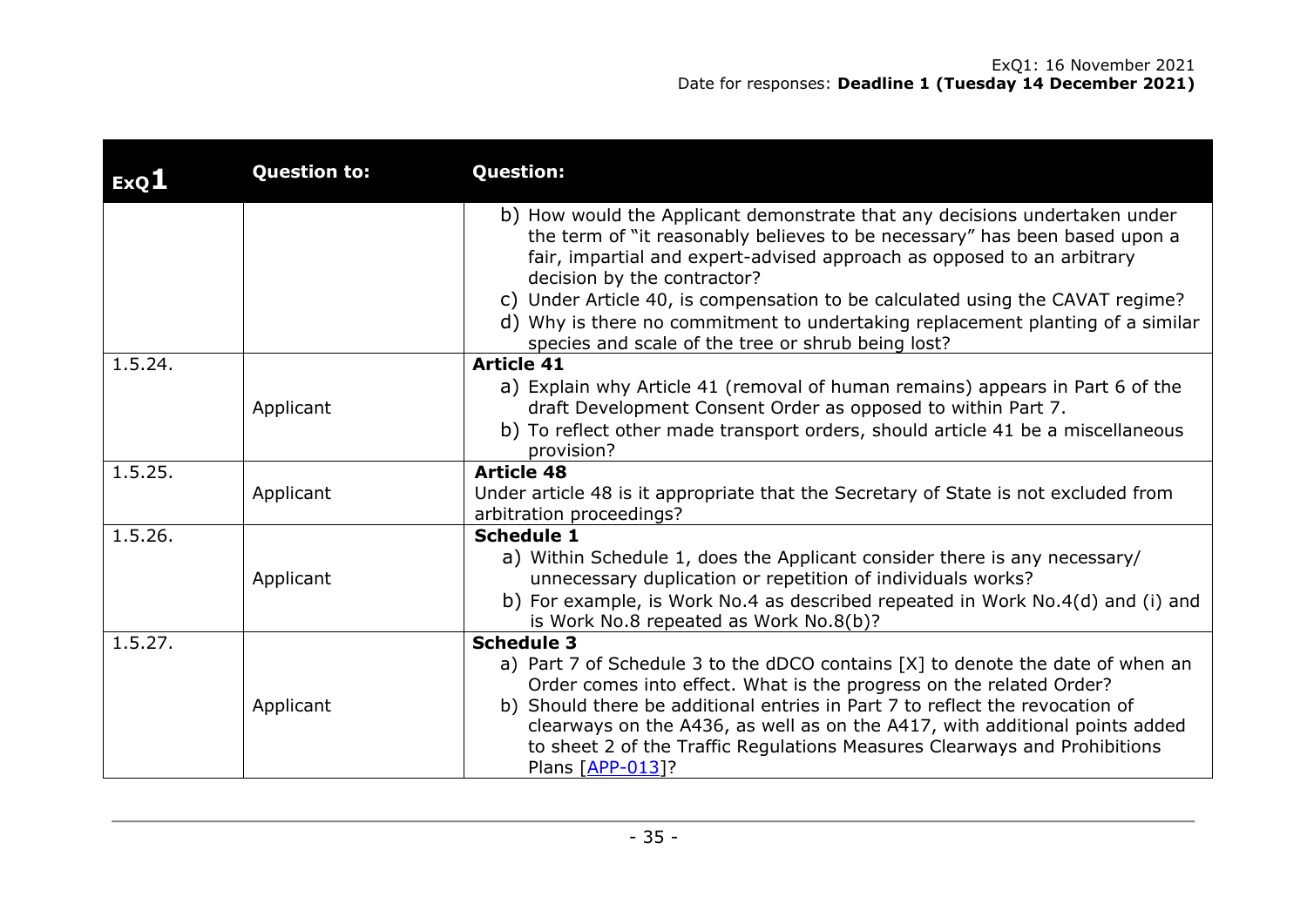| ExQ1    | <b>Question to:</b>                | <b>Question:</b>                                                                                                                                                                                                                                                                                                                                                                 |
|---------|------------------------------------|----------------------------------------------------------------------------------------------------------------------------------------------------------------------------------------------------------------------------------------------------------------------------------------------------------------------------------------------------------------------------------|
|         |                                    |                                                                                                                                                                                                                                                                                                                                                                                  |
| 1.5.28. | Applicant                          | <b>Schedule 4</b><br>The Cotswold Way National Trail and the Gloucestershire Way footpath do not<br>feature in the tables within Schedule 4 to the dDCO. Is there a reason for this?                                                                                                                                                                                             |
| 1.5.29. | Applicant                          | <b>Schedule 4</b><br>a) Within Schedule 4, are there any roads that are subject to only temporary<br>closures and therefore not subject to stopping up orders?<br>b) If so, do they need a separate Part within this Schedule?                                                                                                                                                   |
| 1.5.30. | Applicant                          | <b>Schedule 8</b><br>Regarding Part 3 of Schedule 4 in respect of 'Cowley Civil Parish', should the<br>comments in column (2) be expanded to include reference to the rights of way and<br>access plan as per the comment above it, so as to read 'Reference h Access to fields<br>north west of new A417 mainline as shown on sheet 2 of the Rights of Way and<br>Access Plan'? |
| 1.5.31. | Applicant                          | <b>Schedule 8</b><br>Explain the current positions with regard to each of the protective provisions in<br>Schedule 8 of the dDCO and whether any unresolved disagreements remain.                                                                                                                                                                                                |
| 1.5.32. | Applicant                          | <b>Schedule 9</b><br>Should the 'Design Summary Report' be a certified document as this is a 'design led<br>scheme' and to ensure it is given appropriate prominence in any future decisions?                                                                                                                                                                                    |
| 1.5.33. | Applicant                          | <b>Explanatory Memorandum</b><br>For completeness, include an explanation of the purpose and effect of Schedules 3<br>to 9 of the dDCO within the Explanatory Memorandum.                                                                                                                                                                                                        |
| 1.5.34. | Applicant, GCC, TBC,<br><b>CDC</b> | <b>Requirements - General</b><br>a) Many of the requirements state that "no part" of the development is to<br>commence until Can the Applicant clarify what "a part" might be and                                                                                                                                                                                                |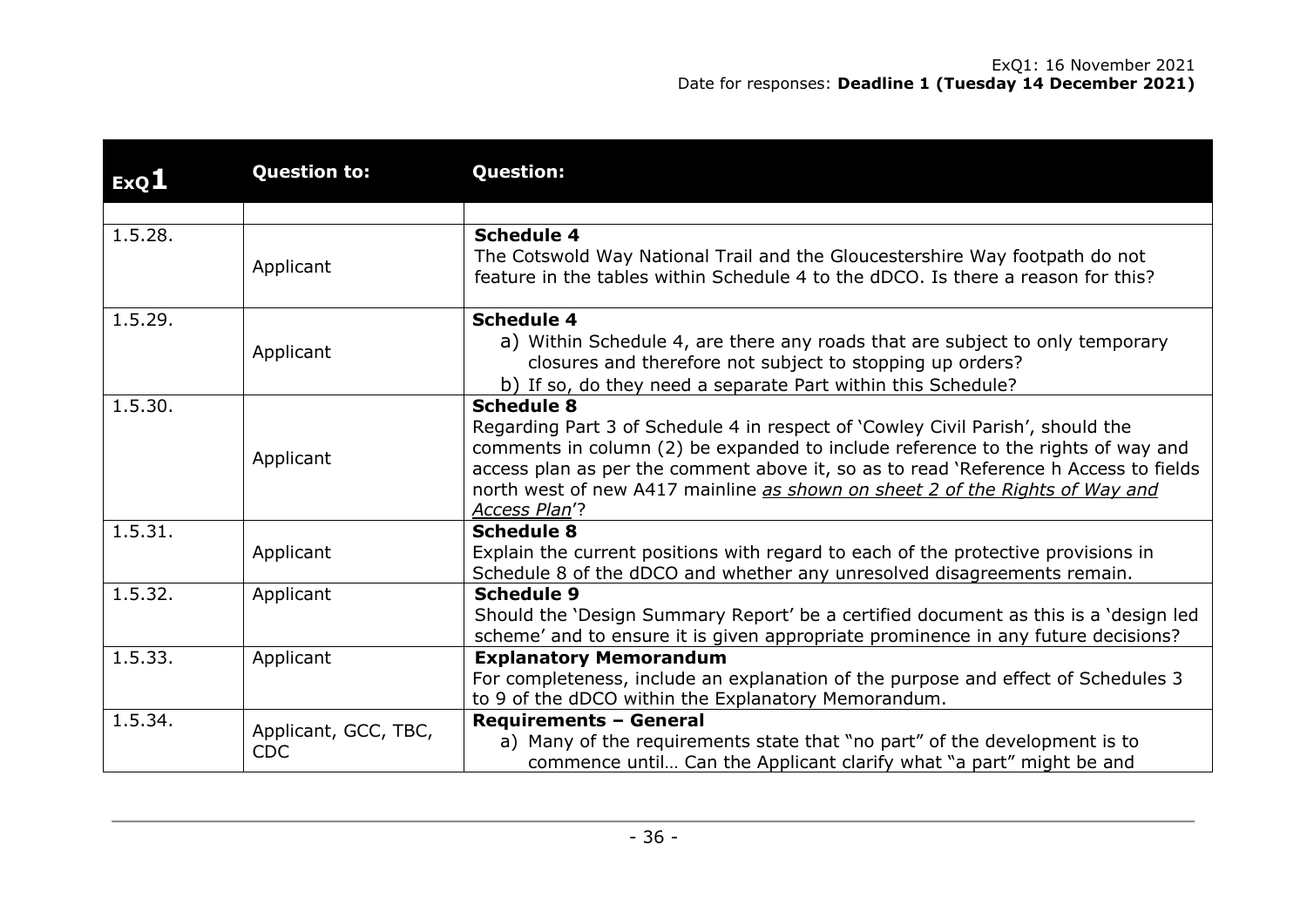| ExQ1    | <b>Question to:</b> | <b>Question:</b>                                                                                                                                                                                                                                                                                                                                                     |
|---------|---------------------|----------------------------------------------------------------------------------------------------------------------------------------------------------------------------------------------------------------------------------------------------------------------------------------------------------------------------------------------------------------------|
|         |                     | whether this should be defined somewhere?<br>b) In the absence of any explanation, it seems to the ExA that the development<br>could be commenced in many different "parts" and that these "parts" could<br>vary from requirement to requirement. This could generate uncertainty about<br>what is approved. Can the LPAs also comment on the acceptability of this? |
| 1.5.35. | Applicant           | <b>Requirement 3</b><br>Natural England have suggested that 3(1) is amended to require consultation with<br>NE before approval by the Secretary of State (see [RR-080]). How would this affect<br>the implementation of the Proposed Development?                                                                                                                    |
| 1.5.36. | GCC, TBC, CDC       | <b>Requirement 3</b><br>Are there any concerns regarding the ability of the Applicant to undertake potential<br>noise generating activity outside of normal working hours, as listed in Requirement<br>3(2)(d)?                                                                                                                                                      |
| 1.5.37. | Applicant           | <b>Requirement 3</b><br>The ExA is concerned with the wording "substantially in accordance". "Substantially"<br>is an interpretive word which potentially allows significant departures from the<br>Outline CEMP and thus the ES to occur without examination. It is imprecise and not<br>justified. Can the term 'substantially' be replaced with 'must'?           |
| 1.5.38. | Applicant           | <b>Requirement 3</b><br>The requirement lists at $(2)(e)$ list of management plans to be provided. A number<br>of additional management plans are listed in measure GP5 within the EMP. Should<br>these not also be listed in Requirement 3?                                                                                                                         |
| 1.5.39. | Applicant           | <b>Requirements 3 and 5</b><br>a) Would it be more practical and accessible to have a proportion of the<br>management plans listed in Requirement $3(2)(e)$ separated out into<br>standalone documents?                                                                                                                                                              |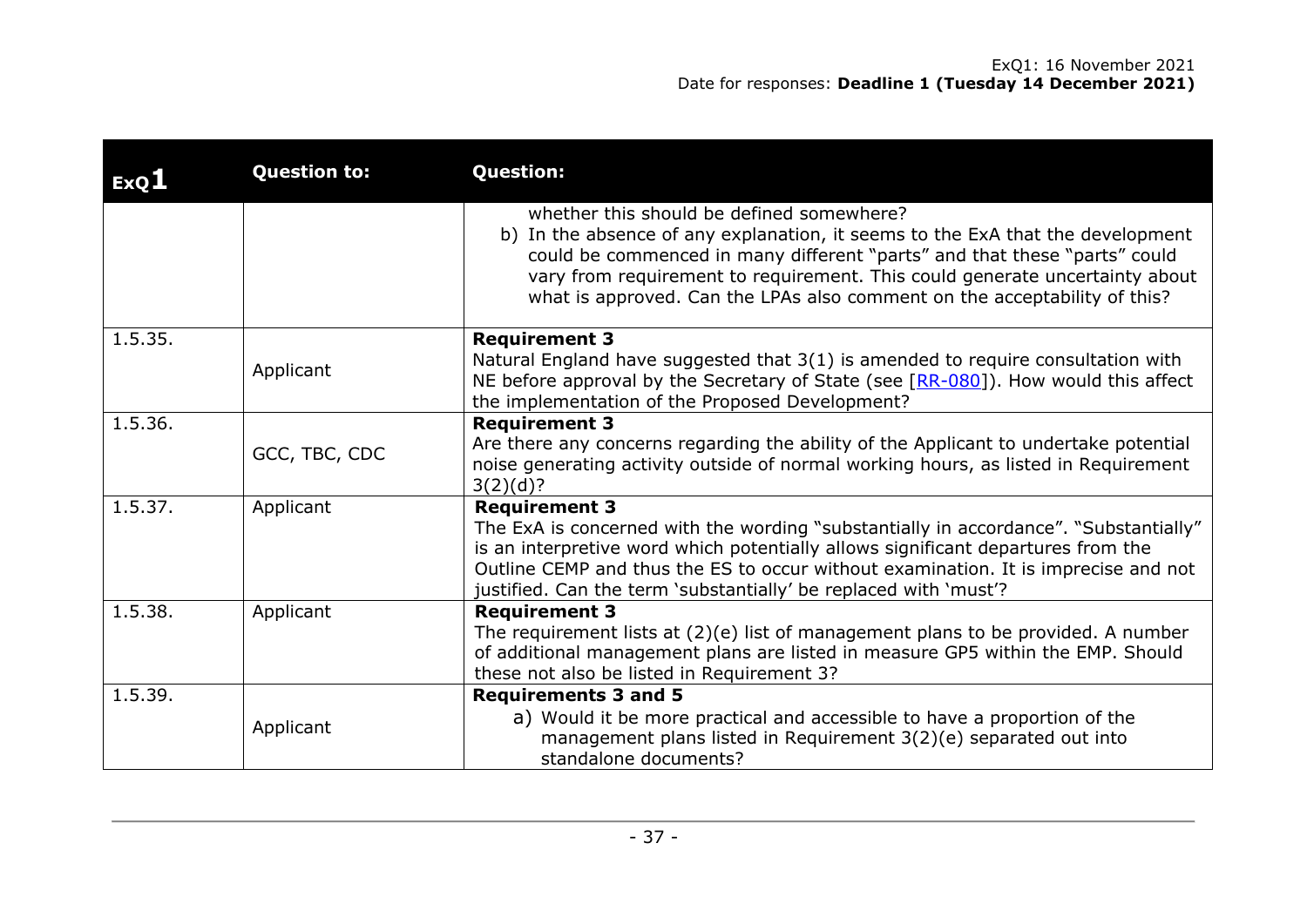| ExQ1    | <b>Question to:</b> | <b>Question:</b>                                                                                                                                                                                                                                                                                                                                                                                                                                                                                                                                                    |
|---------|---------------------|---------------------------------------------------------------------------------------------------------------------------------------------------------------------------------------------------------------------------------------------------------------------------------------------------------------------------------------------------------------------------------------------------------------------------------------------------------------------------------------------------------------------------------------------------------------------|
|         |                     | b) For example, what would be the difference between the Landscape and<br>Ecology Management Plan (LEMP) submitted as part of the Environmental<br>Management Plan in Requirement 3(2)(e), and the written landscaping<br>scheme under Requirement 5?                                                                                                                                                                                                                                                                                                               |
|         |                     | c) Could the LEMP cover all the factors in Requirement 5?                                                                                                                                                                                                                                                                                                                                                                                                                                                                                                           |
| 1.5.40. |                     | <b>Requirement 4</b>                                                                                                                                                                                                                                                                                                                                                                                                                                                                                                                                                |
|         | Applicant           | In Requirement $4(3)$ , what factors would govern the decision as where consultation<br>is 'appropriate, reasonable and feasible'?                                                                                                                                                                                                                                                                                                                                                                                                                                  |
| 1.5.41. |                     | <b>Ambiguous Terminology</b>                                                                                                                                                                                                                                                                                                                                                                                                                                                                                                                                        |
|         | Applicant           | The ExA is concerned with the wording "or other recognised codes of good<br>practice" in Requirement 6(2). These words are uncontrolled and raise numerous<br>questions on what the definition of "recognised" and "good practice" means and the<br>appropriateness of such measures in dealing with landscaping works. It is imprecise<br>and not justified. Delete the tailpiece.                                                                                                                                                                                 |
| 1.5.42. | Applicant           | <b>Requirement 9</b><br>Archaeological investigations and mitigations are excluded from the definition of<br>"commence". The ExA is concerned that such works could undermine the purpose of<br>Schedule 2, Requirement 9 if such unregulated works had a detrimental effect on<br>any potential archaeological remains discovered which the Requirement is seeking<br>to protect. Justify why archaeological investigations are excluded from<br>commencement works or otherwise explain how archaeological investigations would<br>be regulated in the draft DCO. |
| 1.5.43. | Applicant           | <b>Requirement 11</b><br>Explain how the details of the proposed crossings would be secured within the draft<br>Development Consent Order.                                                                                                                                                                                                                                                                                                                                                                                                                          |
| 1.5.44. | Applicant           | <b>Requirement 11</b>                                                                                                                                                                                                                                                                                                                                                                                                                                                                                                                                               |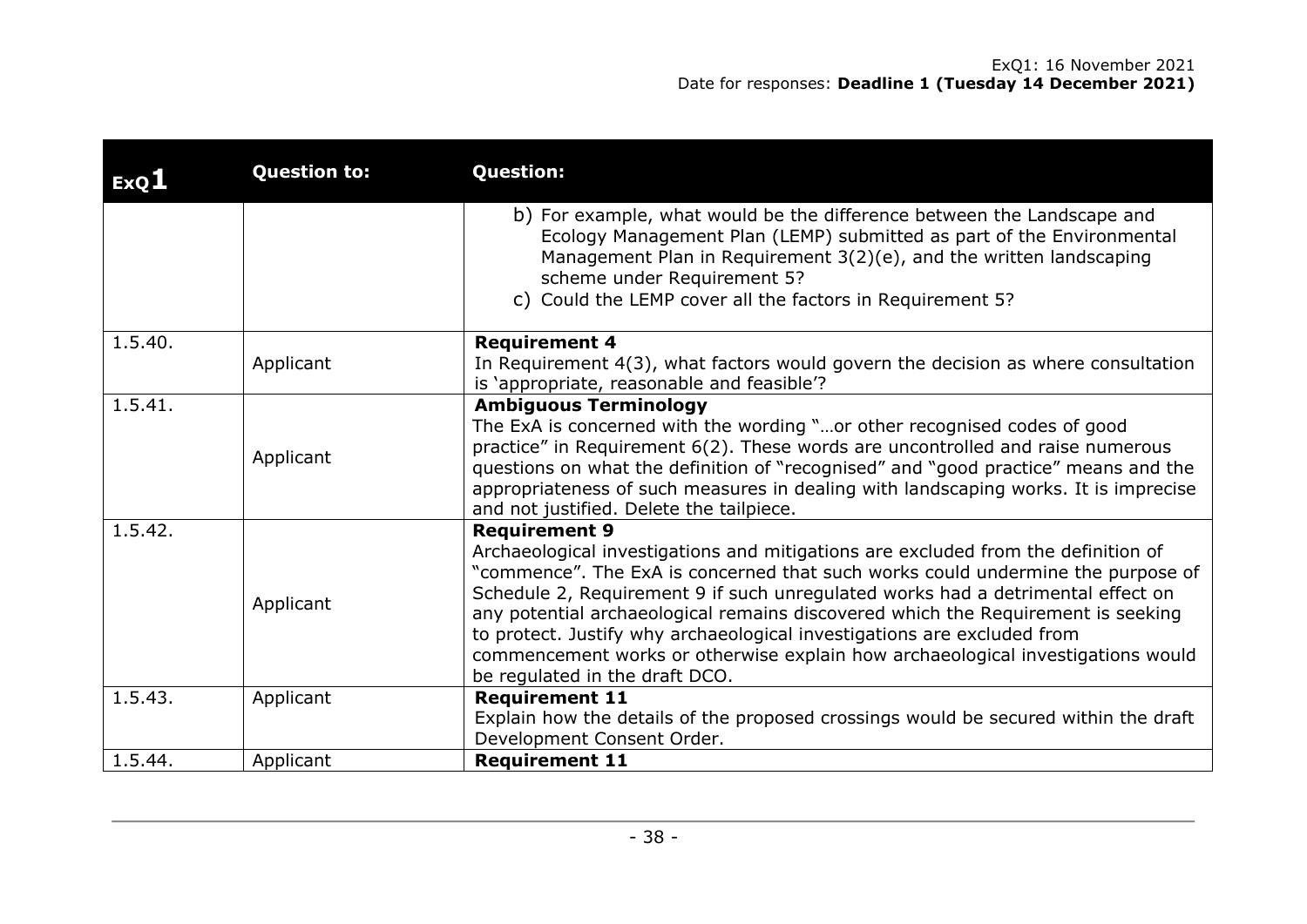| ExQ1    | <b>Question to:</b> | <b>Question:</b>                                                                                                                                                                                                                                                                                                                                                                                                                                                                                                                                                                                                                                                                                                                                                                                                                                                                                                                                                                                 |
|---------|---------------------|--------------------------------------------------------------------------------------------------------------------------------------------------------------------------------------------------------------------------------------------------------------------------------------------------------------------------------------------------------------------------------------------------------------------------------------------------------------------------------------------------------------------------------------------------------------------------------------------------------------------------------------------------------------------------------------------------------------------------------------------------------------------------------------------------------------------------------------------------------------------------------------------------------------------------------------------------------------------------------------------------|
|         |                     | The Design Summary Report (APP-423) does not appear to be captured within those<br>design documents listed in Requirement 11. Should it be?                                                                                                                                                                                                                                                                                                                                                                                                                                                                                                                                                                                                                                                                                                                                                                                                                                                      |
| 1.5.45. | Applicant           | <b>Requirement 11</b><br>a) Requirement 11(1) says that the authorised development must be designed<br>in detail and carried out "so that it is compatible with the preliminary design<br>scheme" This is imprecise and could generate uncertainty, leading to<br>disputes over what "being compatible with" actually means. The Applicant<br>should consider more certain and precise drafting.<br>b) The article permits deviations from the detailed design plans, with consent of<br>the SoS, for amendments that do not give rise to materially new or material<br>different environmental effects. Are amendments to the key plans necessary<br>and permissible and can the Applicant justify the need for this level of<br>flexibility?<br>What methods and means would be used to inform the public of scheme<br>C)<br>amendments, as indicated in Requirement 11(2)?<br>d) Would there be notices, a period for their display and would there be any<br>consultation on the amendments? |
| 1.5.46. | Applicant           | <b>Requirement 15</b><br>a) In Requirement 15, which is the 'paragraph $4'$ referred in in $3(c)$ as there is<br>no (4) in the requirement?<br>b) Notwithstanding, is it appropriate to have a 'deemed consent' provision<br>relating to undetermined applications by the Secretary of State? Can the<br>Applicant demonstrate or justify how the ExA can be satisfied that the<br>requirements secure the necessary mitigation, particularly anything EIA or<br>habitats related, when there is a provision which could potentially mean that<br>details get approved that do not in fact secure the mitigation?<br>c) Is the period of 8 weeks consistent with other made Transport DCOs?                                                                                                                                                                                                                                                                                                      |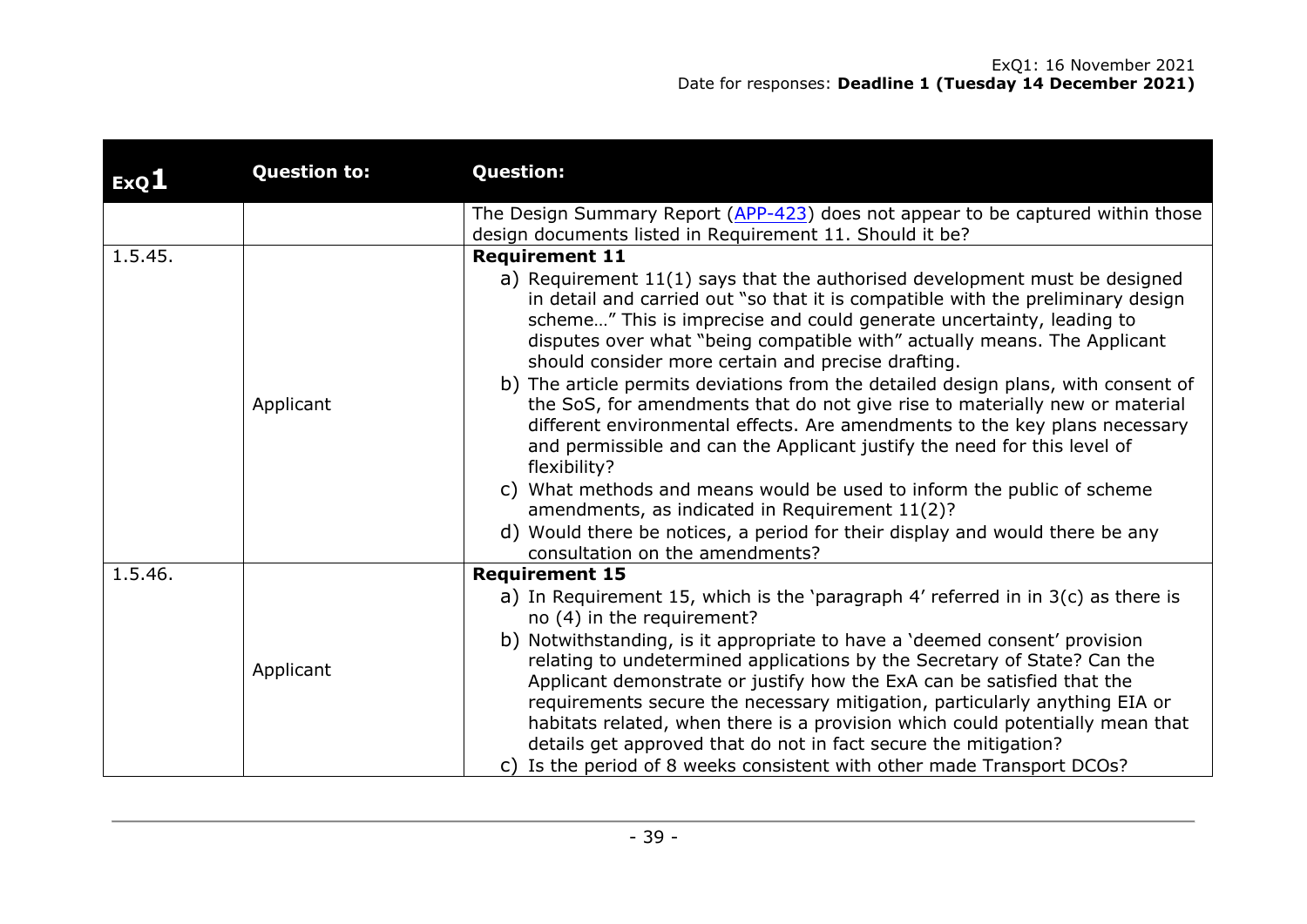| ExQ1    | <b>Question to:</b>                                              | <b>Question:</b>                                                                                                                                                                                                                                                                                                                                                                                                             |
|---------|------------------------------------------------------------------|------------------------------------------------------------------------------------------------------------------------------------------------------------------------------------------------------------------------------------------------------------------------------------------------------------------------------------------------------------------------------------------------------------------------------|
| 1.5.47. | Applicant                                                        | General<br>Should the Wildlife and Countryside Act 1981 be referenced within the dDCO in<br>more locations other than within Article 40?                                                                                                                                                                                                                                                                                     |
| 1.5.48. | Local Planning<br>Authorities and<br><b>Statutory Consultees</b> | <b>Explanatory Memorandum [APP-023]</b><br>With regards to the justification of Article 5(2) given in the Explanatory<br>Memorandum, are there any known local acts or legislative provisions that may be<br>implicated by the Proposed Development?                                                                                                                                                                         |
| 1.5.49. | Applicant                                                        | <b>Tailpieces</b><br>The term 'reasonable satisfaction' is used frequently in the dDCO (for example,<br>requirement 3(2)). Could more appropriate definitive wording be applied in each<br>case?                                                                                                                                                                                                                             |
| 1.6.    | <b>Geology and Soils</b>                                         |                                                                                                                                                                                                                                                                                                                                                                                                                              |
| 1.6.1.  | Applicant, Environment<br>Agency                                 | <b>Hydrology</b><br>a) With reference to paragraph 9.7.24 in ES Chapter 9 [APP-040], can any more<br>certainty be given as to the relationship between the stream south of the<br>Birdlip junction and the Churn valley?<br>b) What conditions exist that makes its hydrological relationship difficult to<br>ascertain?                                                                                                     |
| 1.6.2.  | Applicant                                                        | <b>Ground Instability</b><br>a) Given the presence of disused mines in the locality, is there potential for<br>unforeseen conduits to be present allowing the leaching of contaminants into<br>groundwater/ controlled waters?<br>b) Would any specific mitigation measures need to be included in the EMP [APP-<br>317] to reduce or otherwise remove the potential for groundwater<br>contamination through such conduits? |
| 1.6.3.  | <b>Environment Agency</b>                                        | <b>Contamination</b>                                                                                                                                                                                                                                                                                                                                                                                                         |
|         |                                                                  | a) Are there any areas of outstanding disagreement regarding the identification,                                                                                                                                                                                                                                                                                                                                             |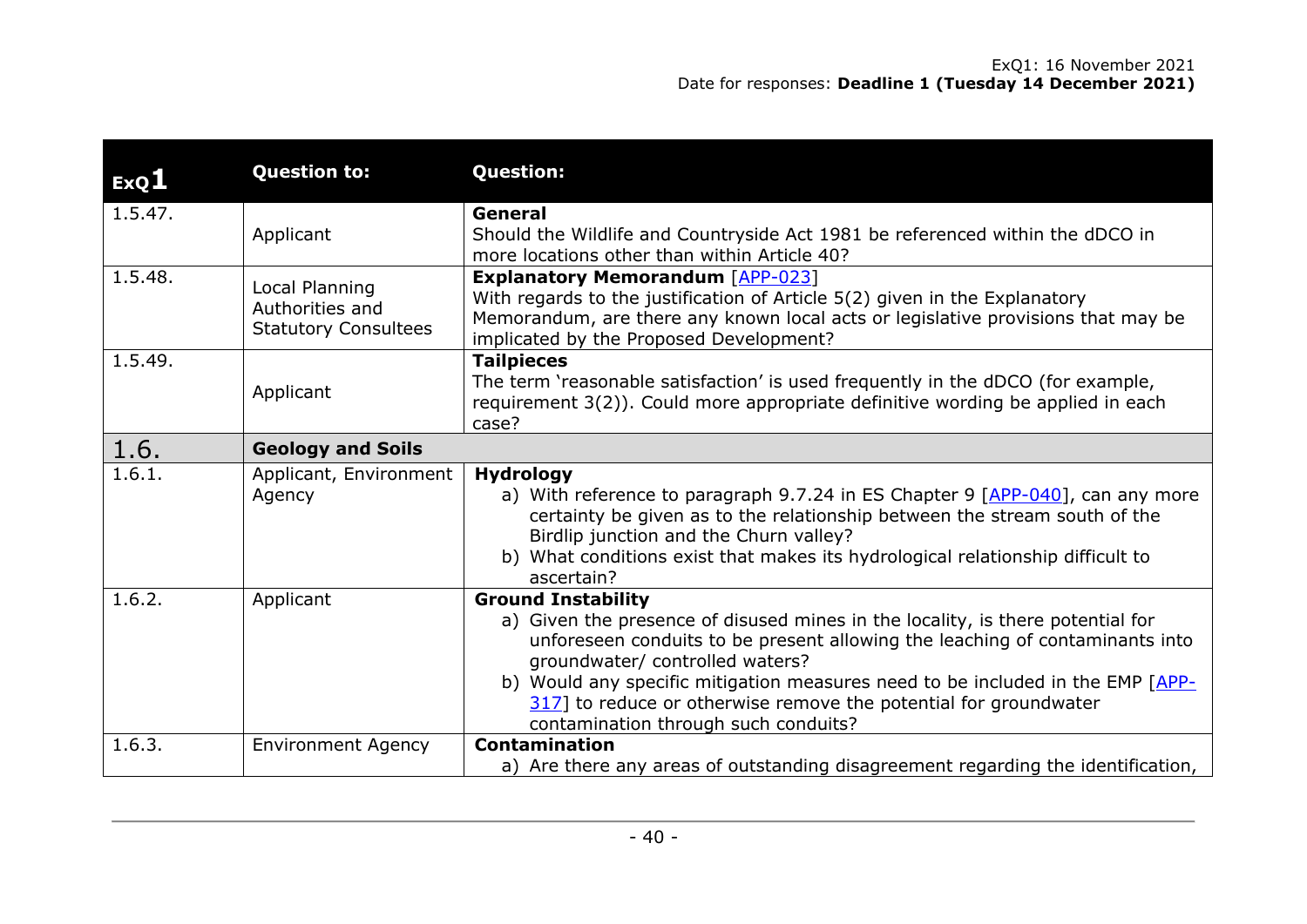| ExQ1   | <b>Question to:</b> | <b>Question:</b>                                                                                                                                                                                                                                                                                                             |
|--------|---------------------|------------------------------------------------------------------------------------------------------------------------------------------------------------------------------------------------------------------------------------------------------------------------------------------------------------------------------|
|        |                     | management and mitigation of contamination?<br>b) If so, what are these and what is needed to reassure that adequate<br>protection is in place?                                                                                                                                                                              |
| 1.6.4. | Applicant           | <b>Phase 1 Investigations</b><br>a) With reference to paragraph 9.7.31 of ES Chapter 9 [APP-040], was the post-<br>field work monitoring completed in mid-2021?<br>b) If so, what are the results and how do they influence or inform the Proposed<br>Development?                                                           |
| 1.6.5. | Applicant           | <b>Imports</b><br>In accordance with the waste hierarchy, would any inert soil imports be sourced<br>from projects where such soil was deemed a waste?                                                                                                                                                                       |
| 1.6.6. | Applicant           | <b>Stone Walls</b><br>In Table 10-14 of ES Chapter 10 [APP-041], it states "rubble masonry/Cotswold<br>stone walling." Can you clarify what is meant by the term 'rubble masonry',<br>including its composition and how it would be ensured the use of such would be<br>consistent with the character of the Cotswolds AONB? |
| 1.6.7. | Applicant           | <b>Demolition</b><br>In any demolition works to buildings, and with reference to paragraph 10.10.27 of<br>ES Chapter 10 [APP-041], are there any known or anticipated asbestos<br>constructions that require off-site disposal?                                                                                              |
| 1.6.8. | Applicant           | <b>Site Won Materials</b><br>Is there an estimate (quantity) that can be given to the amount of 'site won<br>materials' that would not be required for re-use on site?                                                                                                                                                       |
| 1.6.9. | Applicant           | <b>Land Stability</b><br>a) In locations where trees would be removed, how would the road surface and<br>structure be reinforced to protect against natural subsidence or natural re-<br>profiling of the soil over time?                                                                                                    |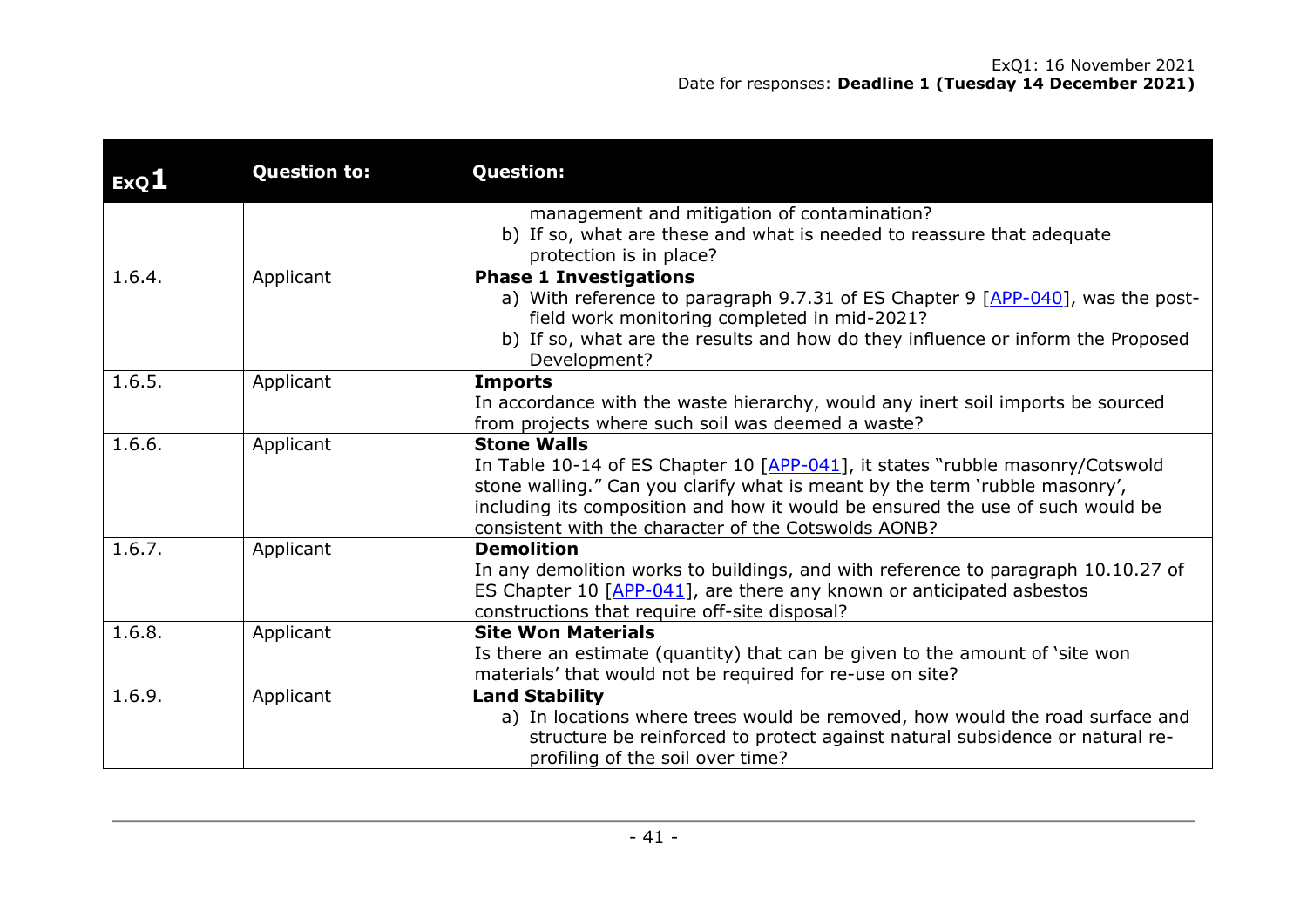| ExQ1    | <b>Question to:</b> | <b>Question:</b>                                                                                                                                                                                                                                                                                                                                                                                                                                                                                                                                                                                                                                                                                                                                   |
|---------|---------------------|----------------------------------------------------------------------------------------------------------------------------------------------------------------------------------------------------------------------------------------------------------------------------------------------------------------------------------------------------------------------------------------------------------------------------------------------------------------------------------------------------------------------------------------------------------------------------------------------------------------------------------------------------------------------------------------------------------------------------------------------------|
|         |                     | b) Similarly, where new trees are to be planted, would an adequate margin be<br>left between the trees and the carriageway edge to avoid damage to the<br>Proposed Development from roots/ root systems?                                                                                                                                                                                                                                                                                                                                                                                                                                                                                                                                           |
| 1.6.10. | Applicant           | <b>Agriculture</b><br>a) How will the effect of the construction compounds on agricultural land be<br>minimised?<br>b) What measures and working practices will be introduced to avoid<br>contamination of the compound areas and adjacent land, and how will this be<br>secured as part of the DCO?<br>Would any treatment of waste soils and other material be carried out in the<br>C)<br>compounds and, if so, what measures would be secured to control and<br>mitigate the potential effects of these operations?<br>d) How will the restoration of the compound sites and condition monitoring of<br>these and adjacent land be secured as part of the DCO?<br>e) What would trigger remedial works and how would this be secured/verified? |
| 1.7.    | <b>Heritage</b>     |                                                                                                                                                                                                                                                                                                                                                                                                                                                                                                                                                                                                                                                                                                                                                    |
| 1.7.1.  | Historic England    | <b>Statement of Common Ground</b><br>It is noted that matters within the Statement of Common Ground as relate to<br>Cultural Heritage are marked as 'not agreed' in Table 5-1 of the Statement of<br>Commonality $[APP-419]$ . Is the position reconcilable or are there fundamental<br>matters of dispute that are unlikely to be resolved through Examination?                                                                                                                                                                                                                                                                                                                                                                                   |
| 1.7.2.  | Applicant           | <b>Setting of Assets</b><br>a) What specific measures would be taken to mitigate the location specific<br>effects on the settings of the heritage assets subject to significant adverse<br>effects?<br>b) What opportunities for improving or better presenting the asset have been                                                                                                                                                                                                                                                                                                                                                                                                                                                                |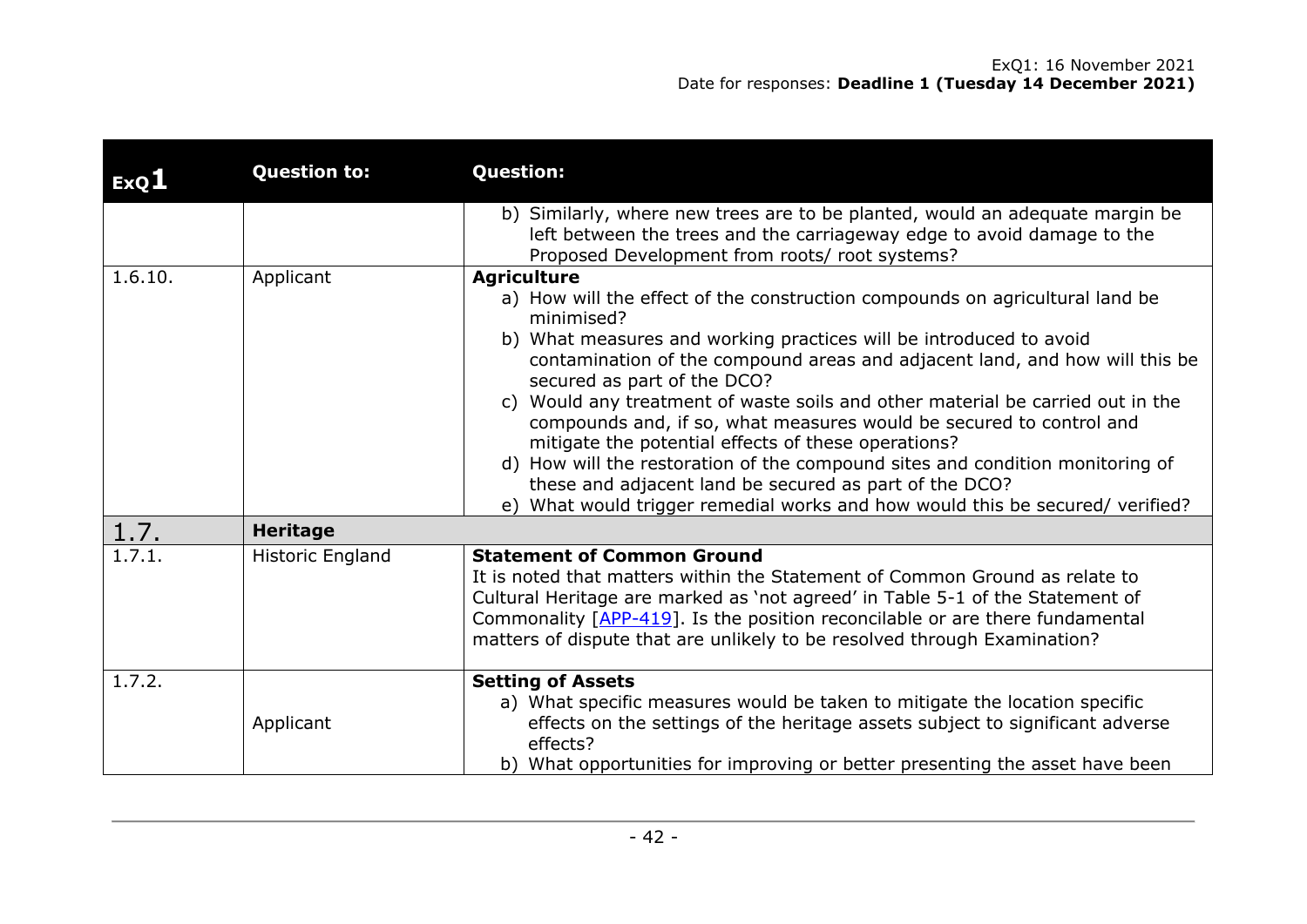| ExQ1   | <b>Question to:</b>            | <b>Question:</b>                                                                                                                                                                                                                                                                                                            |
|--------|--------------------------------|-----------------------------------------------------------------------------------------------------------------------------------------------------------------------------------------------------------------------------------------------------------------------------------------------------------------------------|
|        |                                | taken?                                                                                                                                                                                                                                                                                                                      |
| 1.7.3. | Historic England               | <b>Assessment Criteria</b><br>a) Do Historic England agree with the assessment criteria as listed in Table 6-4<br>of ES Chapter 6 [APP-037]?<br>b) Does this represent a proportionate and appropriate approach?                                                                                                            |
| 1.7.4. | Applicant                      | <b>Iron Age Farmstead</b><br>In Chapter 6 [APP-037] paragraph 6.7.40 refers to previous excavations<br>establishing the remains of an Iron Age farmstead which now lies beneath the<br>existing A417. Is this in the section to be repurposed? And could this be better<br>revealed or is it better left covered?           |
| 1.7.5. | Applicant                      | <b>Temporary Compounds</b><br>Paragraph 6.8.9 ES Chapter 6 [APP-037] suggests temporary compounds and<br>lighting would not have a significant effect on a designated asset? Can it be clarified,<br>with reference to the nearest listed building, the length of time that 'temporary'<br>compounds would be in place for? |
| 1.7.6. | Applicant                      | <b>Temporary Compounds and Other Accesses</b><br>Will compounds, haul roads and accesses (permanent and temporary) be subject to<br>archaeological trenching to determine where, if any, protective fencing should be<br>erected and/ or micro-siting options to avoid loss, removal or compaction of the<br>assets?        |
| 1.7.7. | Applicant                      | <b>Mitigation Measures</b><br>a) For the mitigation measures listed in 6.9.2, who makes the decision as to<br>what level of mitigation is imposed?<br>b) Is this in consultation with the LPA or Historic England?                                                                                                          |
| 1.7.8. | Applicant, Historic<br>England | <b>Paleoenvironmental Deposits</b><br>In paragraph 6.8.7 of ES Chapter 6 [APP-037] there is reference to                                                                                                                                                                                                                    |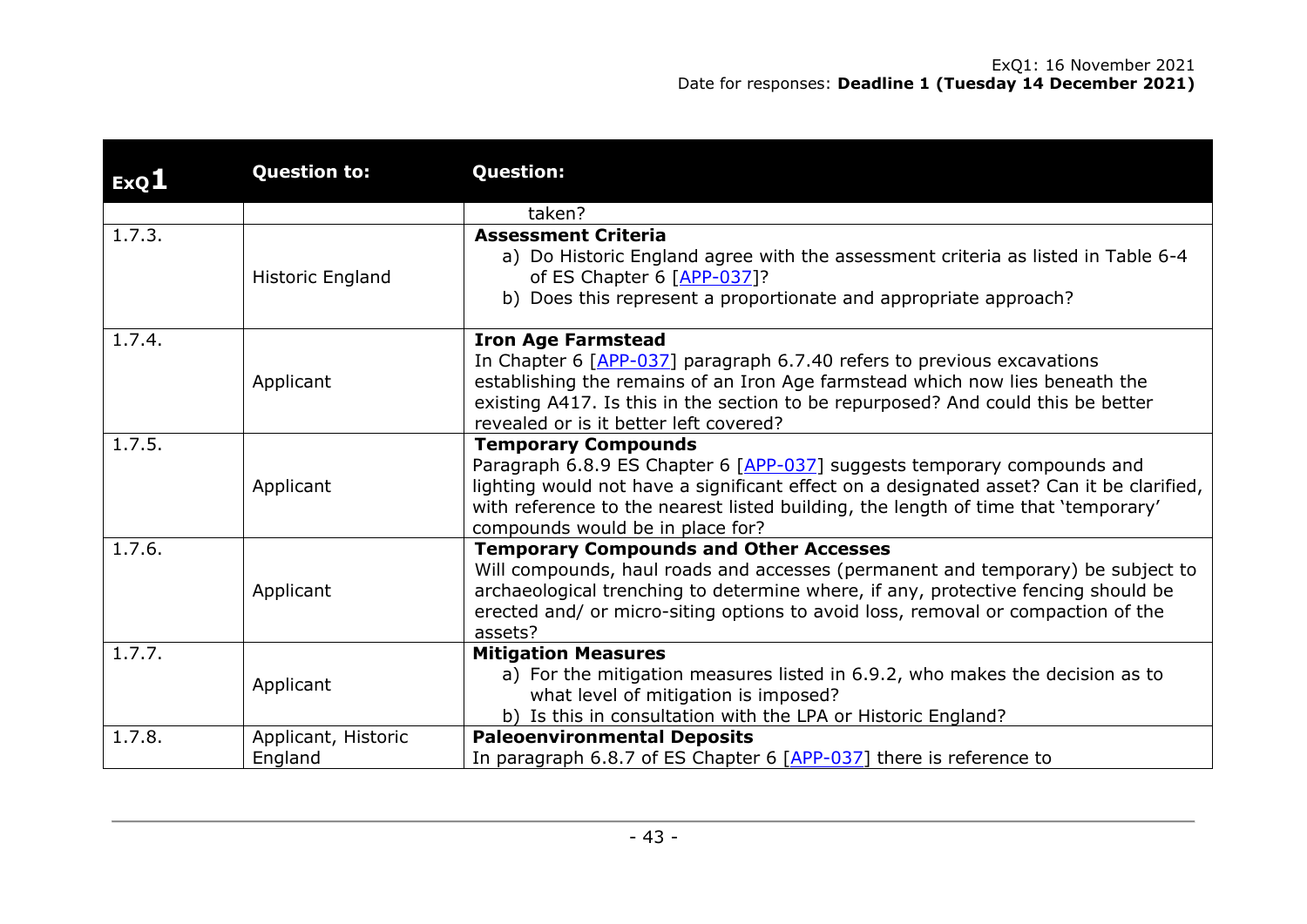| ExQ1    | <b>Question to:</b>                                                                     | <b>Question:</b>                                                                                                                                                                                                                                                                                                                                                                                                                                                                                          |
|---------|-----------------------------------------------------------------------------------------|-----------------------------------------------------------------------------------------------------------------------------------------------------------------------------------------------------------------------------------------------------------------------------------------------------------------------------------------------------------------------------------------------------------------------------------------------------------------------------------------------------------|
|         |                                                                                         | paleoenvironmental deposits being affected by hydrological changes. There are<br>however no further references to this within the context of this ES Chapter (other<br>than a brief mention at 6.10.17 discounting any effect). Why is this considered<br>sufficient consideration of the matter and please explain any effects?                                                                                                                                                                          |
| 1.7.9.  | Historic England,<br>Conservation Officers/<br>County Archaeologist<br>in GCC, TBC, CDC | <b>Impacts on Heritage Assets</b><br>a) Do you agree with the summaries contained in Tables 6-6 and 6-8 of ES<br>Chapter 6 [APP-037]?<br>b) Are there any specific entries into that table where either the setting, the<br>nature of the impact, magnitude of impact or significance of effect are<br>disputed?<br>c) If so, which entries and why?                                                                                                                                                      |
| 1.7.10. | Historic England                                                                        | <b>Assets Affected</b><br>The Applicant states that of the 36 resources that lie within the DCO Boundary<br>described in ES Appendix 6.2 Archaeological assessment [APP-341], 18 would be<br>directly impacted by the scheme. Of the 219 non-designated resources that lie<br>outside of the DCO Boundary, an adverse effect would occur at two assets. Do you<br>consider that any assets have been mis-graded by the Applicant or should be<br>included as being either directly or adversely affected? |
| 1.7.11. | Applicant                                                                               | <b>Archaeological Assets</b><br>How will sub-surface archaeology within the areas HE intends to purchase be<br>protected after construction activities?                                                                                                                                                                                                                                                                                                                                                   |
| 1.7.12. | Applicant                                                                               | <b>Archaeological Assets</b><br>What would be the procedure followed to investigate and protect unforeseen<br>cultural heritage finds made during the course of the works and what would happen<br>in the event of major finds fundamentally affecting the progress of the works?                                                                                                                                                                                                                         |
| 1.7.13. | <b>GCC</b>                                                                              | <b>Archaeological Works</b><br>What is the County Archaeologist's view on the findings on the construction impacts                                                                                                                                                                                                                                                                                                                                                                                        |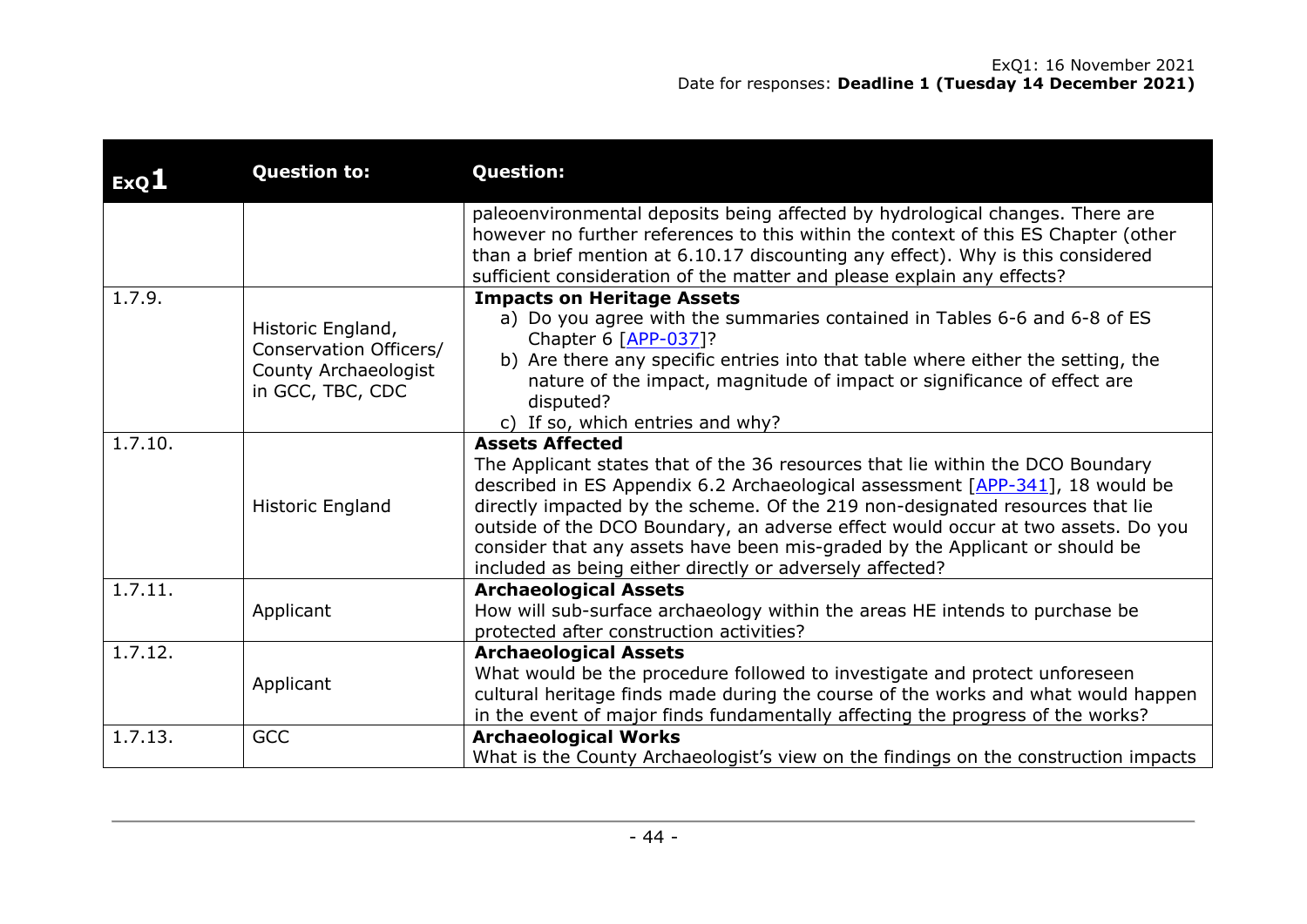| ExQ1    | <b>Question to:</b> | <b>Question:</b>                                                                                                                                                                                                                                                                                                                                                                                                                                                                                                                                   |
|---------|---------------------|----------------------------------------------------------------------------------------------------------------------------------------------------------------------------------------------------------------------------------------------------------------------------------------------------------------------------------------------------------------------------------------------------------------------------------------------------------------------------------------------------------------------------------------------------|
|         |                     | and effects on known archaeological assets set out in Chapter 6 of the ES [APP-<br>0371?                                                                                                                                                                                                                                                                                                                                                                                                                                                           |
| 1.7.14. | Applicant           | <b>Vibration Effects</b><br>How would the effects of vibration on below ground heritage assets incurred during<br>construction, either directly or arising from haulage or compound activities, be<br>monitored and harm prevented?                                                                                                                                                                                                                                                                                                                |
| 1.7.15. | Historic England    | <b>Group Value</b><br>a) To understand your Relevant Representation [RR-047], explain what is meant<br>by: "the harm caused should be assessed within the holistic historic landscape<br>not just as individual assets."<br>b) Is there a case for assigning a 'Group Value' to the assets because they share<br>a communal wider setting?                                                                                                                                                                                                         |
| 1.7.16. | Applicant           | <b>Assessment Limitations</b><br>ES Chapter 6: Cultural Heritage [APP-037] explains that approximately 10% of the<br>area within the DCO boundary has not been surveyed. Can the Applicant confirm<br>where the areas are (potentially illustrated on a map) which have not been<br>surveyed (as stated in paragraph 6.5.1 of ES Chapter 6 [APP-037]) and why it is<br>appropriate not to survey these areas?                                                                                                                                      |
| 1.7.17. | Historic England    | <b>Trial Trenching</b><br>a) Are Historic England satisfied with the Applicant's conclusions and confidence<br>derived from the trial trenching as stated at paragraph 6.7.42 of Chapter 6<br>[APP-037] such that they conclude 'there is a high degree of confidence that<br>the archaeological potential within the DCO Boundary is understood to the<br>degree required for an appropriate impact assessment to be carried out, and<br>for comprehensive mitigation to be designed'?<br>b) If not please explain why and set out your position. |
| 1.7.18. | Applicant           | <b>Effect on Significance</b>                                                                                                                                                                                                                                                                                                                                                                                                                                                                                                                      |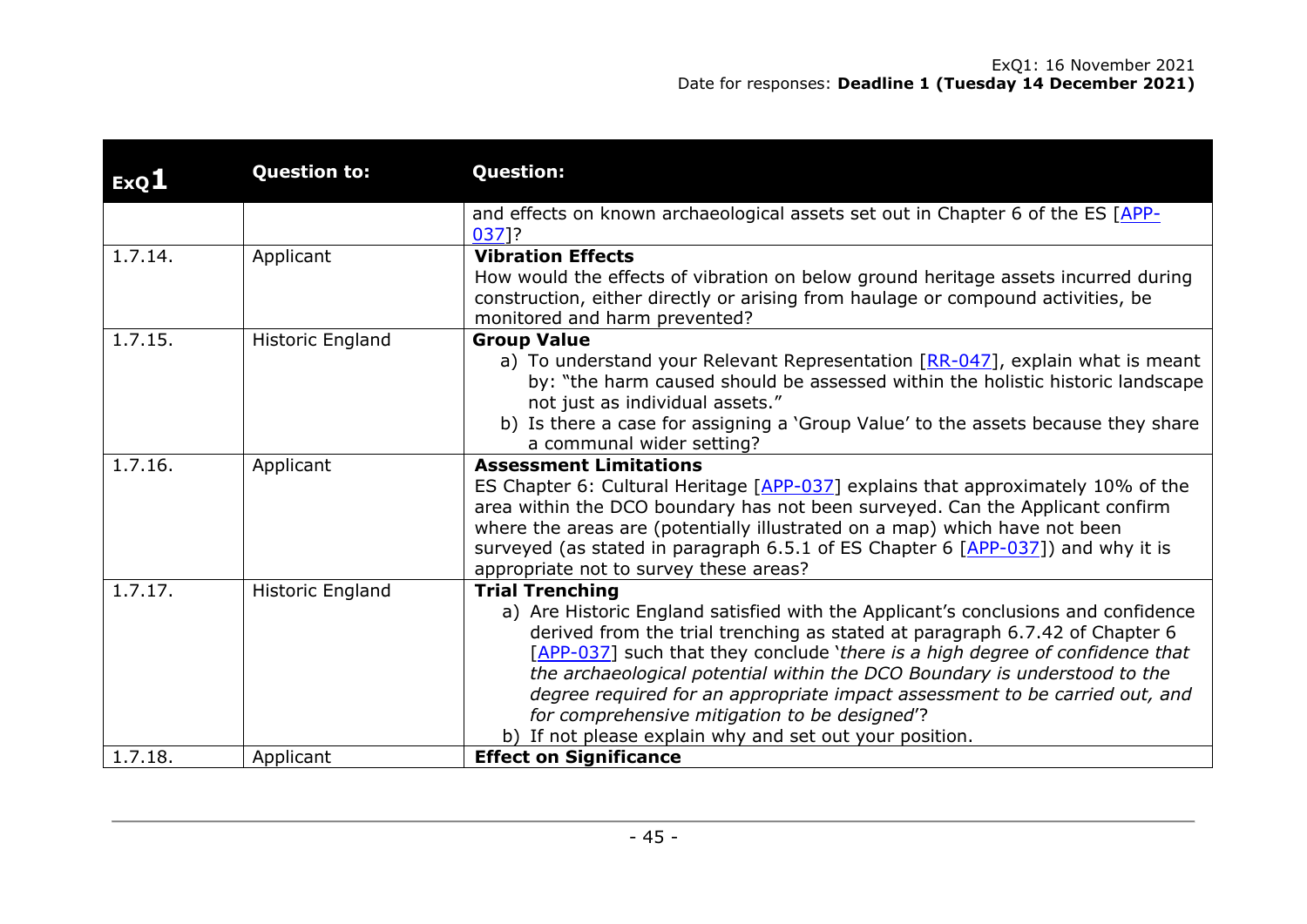| ExQI   | <b>Question to:</b>         | <b>Question:</b>                                                                                                                                                                                                                                                                                                                                                                                                                                                                                                                                                                                                                                                             |
|--------|-----------------------------|------------------------------------------------------------------------------------------------------------------------------------------------------------------------------------------------------------------------------------------------------------------------------------------------------------------------------------------------------------------------------------------------------------------------------------------------------------------------------------------------------------------------------------------------------------------------------------------------------------------------------------------------------------------------------|
|        |                             | The categorisation of magnitude of impact and significance of effect is in the context<br>of the Environmental Statement terminology however there is no indication of how<br>this relates to 'substantial' or 'less than substantial' effects in policy terms, albeit<br>paragraph 6.4.5 (in the context of magnitude of impacts) states: 'It also reflects<br>quidance on 'substantial harm' and 'less than substantial harm' in the NPPF and<br>established methodologies in the DMRB'. Can the conclusions be clarified to confirm<br>the position in respect of the policy tests and whether any harms identified would<br>be 'substantial' or 'less than substantial'? |
| 1.8.   | <b>Landscape and Visual</b> |                                                                                                                                                                                                                                                                                                                                                                                                                                                                                                                                                                                                                                                                              |
| 1.8.1. | Applicant                   | <b>Alternatives</b><br>Table 2-1 [APP-033] states this is a landscape-led highways improvement scheme.<br>What would the landscape implications have been if the route and corridor of the<br>existing A417 were developed as an alternative compared to the re-routing of the<br>network through undeveloped fields?                                                                                                                                                                                                                                                                                                                                                        |
| 1.8.2. | Applicant                   | <b>LVIA Methodology</b><br>Please confirm how the visual assessments relating to identified residential<br>receptors referred to in ES Chapter 7 [APP-038] were undertaken. Was professional<br>judgement and the nearest or the most representative publicly accessible location<br>used, or were individual occupants contacted for access and assessment?                                                                                                                                                                                                                                                                                                                 |
| 1.8.3. | Applicant                   | <b>LVIA Methodology</b><br>ES Chapter 7 [APP-038], paragraph 7.5.12 identifies a number of typical maximum<br>heights of temporary features during construction, including compounds and<br>portacabins of 1 - 2 storeys, and stockpile height of 10-15m for excavated<br>geological material. Can the Applicant confirm:<br>a) Whether the maximum permitted heights of temporary features will be<br>secured within the DCO (as it is not uncommon for construction compounds<br>to be several storeys high which could change the temporary landscape and                                                                                                                 |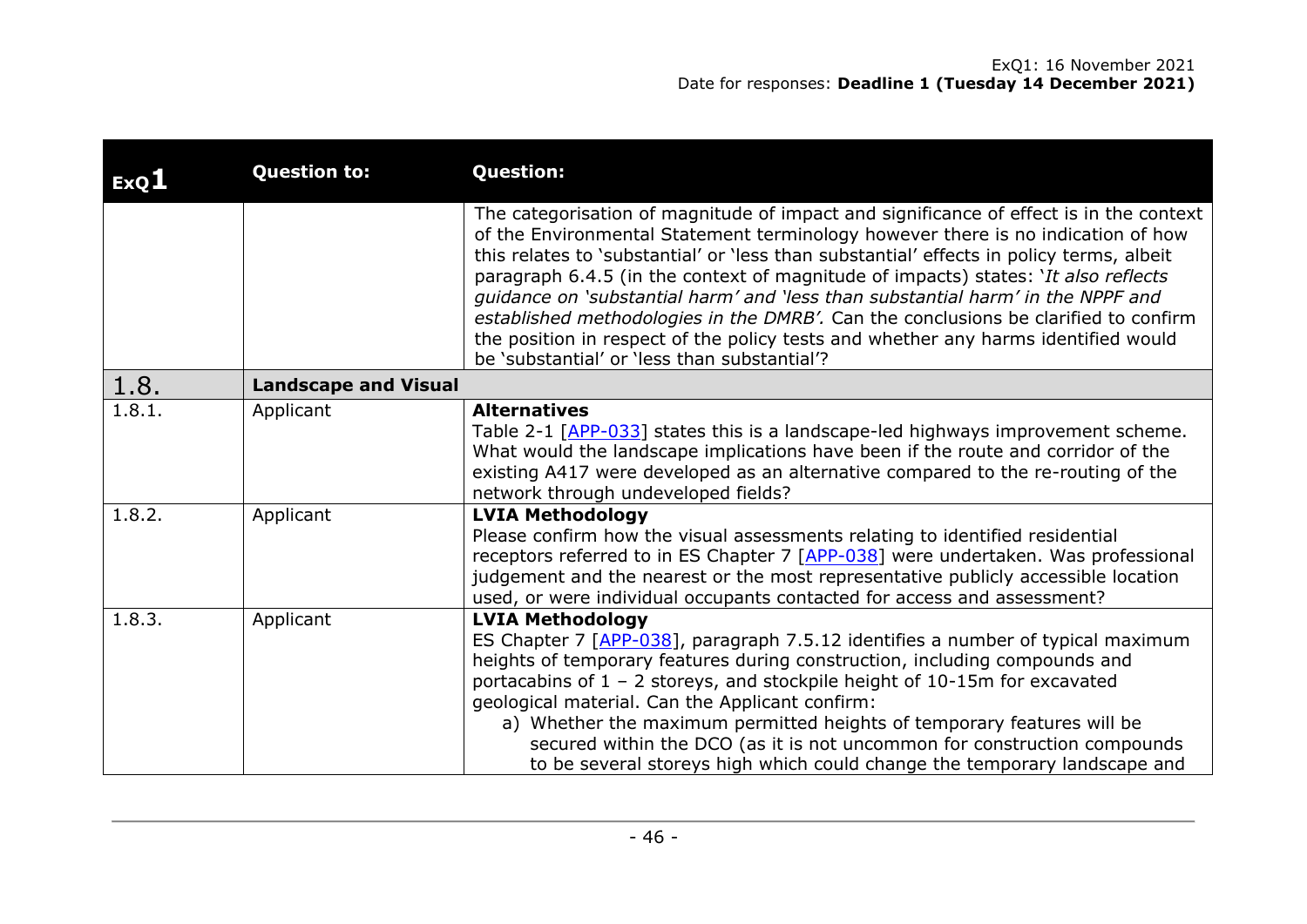| ExQ1   | <b>Question to:</b> | <b>Question:</b>                                                                                                                                                                                                                                                                                                                                                                                                                                                                                                                                                                                                                                                                                                                           |
|--------|---------------------|--------------------------------------------------------------------------------------------------------------------------------------------------------------------------------------------------------------------------------------------------------------------------------------------------------------------------------------------------------------------------------------------------------------------------------------------------------------------------------------------------------------------------------------------------------------------------------------------------------------------------------------------------------------------------------------------------------------------------------------------|
|        |                     | visual impacts); and<br>b) Why the Applicant considers it necessary to generate stockpiles up to 15m in<br>height, as this has the potential to generate additional landscape, visual and<br>health and safety issues?                                                                                                                                                                                                                                                                                                                                                                                                                                                                                                                     |
| 1.8.4. | Applicant           | <b>LVIA Methodology</b><br>ES Chapter 7 [APP-038] paragraphs 7.5.1 and 7.5.3 indicates that a number of<br>features are not included within the photomontages or Zone of Theoretical Visibility<br>(ZTV). The list of features not included contains large infrastructure such as the<br>37m wide Gloucestershire way crossing. Can the Applicant confirm:<br>a) the justification for not including these features within the photomontages<br>and ZTV (it is noted that the photomontages were prepared based on a<br>previous design iteration); and<br>b) that revised photomontages based on the current design will be submitted to<br>the examination, including, where required, relevant updates to ES Chapter 7<br>$[APP-038]$ ? |
| 1.8.5. | Applicant           | <b>Scope of the ES</b><br>Within the Landscape and Visual Chapter of the ES [APP-038], there are instances<br>where an aspect is proposed to be scoped out of the assessment with limited<br>supporting evidence. Can the Applicant provide additional information on their<br>decision to scope out the following:<br>A. Landscape Receptors:<br>• Table 7-11, AONB LCA 7B Bisley plateau;<br>Table 7-11, AONB LCT 10 High Wold Dip Slope Valley;<br>Table 7-11, AONB LCA 10A Middle Churn Valley;<br>Table 7-11, AONB LCT 18, Settled Unwooded Vale; and<br>• Table 7-11, LCA 18A, Vale Of Gloucester Fringe.                                                                                                                            |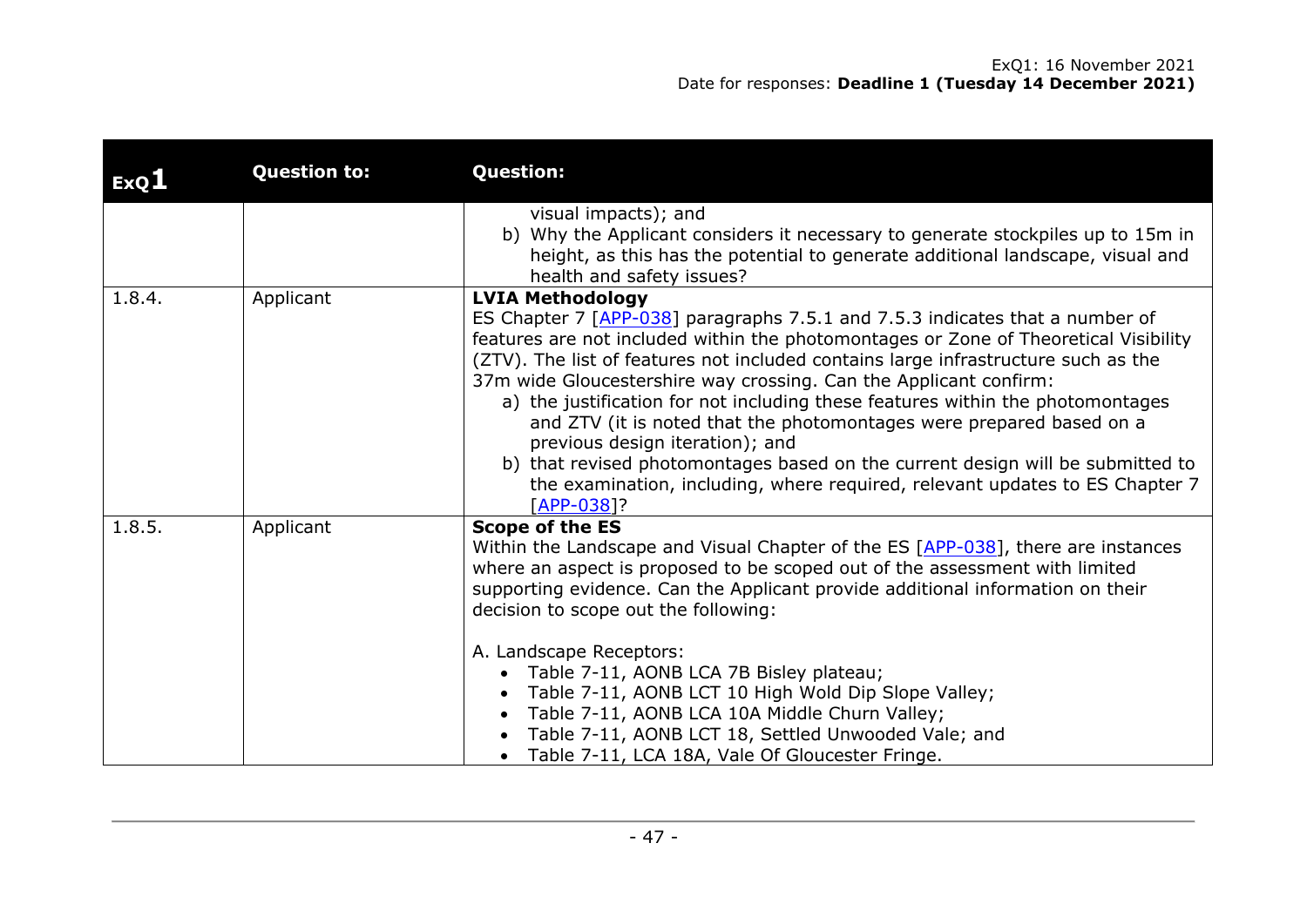### ExQ1: 16 November 2021 Date for responses: **Deadline 1 (Tuesday 14 December 2021)**

| ExQ1   | <b>Question to:</b> | <b>Question:</b>                                                                                                                                                                                                                                                                                                                                                                                                                                                                                                                                                                                                                                                                                                                                                                                                                                                                                                                                                                                                                                                                                                                |
|--------|---------------------|---------------------------------------------------------------------------------------------------------------------------------------------------------------------------------------------------------------------------------------------------------------------------------------------------------------------------------------------------------------------------------------------------------------------------------------------------------------------------------------------------------------------------------------------------------------------------------------------------------------------------------------------------------------------------------------------------------------------------------------------------------------------------------------------------------------------------------------------------------------------------------------------------------------------------------------------------------------------------------------------------------------------------------------------------------------------------------------------------------------------------------|
|        |                     | B. Visual receptors:<br>For the Community of Birdlip, Table 7-12 notes that "Parts of the community<br>may experience direct views, large changes which may appear dominant or<br>form a noticeable feature in views or their visual resource at close proximity<br>from locations to the north and east of Birdlip". Can the Applicant provide a<br>justification for not including the assessment within the main ES chapter, as it<br>has currently been scoped out and is reported in Appendix 7.5 [APP-352],<br>despite the assessment indicating that it is of a medium sensitivity with a<br>potentially moderate adverse effect during construction, which therefore may<br>require scoping into the assessment in order to consider mitigation measures?<br>For the community of Cold Slad, Table 7-12 indicates that this is to be scoped<br>in, however the assessment is presented within Appendix 7.5 $[APP-352]$ and<br>the accompanying text appears to indicate that the Applicant has decided to<br>scope this out. Can the Applicant provide clarification as to the intended<br>location of this assessment? |
| 1.8.6. | National Trust, CCB | <b>Attenuation Features</b><br>a) A number of attenuation features are proposed in the Order land. Do you<br>consider the number, design and layout of these to be compatible with the<br>special qualities of the AONB?<br>b) If yes, how and why?<br>c) If not, why not and what are the implications?                                                                                                                                                                                                                                                                                                                                                                                                                                                                                                                                                                                                                                                                                                                                                                                                                        |
| 1.8.7. | GCC, TBC, CDC, CCB  | <b>Landscape Mitigation</b><br>a) Does the Applicant's landscape-led approach go far enough to secure<br>adequate mitigation for the Proposed Development?<br>b) If not, which aspects of the proposed landscaping mitigation are deemed<br>insufficient or requiring work and why?                                                                                                                                                                                                                                                                                                                                                                                                                                                                                                                                                                                                                                                                                                                                                                                                                                             |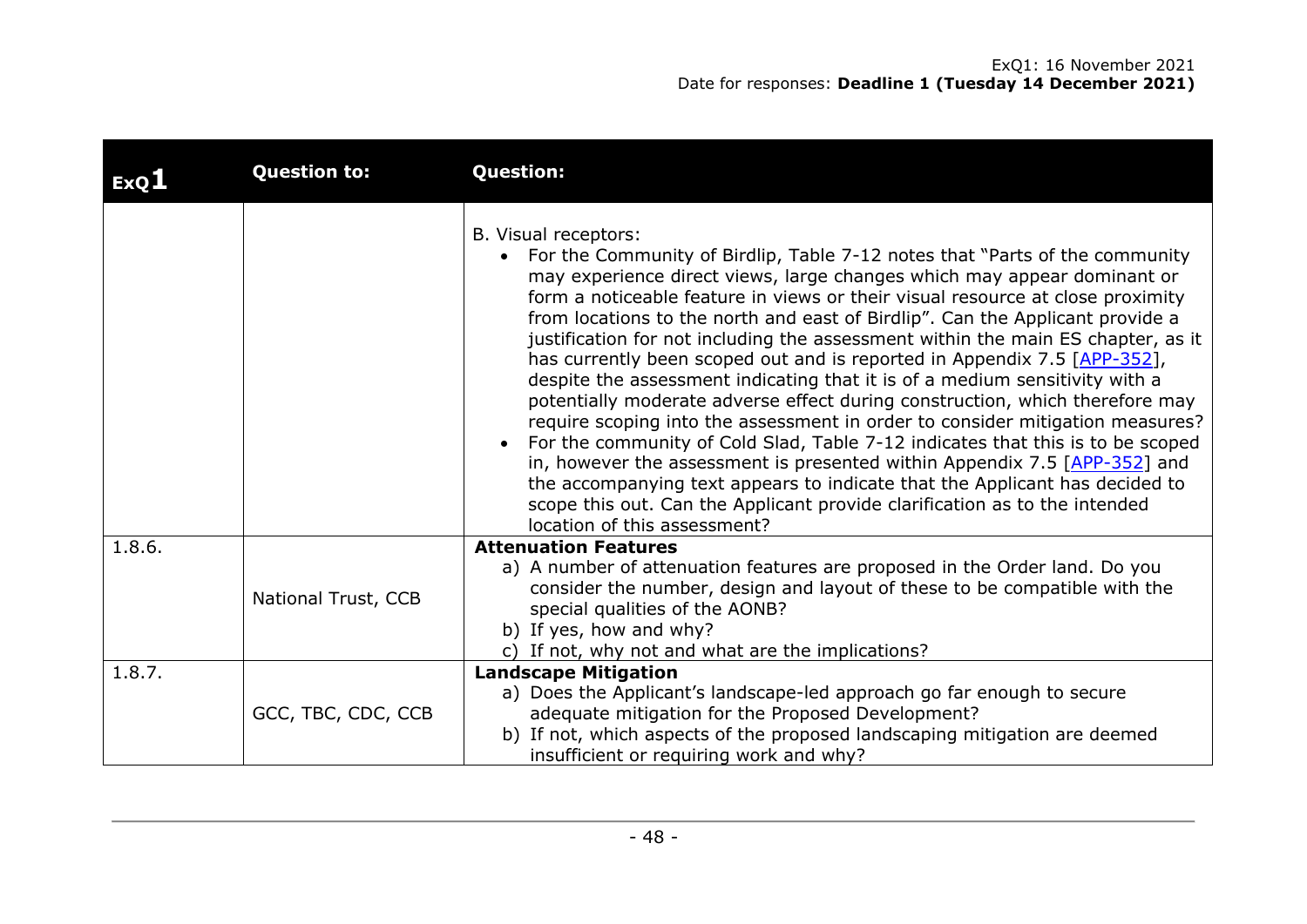| ExQ <sub>1</sub> | <b>Question to:</b>                                       | <b>Question:</b>                                                                                                                                                                                                                                                                                                                                                                                                                                                                                                            |
|------------------|-----------------------------------------------------------|-----------------------------------------------------------------------------------------------------------------------------------------------------------------------------------------------------------------------------------------------------------------------------------------------------------------------------------------------------------------------------------------------------------------------------------------------------------------------------------------------------------------------------|
| 1.8.8.           | National Trust, Natural<br>England, GCC, TBC,<br>CDC, CCB | <b>Compliance with NPSNN</b><br>Notwithstanding any disputes over landscaping and the effectiveness thereof, what<br>are the parties' views of how the Proposed Development complies with the National<br>Policy Statement for National Networks specifically in regard to development within<br>an AONB?                                                                                                                                                                                                                   |
| 1.8.9.           | Applicant                                                 | <b>Construction Impacts</b><br>The construction phase is estimated to be a period of 33 months.<br>a) During the construction, would tall vehicles (cranes, telescopic cranes etc) be<br>required (for example in the construction of bridges) or other large machinery<br>(for construction of retaining walls in cut-ins) be present along the course of<br>the Proposed Development?<br>b) How long are these anticipated to be in situ, and have they been taken into<br>account when conducting the LVIA?              |
| 1.8.10.          | Applicant, Natural<br>England, CCB, GCC,<br>TBC, CDC      | <b>Viewpoints</b><br>a) Clarify what consultation was undertaken with stakeholders on the locations<br>of viewpoints used for photomontages and whether agreement was reached.<br>If agreement was not reached, provide details of the differences between<br>parties.<br>b) Do you have any comments on the presentation of baseline photographs and<br>visualisations?<br>c) Are additional viewpoints required and, if so, show these using maps and<br>explain the rationale as to why such viewpoints need evidencing? |
| 1.8.11.          | Applicant                                                 | <b>Lighting Proposals</b><br>a) In paragraph 7.4.67 it states the scheme is not proposed to be lit. Does this<br>mean that the road underneath the bridge for the Gloucestershire Way will be<br>unlit?                                                                                                                                                                                                                                                                                                                     |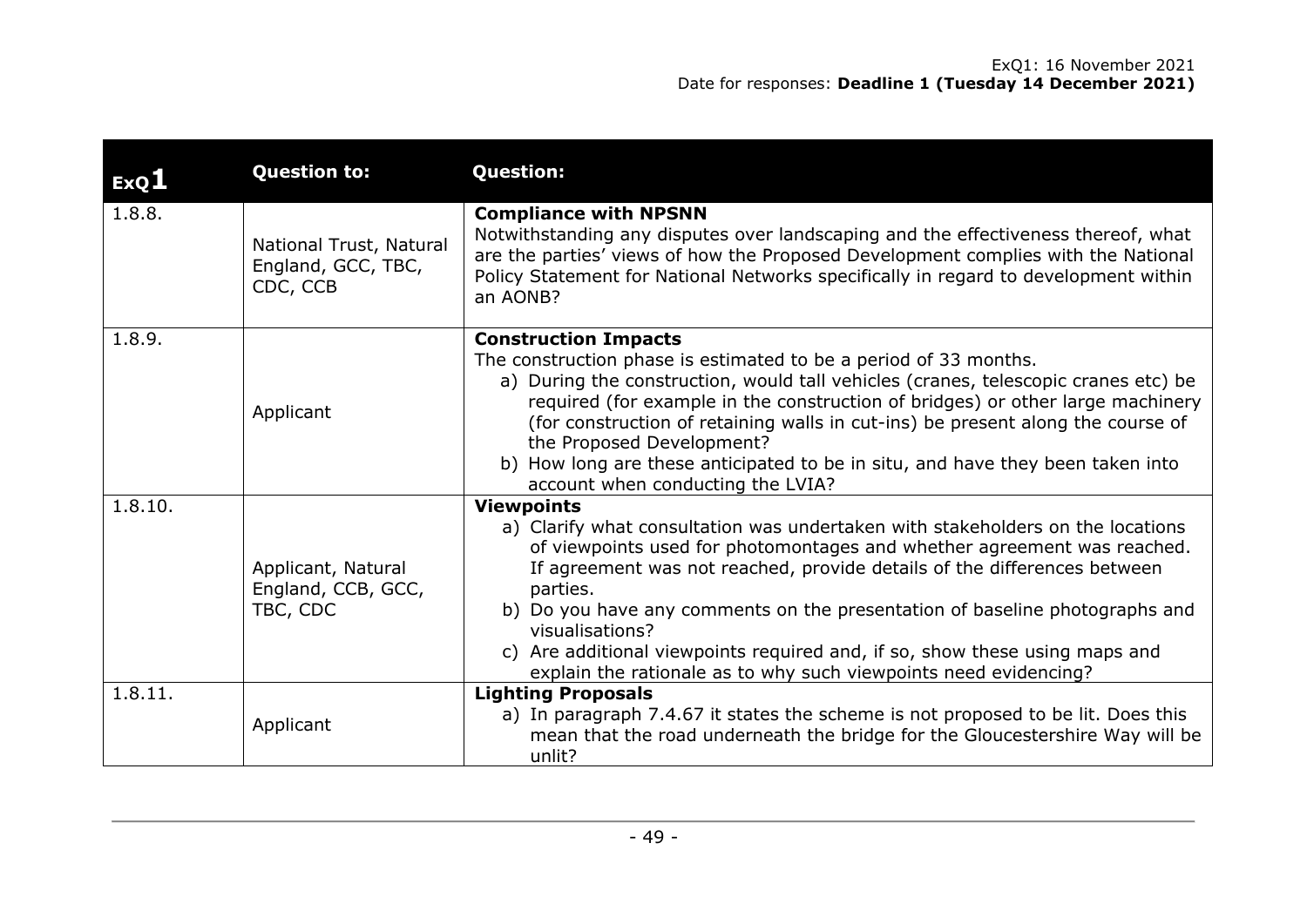| ExQ1    | <b>Question to:</b> | <b>Question:</b>                                                                                                                                                                                                                                                                                                                                                                                                                                                                                                                                                                                                                                                                                                                                                                                                                                                                                                                                                                                                                                        |
|---------|---------------------|---------------------------------------------------------------------------------------------------------------------------------------------------------------------------------------------------------------------------------------------------------------------------------------------------------------------------------------------------------------------------------------------------------------------------------------------------------------------------------------------------------------------------------------------------------------------------------------------------------------------------------------------------------------------------------------------------------------------------------------------------------------------------------------------------------------------------------------------------------------------------------------------------------------------------------------------------------------------------------------------------------------------------------------------------------|
|         |                     | b) Would there be a need for pedestrian lighting on the bridges for safety?<br>c) If lighting is required, have the implications of this on bat species been<br>assessed?                                                                                                                                                                                                                                                                                                                                                                                                                                                                                                                                                                                                                                                                                                                                                                                                                                                                               |
| 1.8.12. | Applicant           | <b>Zone of Theoretical Visibility</b><br>What would be the visual impact consequences by the additional 12 metres of the<br>Gloucestershire Way crossing, which were not taken into account in the ZTV?                                                                                                                                                                                                                                                                                                                                                                                                                                                                                                                                                                                                                                                                                                                                                                                                                                                 |
| 1.8.13. | Applicant           | <b>Zone of Theoretical Visibility</b><br>Section 2.6 of ES Chapter 2 [APP-033] provides details of the physical<br>characteristics and construction activities required for the Proposed Development.<br>Details are provided regarding the mainline, side roads and structures. Table 2.3<br>provides details of the structures which are required for the Proposed Development,<br>which consists of two underpasses, two crossings, one underbridge and two<br>overbridges. Paragraph 2.6.40 states that "details of surfacing, signage and other<br>arrangements would be determined with GCC at the detailed design."<br>a) Will there be a commitment to a height limit for gantries and signage-bearing<br>structures?<br>b) Additional vertical structures are not included in the projected ZTV because<br>their location or number are not known at this stage. At what stage will these<br>elements be known and what are the anticipated effects/ visibility of such<br>structures?<br>c) Is there a commitment that these will not be lit? |
| 1.8.14. | Applicant           | <b>Tranquillity</b><br>a) How would gantries and other vertical structures impact on tranquillity?<br>b) Is it the Applicant's case that there would not be any increased adverse effect<br>on tranquillity by way of erecting these features, or will further landscaping or<br>design mitigation need to be incorporated into the detailed design to<br>minimise localised impacts?                                                                                                                                                                                                                                                                                                                                                                                                                                                                                                                                                                                                                                                                   |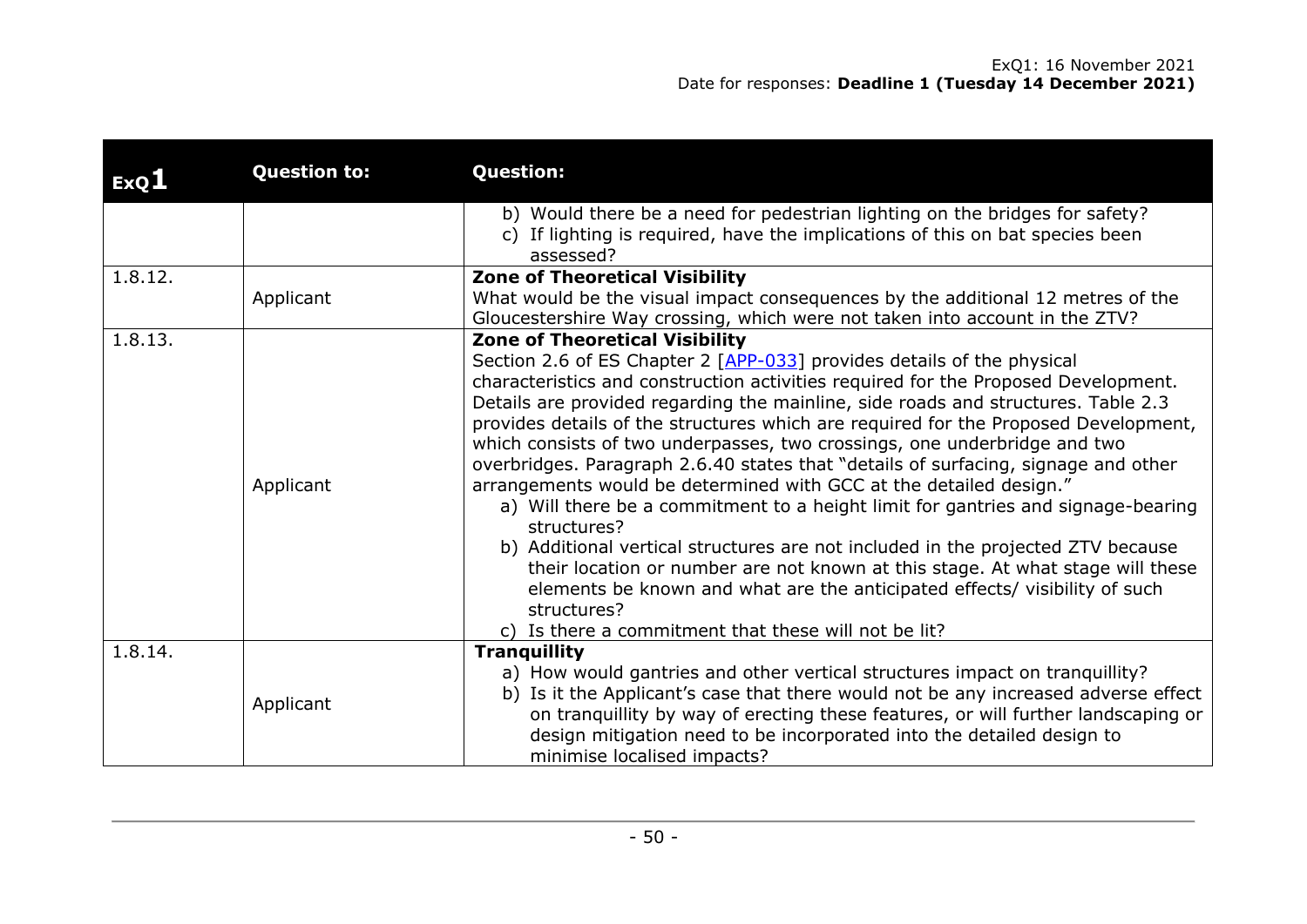| ExQ1    | <b>Question to:</b>        | <b>Question:</b>                                                                                                                                                                                                                                                                                                                                                               |
|---------|----------------------------|--------------------------------------------------------------------------------------------------------------------------------------------------------------------------------------------------------------------------------------------------------------------------------------------------------------------------------------------------------------------------------|
| 1.8.15. | GCC, TBC, CDC, CCB         | <b>Adverse and Beneficial Effects</b><br>a) Is there agreement on the scope of adverse and beneficial effects listed in<br>paragraph 7.12.13 and 7.12.14 of ES Chapter 7 [APP-038]?<br>b) Are there any areas of dispute?<br>c) Would the benefits, taken as a whole, outweigh the purported adverse<br>effects, or how do the authorities suggest these effects are balanced? |
| 1.8.16. | Applicant                  | <b>Landscape Works</b><br>Annex D to the EMP [APP-317] contains a Landscape and Ecological Management<br>Plan. The Plan is not however referenced as influencing the written landscaping<br>scheme in requirements 5 or 6. Why is this?                                                                                                                                        |
| 1.8.17. | Applicant                  | <b>Good Design</b><br>a) Set out the approach taken for scheme design in response to these criteria as<br>they relate to landscape architecture, visual appearance and integration with<br>the public realm.<br>b) Set out the design approach to the proposed overbridges and underpasses,<br>and explain how they constitute good design.                                    |
| 1.9.    | <b>Noise and Vibration</b> |                                                                                                                                                                                                                                                                                                                                                                                |
| 1.9.1.  | GCC, TBC, CDC              | <b>Methodology</b><br>a) Are there any concerns about the assessment methodology set out in section<br>11.4 of ES Chapter 11 [APP-042], or is it accepted to be appropriate and<br>proportionate to the Proposed Development?<br>b) Are you satisfied with the thresholds and criteria in respect of National Star<br>College given its sensitive occupation?                  |
| 1.9.2.  | Applicant                  | <b>Enhancement</b><br>a) With reference to paragraph 11.9.10, how would judgement calls be made as<br>to whether there are 'opportunities' for enhancements?<br>b) Would the judgements involve consultation with all relevant authorities and                                                                                                                                 |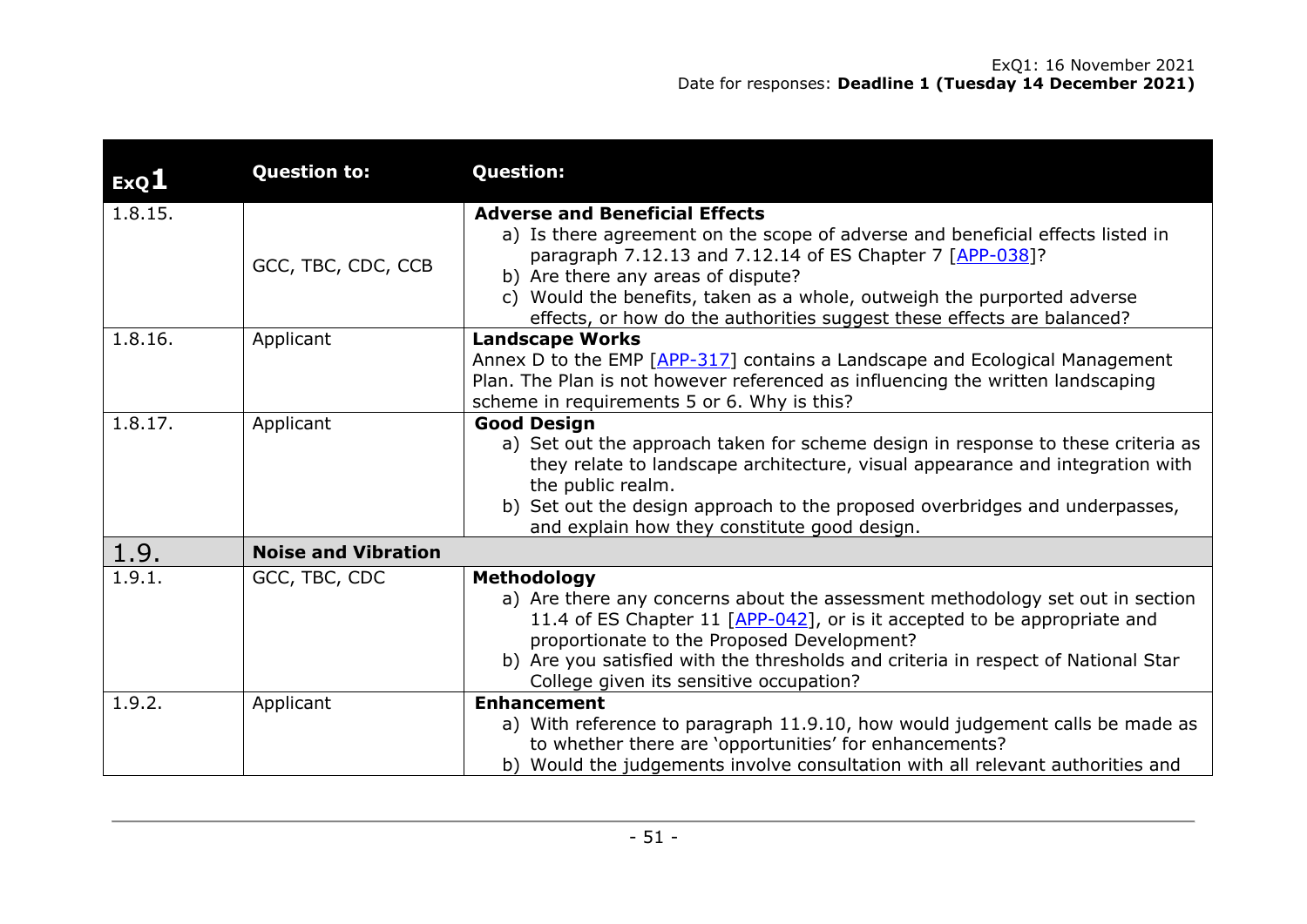| ExQL   | <b>Question to:</b> | <b>Question:</b>                                                                                                                                                                                                                                                                                                                                                                                                                                                                                                                                                                                                                                                                                                                                                                                                 |
|--------|---------------------|------------------------------------------------------------------------------------------------------------------------------------------------------------------------------------------------------------------------------------------------------------------------------------------------------------------------------------------------------------------------------------------------------------------------------------------------------------------------------------------------------------------------------------------------------------------------------------------------------------------------------------------------------------------------------------------------------------------------------------------------------------------------------------------------------------------|
|        |                     | consultees?<br>c) Would an enhancement in one discipline potentially give rise to another effect<br>beyond the scope of the ES? (For example, as per paragraph 11.9.10, if<br>extension of screening would provide noise improvements, could that<br>extension negatively affect views and vistas that may be important, but not<br>considered affected under the current Proposed Development?)                                                                                                                                                                                                                                                                                                                                                                                                                 |
| 1.9.3. | Applicant           | <b>Night Noise</b><br>Should there be a schedule either in the EMP of the dDCO setting out the locations<br>where overnight working is to take place, the hours of use for such working and<br>limiting the noise emissions arising during this time?                                                                                                                                                                                                                                                                                                                                                                                                                                                                                                                                                            |
| 1.9.4. | Applicant           | <b>SOAEL and LOAEL</b><br>Provide a more detailed explanation of paragraph 11.4.26 in ES Chapter 11 [APP-<br>$042$ ] in respect of the underlined word 'may.' What are the reasons why the effects<br>may not be identified in the assessment as likely significant adverse effects?                                                                                                                                                                                                                                                                                                                                                                                                                                                                                                                             |
| 1.9.5. | Applicant           | <b>Noise Insulation</b><br>a) With reference to 11.10.114, for those addresses that exceed the criteria to<br>be eligible for noise insulation, how great an exceedance beyond NIR. LA 111<br>would each property experience?<br>b) What type of noise insulation would be used and how would it perform in<br>terms of reducing noise beyond the NIR. LA 111?<br>c) Has the insulation to be provided been budgeted for in the Funding<br>Statement?<br>d) Does the dDCO contain a provision enabling the Applicant to enter onto land<br>for the purposes of providing noise insulation into these properties?<br>e) If noise insulation is required to a listed building, would the Applicant be<br>submitting for approval an application for Listed Building Consent on behalf of<br>the affected receptor? |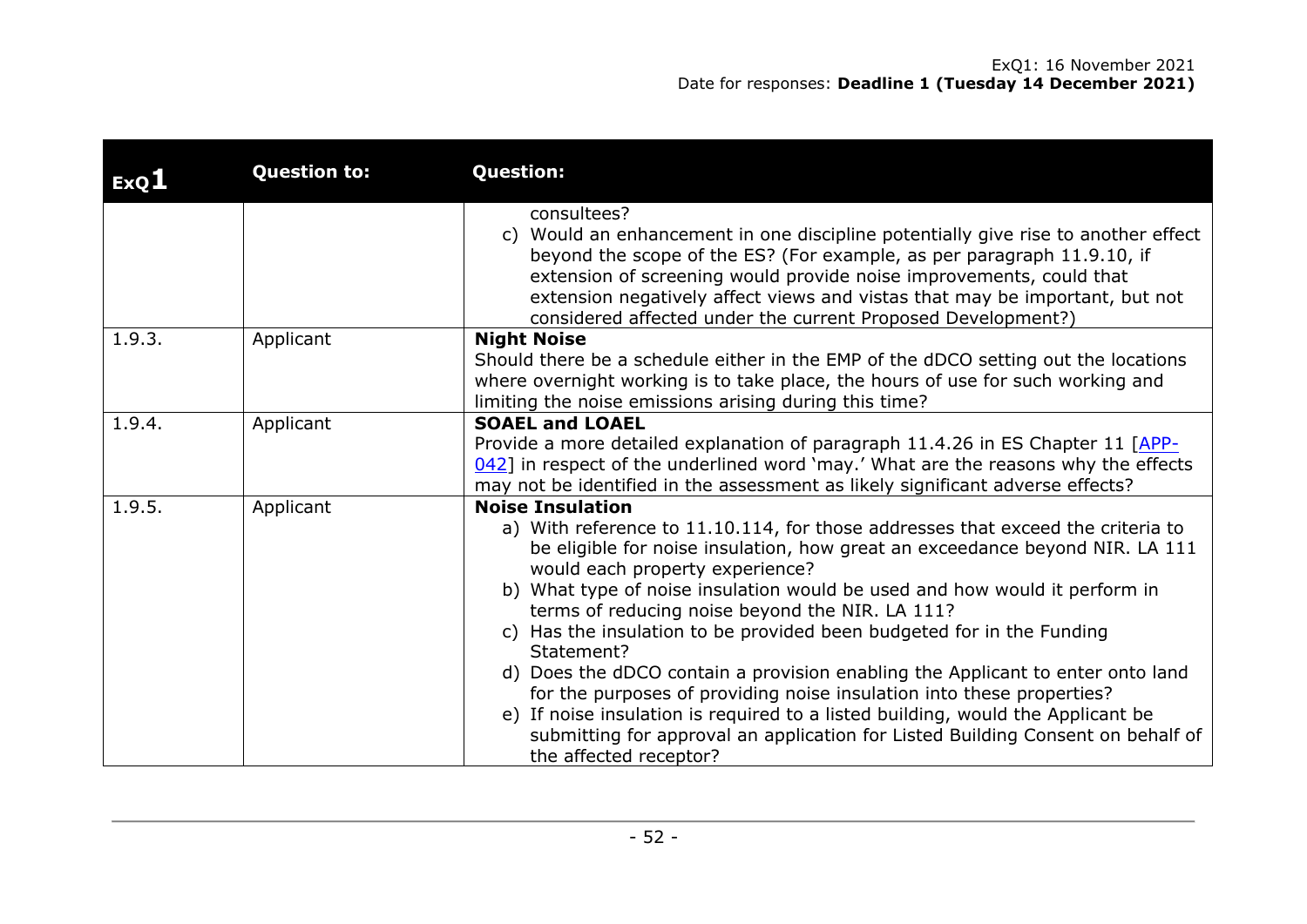| ExQ1    | <b>Question to:</b> | <b>Question:</b>                                                                                                                                                                                                                                                                                                                                                                                                                                                                 |
|---------|---------------------|----------------------------------------------------------------------------------------------------------------------------------------------------------------------------------------------------------------------------------------------------------------------------------------------------------------------------------------------------------------------------------------------------------------------------------------------------------------------------------|
| 1.9.6.  | Applicant           | <b>Temporary Noise</b><br>In paragraph 11.5.6 of ES Chapter 11 [APP-042], explain what is anticipated in<br>using the term "may be temporarily higher" with reference to a duration of time and<br>the level of noise above that predicted.                                                                                                                                                                                                                                      |
| 1.9.7.  | Applicant           | <b>Study Area</b><br>Is the study area of 300 metres a standard approach for all types of terrain, or do<br>allowances need to be made to recognise the undulating landscape, rock<br>escarpments and prevailing winds, with the potential for noise to carry, echo or be<br>conveyed over a greater distance?                                                                                                                                                                   |
| 1.9.8.  | Applicant           | <b>National Star College</b><br>In paragraph 11.6.10 it states only those receptors within 300 metres are presented<br>in the report. With reference to the National Star College's Relevant Representations<br>[RR-039 and RR-078], could the specific vibration information be published?                                                                                                                                                                                      |
| 1.9.9.  | Applicant           | <b>National Star College</b><br>a) With reference to paragraph 11.10.37, what is meant by "construction noise<br>impacts would be applied where it is agreed to be appropriate"?<br>b) Does the DCO, or the EMP [APP-317], contain specific secured provisions for<br>mitigation to the National Star College or are these subjects of ongoing<br>discussions?<br>c) If subject to discussions, can the ExA expect to see a resolution prior to the<br>close of the Examination? |
| 1.9.10. | Applicant           | <b>Mitigation</b><br>a) Why are the measures listed below paragraph 11.10.54 not currently<br>committed or secured in the EMP [APP-317]?<br>b) For what reasons would mitigation, designed to improve conditions at noise<br>sensitive receptors, not be implemented?<br>c) With reference to measure NV1 in the EMP $[APP-317]$ , why is the contractor                                                                                                                         |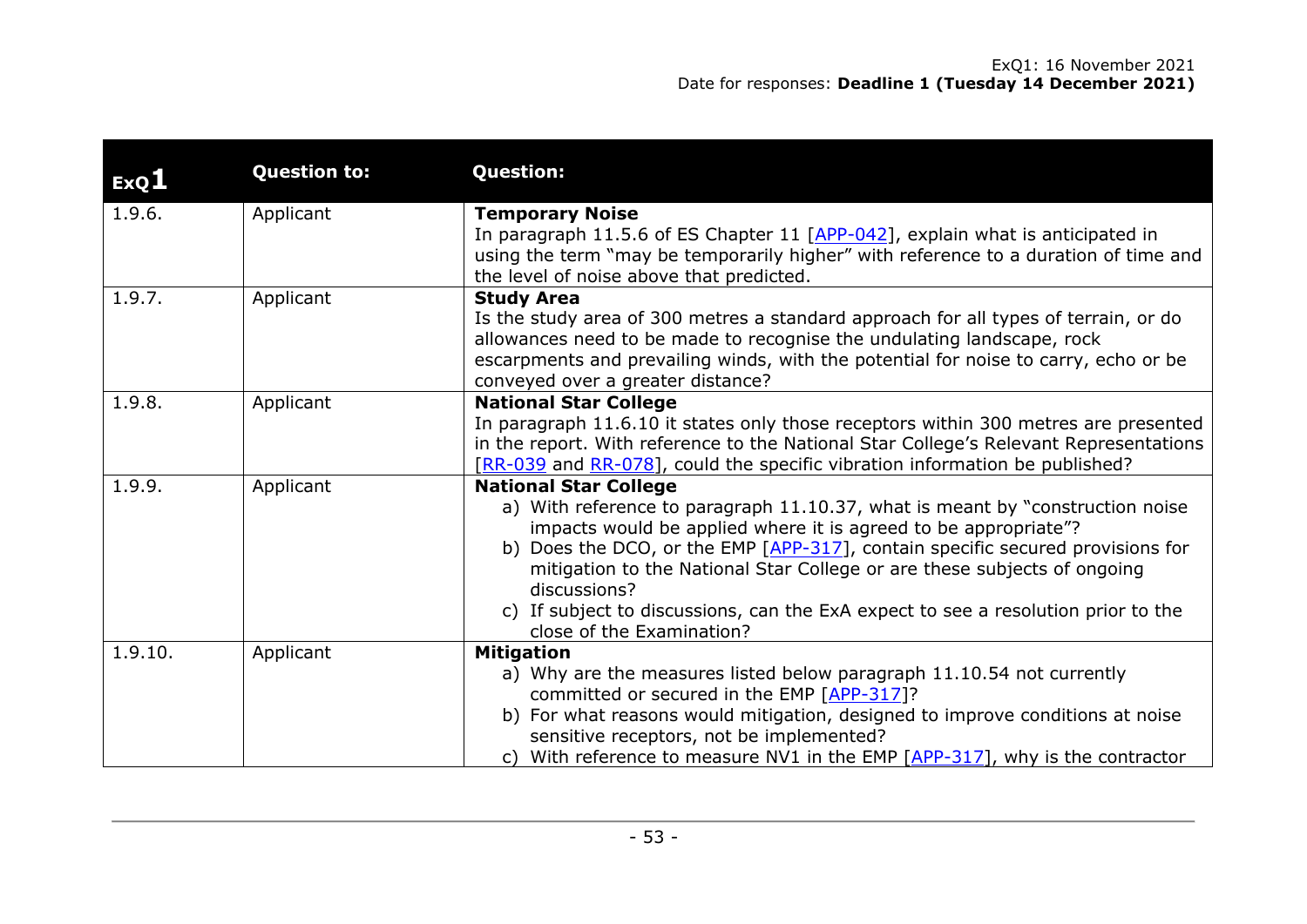| ExQ <sub>1</sub> | <b>Question to:</b> | <b>Question:</b>                                                                                                                                                                                                                                                                                                                                                                                                                                                                                                                                                                                                                                                                                                      |
|------------------|---------------------|-----------------------------------------------------------------------------------------------------------------------------------------------------------------------------------------------------------------------------------------------------------------------------------------------------------------------------------------------------------------------------------------------------------------------------------------------------------------------------------------------------------------------------------------------------------------------------------------------------------------------------------------------------------------------------------------------------------------------|
|                  |                     | being given discretion ("the contractor may offer") in instances where noise<br>exposure exceedances still occur?<br>d) There appears a tension between EMP paragraph 4.2.1(a) and 4.2.2 insofar<br>as who is responsible for obtaining evidence that noise levels breach the<br>relevant British Standard. Is it the case, as implied in 4.2.2, that members of<br>the public would have to obtain their own evidence and present it to the<br>contractor for consideration as to their eligibility for noise insulation?<br>e) What progress has been made in respect of measures to mitigate the<br>significant effects identified for properties at Stratton and Leckhampton Hill<br>(paragraph 11.10.120 of ES)? |
| 1.9.11.          | Applicant           | <b>Operational Vibration Assessment</b><br>The condition of the road surface is a significant factor in determining the likelihood<br>of ground-borne vibration impacts. Ground-borne vibration is scoped out of the<br>assessment as it is assumed that the new road surface will be adequately<br>maintained to be free of irregularities over the long-term assessment period. Is the<br>maintenance regime secured in order to ensure that ground-borne noise will not<br>become a problem over the lifetime of the Proposed Development?                                                                                                                                                                         |
| 1.9.12.          | Applicant           | <b>Road Surfacing</b><br>Paragraph 11.5.10 of Chapter 11: Noise and Vibration [APP-042] states that a lower<br>noise surface would be used on all new and altered roads in the Proposed<br>Development.<br>a) Can the Applicant confirm what further details regarding surfacing will be<br>agreed with Gloucestershire County Council at the detailed design as stated<br>in paragraph 2.6.40 of ES Chapter 2 $[APP-033]$ ?<br>b) Would this be a thin surface course system or equivalent?<br>c) Would this be for the entire length of the new A417 including slip roads and<br>roundabouts?                                                                                                                       |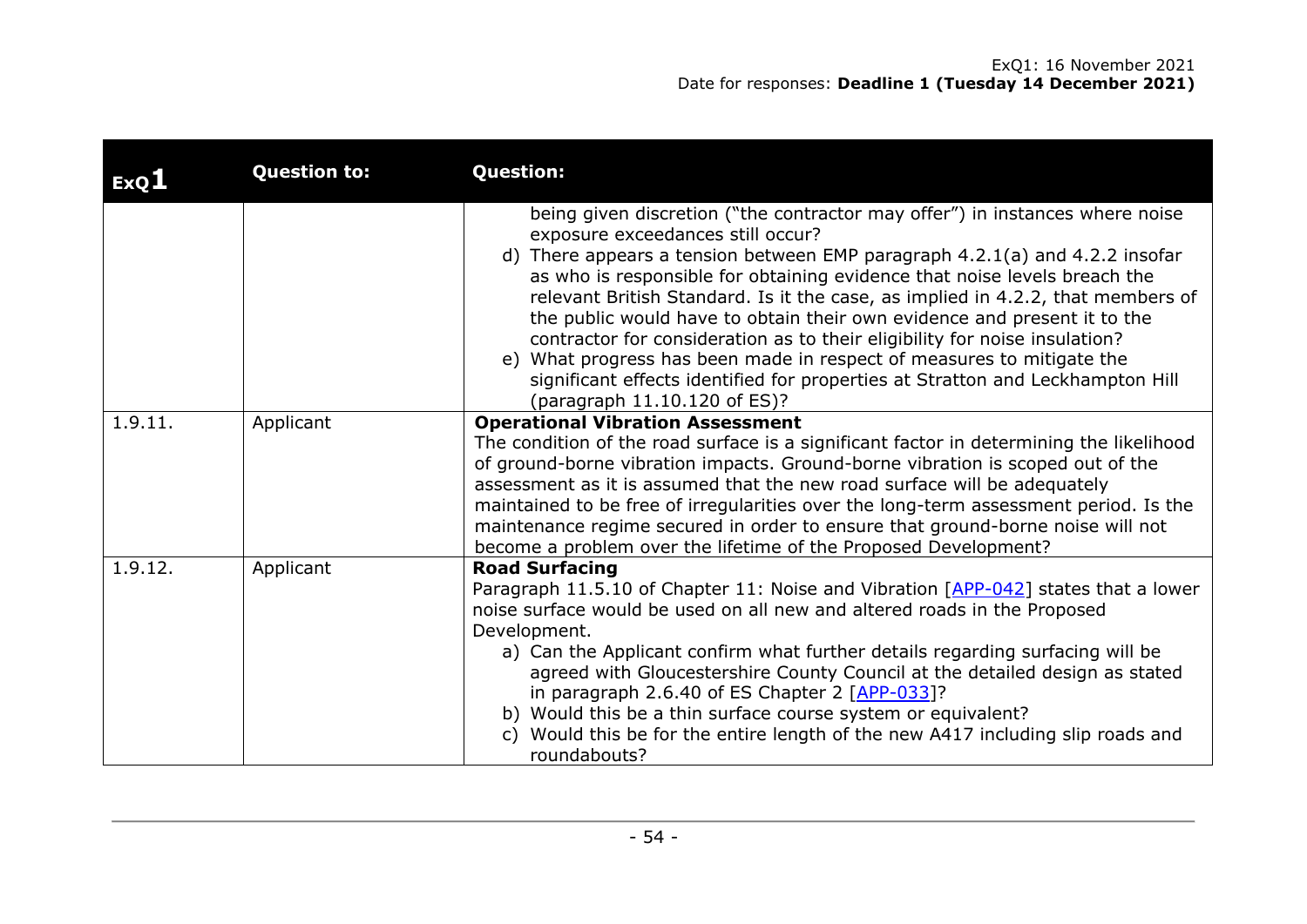| ExQ1    | <b>Question to:</b>    | <b>Question:</b>                                                                                                                                                                                                                                                                                                                                                               |
|---------|------------------------|--------------------------------------------------------------------------------------------------------------------------------------------------------------------------------------------------------------------------------------------------------------------------------------------------------------------------------------------------------------------------------|
|         |                        | d) What other options are there for road surfacing and how do they compare in<br>terms of noise reduction performance (tabulate if necessary)?                                                                                                                                                                                                                                 |
| 1.10.   | Socio-economic effects |                                                                                                                                                                                                                                                                                                                                                                                |
| 1.10.1. | Applicant              | <b>Effects on Residence</b><br>For those properties listed in Table 12-22 of ES Chapter 12 [APP-043], or indeed<br>other residences within the wider study area, would there be any temporary loss of<br>access to a property (requiring road-plates to be laid) or any displacement of<br>parking (temporary or permanent) during construction or operation?                  |
| 1.10.2. | Applicant              | <b>Employment and Skills Plan</b><br>a) What is the anticipated total number of workers required during construction<br>and, as a percentage, how many of these would likely be 'imported' from the<br>non-local area?<br>a) Is there a need/ requirement for an Employment and Skills Plan to be<br>adopted in this instance to benefit the local workforce? If not, why not? |
| 1.10.3. | Applicant              | Lighting<br>a) Would any cranes, telescopic boom lifts, piling rigs etc need to be fitted with<br>aviation safety lighting to avoid potential hazards to aircraft? And<br>b) If so has this been assessed in terms of night-time landscape and visual<br>effects?                                                                                                              |
| 1.10.4. | Applicant              | <b>Scale of Effect</b><br>With the rest of the A417 already in dual carriageway, how would the economic<br>growth potential be 'unlocked' in Gloucester/ Gloucestershire through the Proposed<br>Development, involving a 3.4 mile stretch only?                                                                                                                               |
| 1.10.5. | Applicant              | <b>Community Infrastructure</b><br>What consideration has the Applicant given to using planning obligations or<br>contributions as part of the Proposed Development to secure benefits to the local                                                                                                                                                                            |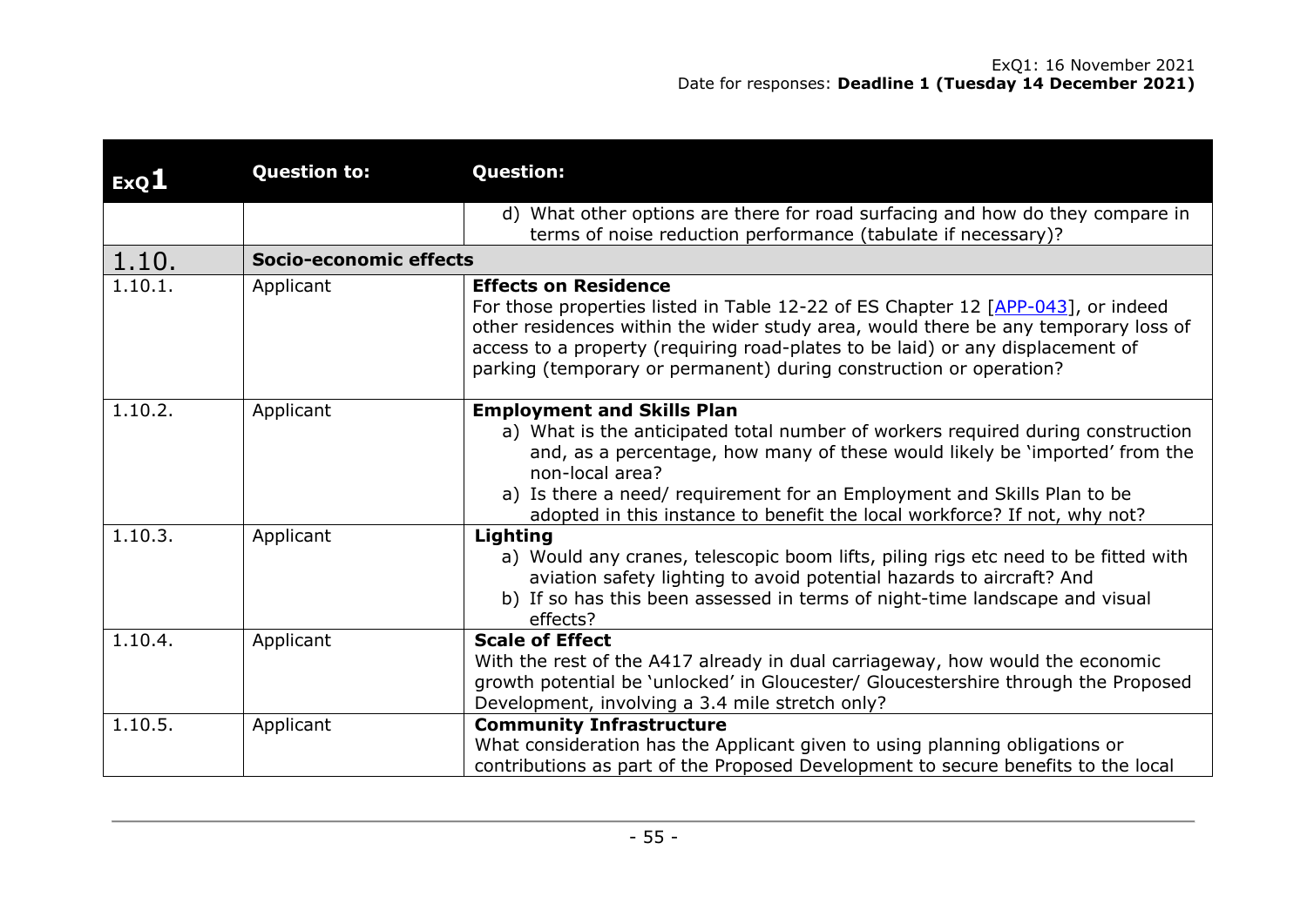| ExQI    | <b>Question to:</b>          | <b>Question:</b>                                                                                                                                                |
|---------|------------------------------|-----------------------------------------------------------------------------------------------------------------------------------------------------------------|
|         |                              | communities? (For example, for education, open space, local sourced workforce,                                                                                  |
|         |                              | apprenticeships, highways, healthcare.)                                                                                                                         |
|         |                              | Please explain your intentions in this regard and, if none are proposed or intended,                                                                            |
|         |                              | provide justification for the approach and position.                                                                                                            |
| 1.10.6. | Applicant                    | <b>Public Footpaths</b>                                                                                                                                         |
|         |                              | a) Can the Applicant explain how effective reinstatement of affected public                                                                                     |
|         |                              | rights of way has been secured in the dDCO?                                                                                                                     |
|         |                              | b) What would be the timescale for reinstatement?                                                                                                               |
|         |                              | c) How would it be determined that the affected public rights of way had been<br>reinstated to the same condition and quality for users as was present prior to |
|         |                              | construction?                                                                                                                                                   |
| 1.10.7. | Applicant                    | <b>Assessment of Effects</b>                                                                                                                                    |
|         |                              | Has the Gloucestershire Way Long Distance Footpath been omitted in error from                                                                                   |
|         |                              | Table 12-27? If not, why does it not feature in the list?                                                                                                       |
| 1.10.8. | Applicant                    | <b>Public Rights of Way (PRoW)</b>                                                                                                                              |
|         |                              | In paragraph 12.10.126 of ES Chapter 12 $[APP-043]$ , could clarity be given in this                                                                            |
|         |                              | bullet list to the number of PRoW that would be temporarily diverted (i.e. a                                                                                    |
|         |                              | breakdown on the 18 PRoW)?                                                                                                                                      |
| 1.10.9. | FlyUp Limited                | <b>Loss of Business</b>                                                                                                                                         |
|         |                              | In your Relevant Representation $[RR-037]$ , you refer to the viability of the business                                                                         |
|         |                              | being prejudiced by the Proposed Development. Are you able to quantify the % of                                                                                 |
|         |                              | business lost/ revenue not taken as a likely potential effect of the Proposed                                                                                   |
|         |                              | Development if no mitigation is put in place?                                                                                                                   |
| 1.11.   | <b>Traffic and Transport</b> |                                                                                                                                                                 |
| 1.11.1. | Applicant                    | <b>Transport Report</b>                                                                                                                                         |
|         |                              | a) Is there a reason why transport related data and assessment is undertaken                                                                                    |
|         |                              | within a Transport Report $[APP-426]$ as opposed to be a bespoke chapter                                                                                        |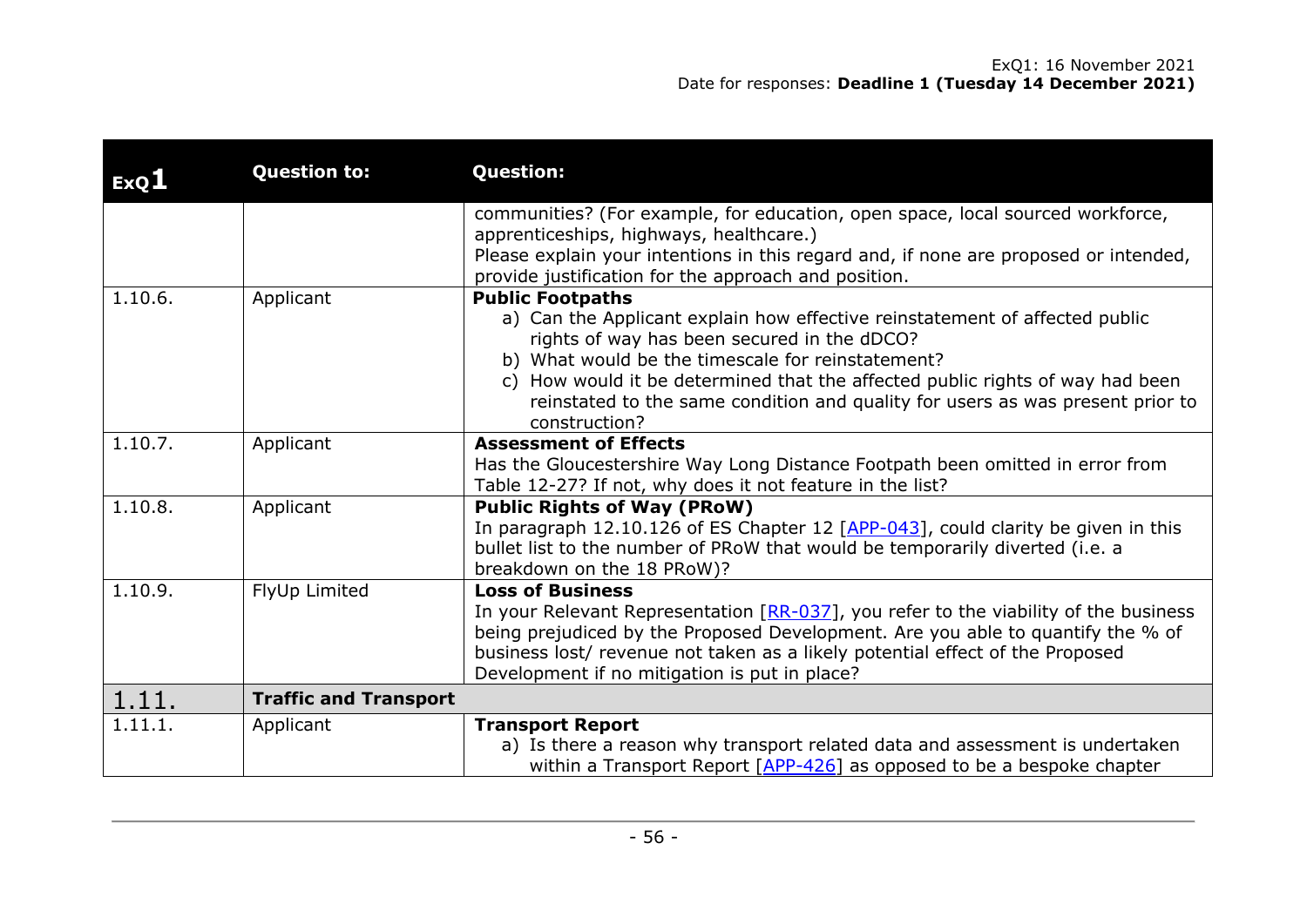| ExQL    | <b>Question to:</b>  | <b>Question:</b>                                                                                                                                                     |
|---------|----------------------|----------------------------------------------------------------------------------------------------------------------------------------------------------------------|
|         |                      | within the Environmental Statement and not therefore concluded within the                                                                                            |
|         |                      | ES?                                                                                                                                                                  |
|         |                      | b) Does this reduce the weight that can be given to its findings?                                                                                                    |
| 1.11.2. | Applicant, GCC, TBC, | General                                                                                                                                                              |
|         | <b>CDC</b>           | a) Are you satisfied that the traffic modelling and underlying assumptions                                                                                           |
|         |                      | remain valid and reasonable in the light of the Covid pandemic?                                                                                                      |
|         |                      | b) Please justify and explain your reasoning.                                                                                                                        |
| 1.11.3. | Applicant            | <b>Cotswold Way National Trial Crossing</b>                                                                                                                          |
|         |                      | Explain the rationale as to why the Cotswold Way National Trail crossing of the<br>A417 is significantly less in scale compared to the Gloucestershire Way crossing. |
| 1.11.4. |                      | <b>Clearways</b>                                                                                                                                                     |
|         |                      | a) Do additional points need to be added to Sheet 2 of Doc 2.7b (Traffic                                                                                             |
|         |                      | Regulations Measures Clearways and Prohibitions) so as to split the                                                                                                  |
|         | Applicant            | revocation of clearways on the A417 and A436?                                                                                                                        |
|         |                      | b) Does this also give rise to a need to modify Part 7 of the draft Development                                                                                      |
|         |                      | Consent Order to allow for two entries to reflect the revocation of clearways                                                                                        |
|         |                      | on the A436, as well as the A417?                                                                                                                                    |
| 1.11.5. |                      | <b>Journey Saving Times</b>                                                                                                                                          |
|         |                      | a) It says in paragraph 2.2.2 of ES Chapter 2 [APP-033] that delays of 20                                                                                            |
|         |                      | minutes or more are being experienced. Where is the proof of this?                                                                                                   |
|         | Applicant            | b) Tables 7-1, 7-2, 7-3 and 7-4 in the Transport Report indicate that journey                                                                                        |
|         |                      | time savings may be in the region of 3-4 minutes and, in some cases, there                                                                                           |
|         |                      | may not be any savings at all resulting in a journey time increase. Given the                                                                                        |
|         |                      | delays of 20 minutes currently being experienced, what benefit would truly                                                                                           |
|         |                      | come from the scheme?                                                                                                                                                |
| 1.11.6. | <b>GCC</b>           | <b>South West Regional Traffic Model</b>                                                                                                                             |
|         |                      | a) Is the South West Regional Traffic Model the appropriate traffic model for this                                                                                   |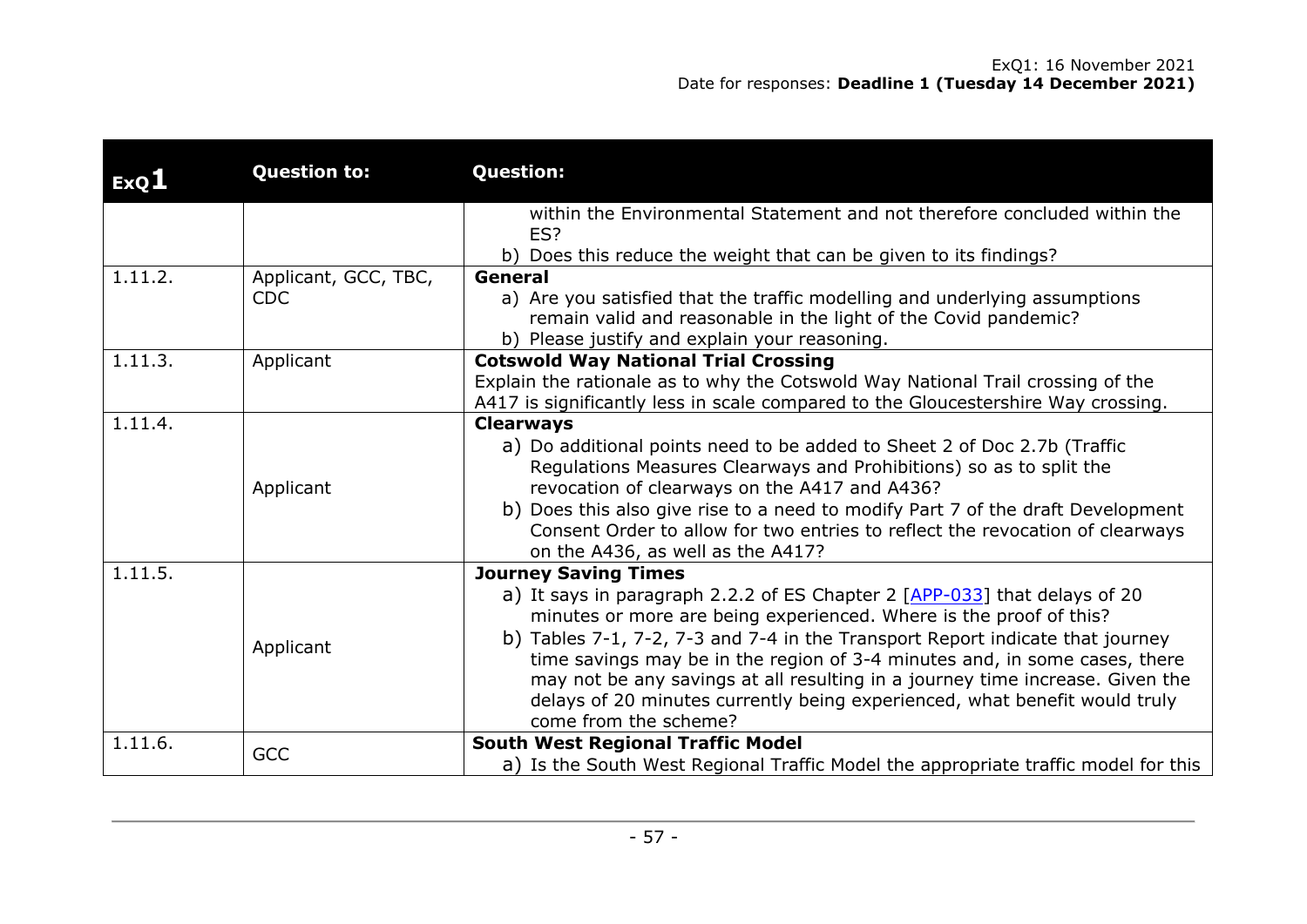| ExQ1    | <b>Question to:</b> | <b>Question:</b>                                                                                                                                                                                                                                                                                                                                                                                                                                                |
|---------|---------------------|-----------------------------------------------------------------------------------------------------------------------------------------------------------------------------------------------------------------------------------------------------------------------------------------------------------------------------------------------------------------------------------------------------------------------------------------------------------------|
|         |                     | Proposed Development?<br>b) What, if any, are the shortcomings of the model that the ExA should be                                                                                                                                                                                                                                                                                                                                                              |
|         |                     | aware of and how would these affect or influence interpretation of the results<br>obtained by the Applicant?                                                                                                                                                                                                                                                                                                                                                    |
| 1.11.7. |                     | 'Do Something' Scenarios                                                                                                                                                                                                                                                                                                                                                                                                                                        |
|         |                     | a) With reference to Tables 4-3 to 4-6 in The Case for the Scheme [APP-417],<br>do you consider the 'Do-Something' scenarios (with the Proposed<br>Development in place) to be realistic projections?                                                                                                                                                                                                                                                           |
|         | <b>GCC</b>          | b) Given that some journey times would reduce (in the region of 3-4 minutes in<br>general) but others might increase (in the region of 1 minute), what are your<br>conclusions on the overall benefits of the Proposed Development?                                                                                                                                                                                                                             |
|         |                     | c) Given the reduction in journey times by 3-4 minutes, how likely is it that (as<br>the Applicant asserts in the Transport Report $[APP-426]$ , paragraph 7.3.19):<br>"At the local level, traffic is forecast to re-route away from existing known rat<br>runs including via Elkstone towards Cheltenham and also via Birdlip Hill<br>towards Gloucester"?                                                                                                    |
| 1.11.8. |                     | <b>Public Transport</b>                                                                                                                                                                                                                                                                                                                                                                                                                                         |
|         | Applicant           | Explain how the Proposed Development has taken into account the existing bus stop<br>in Birdlip and whether any part of the Proposed Development, or any Development<br>Consent Obligations associated with it, would address or improve that bus stop.                                                                                                                                                                                                         |
| 1.11.9. |                     | <b>Air Balloon Roundabout</b>                                                                                                                                                                                                                                                                                                                                                                                                                                   |
|         | Applicant           | Paragraph 7.3.11 of the Case for the Scheme [APP-417] suggests that the main<br>problem in congestion terms is the Air Balloon Roundabout. Paragraph 7.3.56<br>suggest that localised solutions, focusing on the roundabout were discounted due to<br>concerns over buildability. What concerns, technical or otherwise emerged, would be<br>experienced in terms of buildability and are these concerns fully resolved in the<br>current Proposed Development? |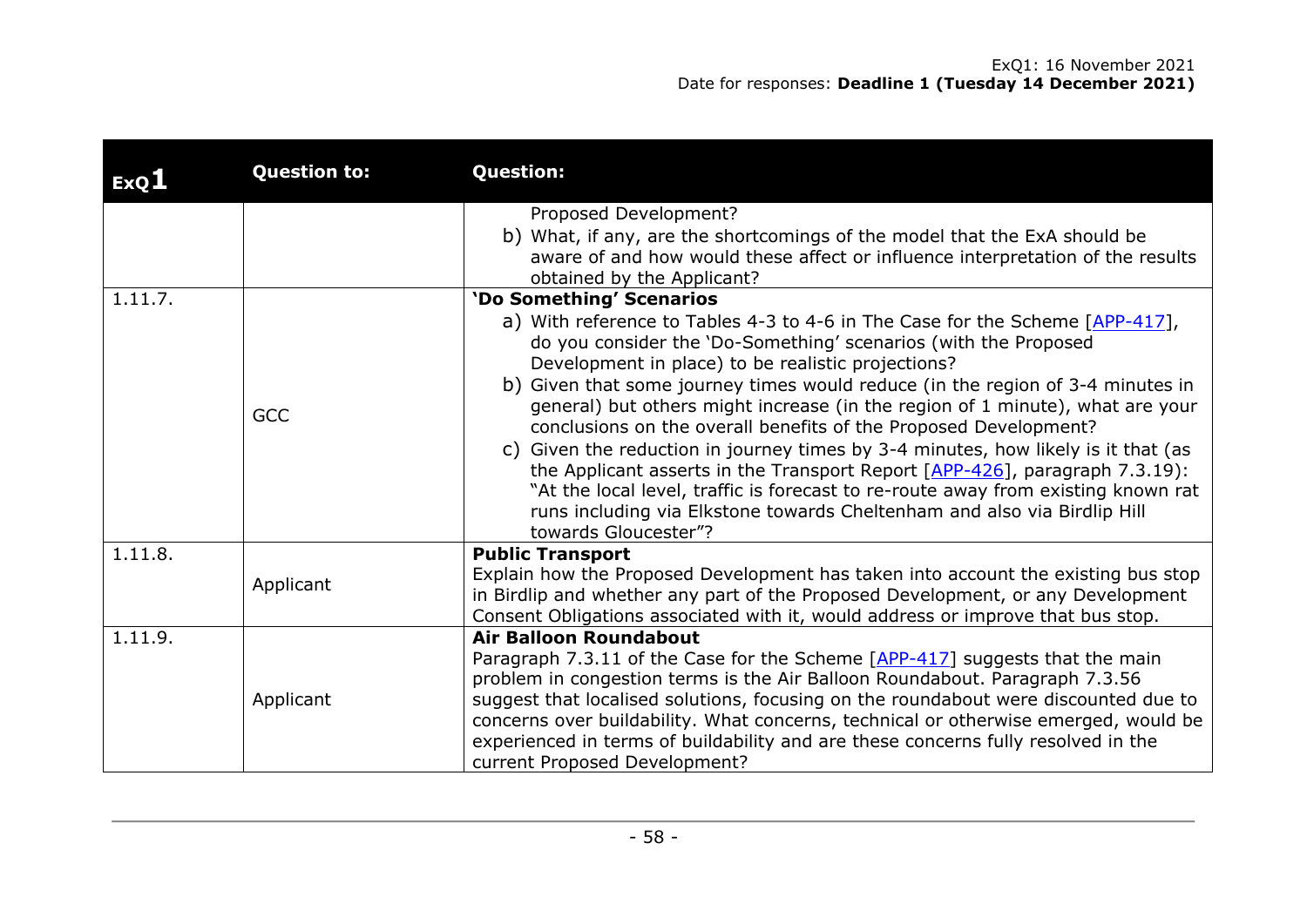| ExQ1     | <b>Question to:</b> | <b>Question:</b>                                                                                                                                                                                                                                                                                                                                                                                                                    |
|----------|---------------------|-------------------------------------------------------------------------------------------------------------------------------------------------------------------------------------------------------------------------------------------------------------------------------------------------------------------------------------------------------------------------------------------------------------------------------------|
| 1.11.10. | Applicant           | Additional Crossing - A417 between Bentham Lane and Grove Farm<br>a) With reference to paragraph 6.3.17 of the Statement of Commonality [APP-<br>419], has any further consideration be made to providing an additional<br>crossing to the A417 between Bentham Lane and Grove Farm?<br>b) Would such a crossing be practical either at ground level or via footbridge?                                                             |
| 1.11.11. | Applicant           | <b>Construction Effects - Dry-stone Walls</b><br>a) What proportion of construction traffic movements are anticipated to arise<br>directly in relation to construction of dry-stone walls?<br>b) Will temporary compounds and temporary haul roads be created in order to<br>facilitate or support the construction of the walls?<br>c) If yes to (b), where is evidence that such temporary works have been<br>assessed in the ES? |
| 1.11.12. | Applicant           | <b>Construction Traffic Management Plan</b><br>For table 2-1, add a column indicating the length (duration) of time that the traffic<br>management measures are anticipated to be in place. Also indicate, through colour<br>coding, the sequencing of these works and whether any are concurrent or<br>consecutive.                                                                                                                |
| 1.11.13. | Applicant           | <b>Embargoes</b><br>Would or should traffic management measures be removed during Christmas and<br>Easter holiday periods, in addition to purely the bank holiday weekends?                                                                                                                                                                                                                                                         |
| 1.11.14. | Applicant           | <b>Bus Routes</b><br>a) Would traffic management measures and/ or diversion routes affect the<br>regularity or reliability of existing bus services on the A417 and, if so, what<br>measures would be used to mitigate the potential effects on these services<br>from customer discouragement/ loss of service?<br>b) Have the bus operators been consulted and commented?                                                         |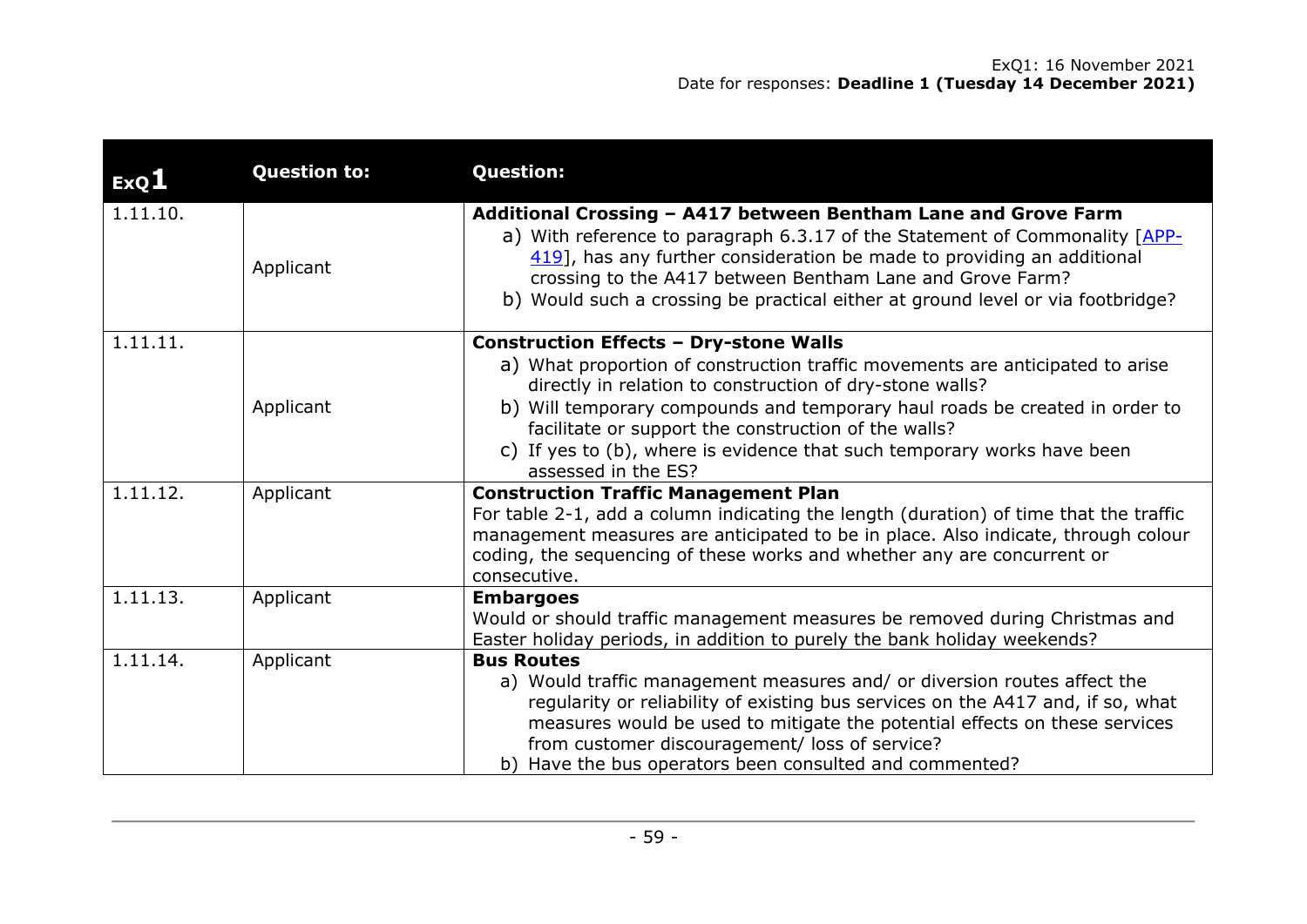| ExQ1     | <b>Question to:</b> | <b>Question:</b>                                                                                                                                                                                                                                                                                                                                                                                                                                                                                                                            |
|----------|---------------------|---------------------------------------------------------------------------------------------------------------------------------------------------------------------------------------------------------------------------------------------------------------------------------------------------------------------------------------------------------------------------------------------------------------------------------------------------------------------------------------------------------------------------------------------|
| 1.11.15. | Applicant           | <b>Construction Worker Travel Plan</b><br>a) Would temporary car parks for construction workers be established within<br>each of the identified compounds and, if so, how many spaces would be<br>provided?<br>b) Would construction workers be encouraged to utilise public transport and/or<br>car-pooling in order to attend the works area?<br>c) Would communal vehicles (LGVs) run from the construction compounds to<br>deliver workers to the relevant section of the Proposed Development under<br>construction at any given time? |
|          |                     | d) Do these provisions need to be secured within a Construction Workers Travel<br>Plan?                                                                                                                                                                                                                                                                                                                                                                                                                                                     |
| 1.11.16. | Applicant           | <b>Consultation</b><br>a) Has Gloucestershire Police been consulted over the likely effects of the<br>Proposed Development on traffic and the proposed mitigation measures?<br>b) If so, please provide direction to any responses received.                                                                                                                                                                                                                                                                                                |
| 1.11.17. | Applicant           | <b>Abnormal Indivisible Loads (AILs)</b><br>The Transport Report does not directly reference movements of AILs. Is it the case<br>that none are anticipated or needed to facilitate construction of the Proposed<br>Development?                                                                                                                                                                                                                                                                                                            |
| 1.11.18. | Applicant           | <b>Emergency Services</b><br>During the construction phase, what measures would be in place to ensure freedom<br>of movement for the emergency services?                                                                                                                                                                                                                                                                                                                                                                                    |
| 1.11.19. | Applicant           | <b>Daglingworth</b><br>Notwithstanding the proposed traffic route diversions in the Transport Report, how<br>does the Applicant consider traffic flows and driver behaviour on local roads will<br>change within the parish of Daglingworth during the construction phase of the<br>Proposed Development?                                                                                                                                                                                                                                   |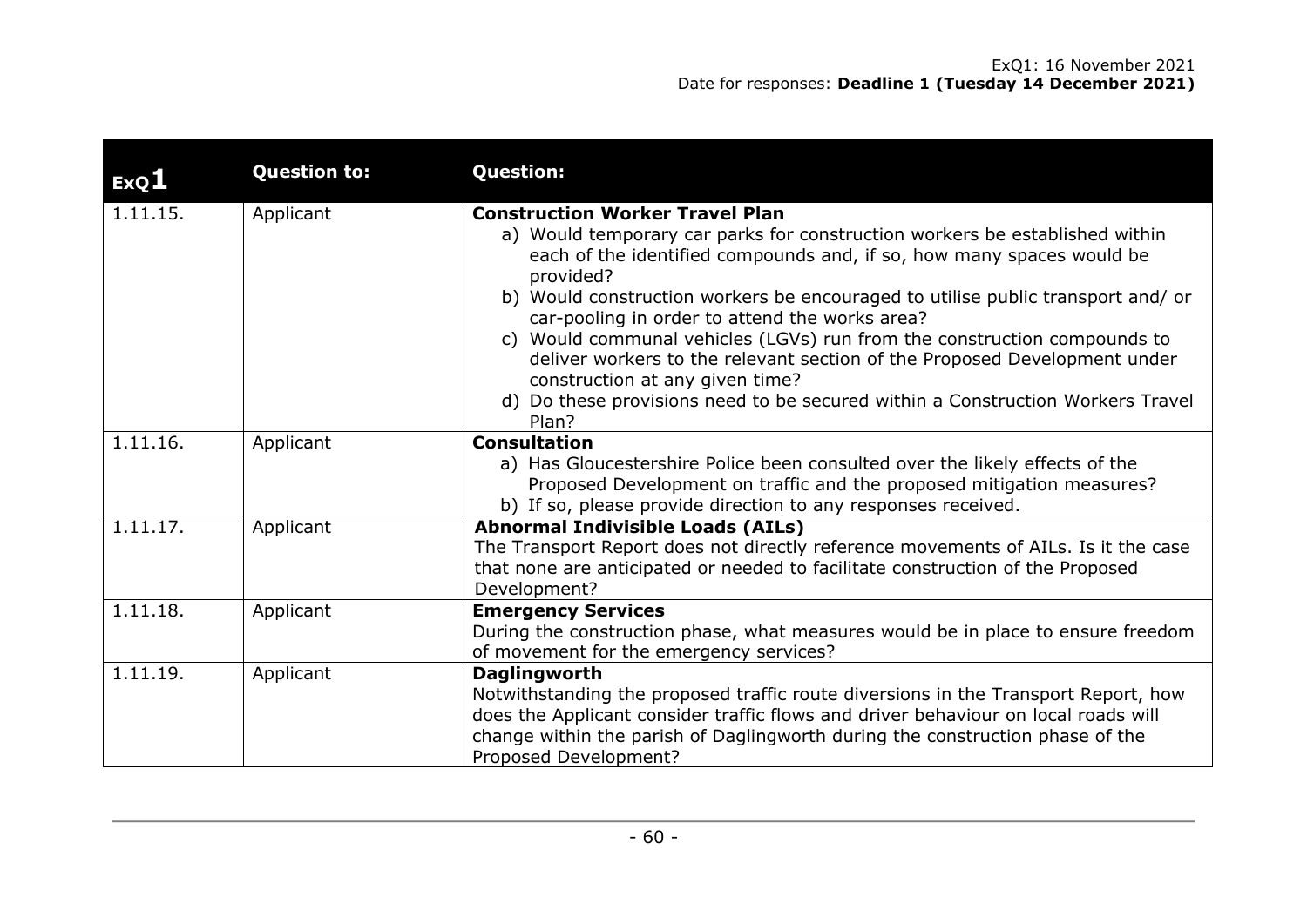| ExQL     | <b>Question to:</b>                              | <b>Question:</b>                                                                                                                                                                                                                                                                                                                                                                                                                                                                                                                                                                         |
|----------|--------------------------------------------------|------------------------------------------------------------------------------------------------------------------------------------------------------------------------------------------------------------------------------------------------------------------------------------------------------------------------------------------------------------------------------------------------------------------------------------------------------------------------------------------------------------------------------------------------------------------------------------------|
| 1.11.20. | Applicant, GCC                                   | <b>Leckhampton Hill</b><br>Paragraph 7.3.27 of the Transport Report [APP-426] states that Leckhampton Hill<br>would experience an increase in traffic as a result of the Proposed Development.<br>Appendix J to the ComMA report does not provide great detail on this.<br>Provide a Technical Note describing the effects upon traffic flow, queue, delay and<br>overall performance of Leckhampton Hill as a result of the proposed new Ullenwood<br>roundabout junction and whether any effects are considered to be adverse or severe<br>in nature compared to the current baseline. |
| 1.11.21. | Cheltenham and<br>Tewkesbury Cycling<br>Campaign | <b>Public Rights of Way</b><br>a) Whilst you may wish to prepare a Written Representation, following your<br>initial Relevant Representation $[RR-015]$ , the ExA are unclear as to the case<br>put in the RR. Are you supporting or objecting?<br>b) Are the mitigation measures proposed by the Applicant with respect of public<br>rights of way acceptable?<br>c) If not, why not?                                                                                                                                                                                                   |
| 1.11.22. | <b>GCC</b>                                       | <b>Road Safety Audit</b><br>Has the road safety audit adequately considered the impacts on local country roads<br>in terms of the nature of their speed, usage and the type of traffic that actively uses<br>them?                                                                                                                                                                                                                                                                                                                                                                       |
| 1.11.23. | Applicant                                        | <b>Traffic Mitigation</b><br>a) Has a condition survey been undertaken to assess the quality and condition<br>of all local country roads that are either directly or indirectly affected by the<br>route (during the construction phase)?<br>b) If not, why not?<br>c) If so, are any localised mitigation or improvement measures required to<br>sustain the condition of these roads when accommodating additional diverted<br>traffic?                                                                                                                                                |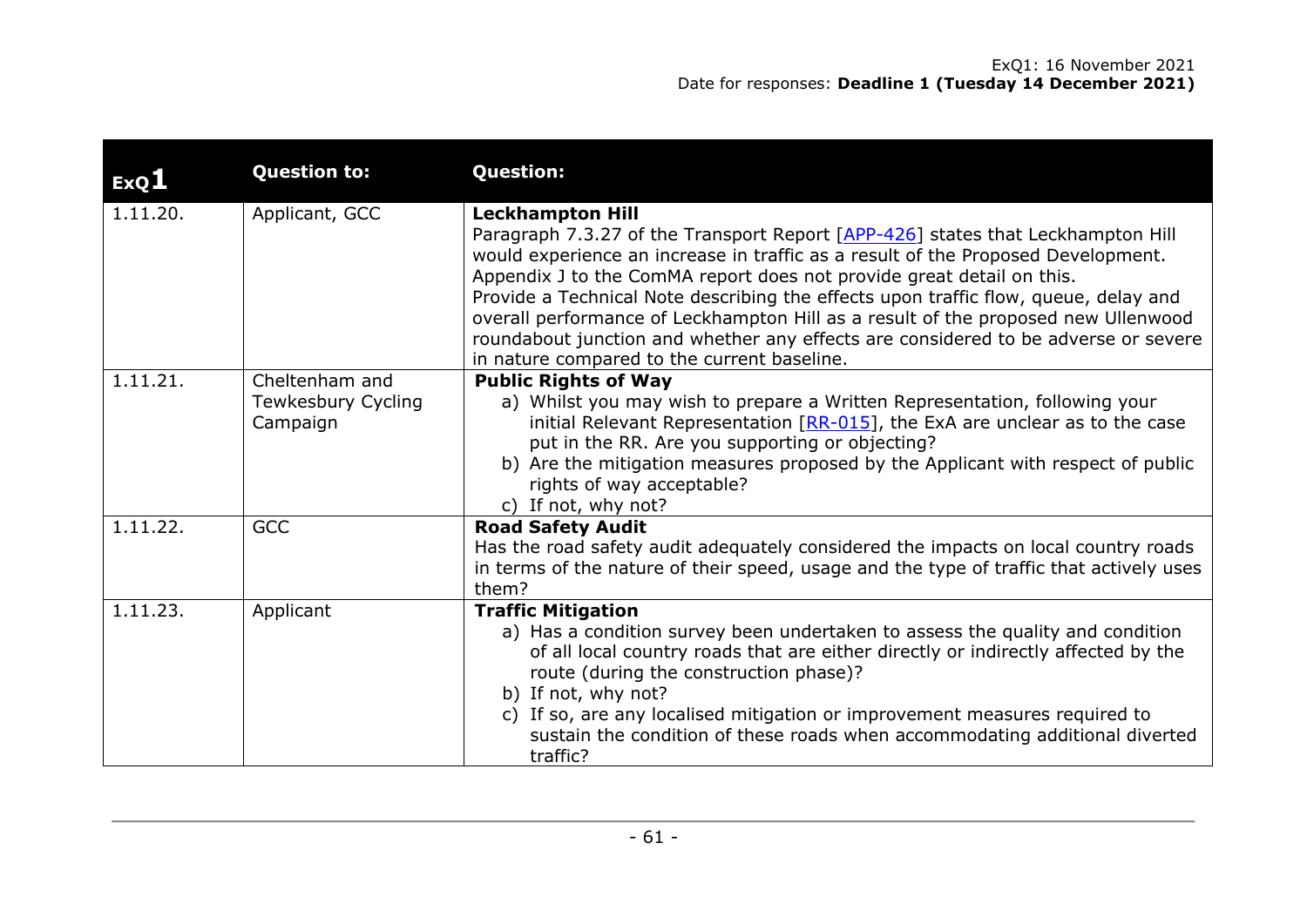| ExQ1     | <b>Question to:</b>                                                            | <b>Question:</b>                                                                                                                                                                                                                                                                                                                                                                                                                                                                                                                                |
|----------|--------------------------------------------------------------------------------|-------------------------------------------------------------------------------------------------------------------------------------------------------------------------------------------------------------------------------------------------------------------------------------------------------------------------------------------------------------------------------------------------------------------------------------------------------------------------------------------------------------------------------------------------|
| 1.11.24. | Gloucestershire<br>Ramblers                                                    | <b>Rights of Way</b><br>a) Please provide a table listing all those rights of way and footpaths where you<br>consider the proposed changes would not be beneficial and, where relevant,<br>provide reference to any related conflict with the DMRB.<br>b) If there are elements of improvements of betterment, these can be drawn to<br>the ExA's attention.                                                                                                                                                                                    |
| 1.11.25. | Applicant                                                                      | <b>Re-purposed A417</b><br>a) Paragraph 2.4.5 of the Statement of Reasons [APP-024] refers to the de-<br>trunking of the A417. Can you confirm the length of the de-trunked section in<br>metres?<br>b) The same paragraph refers to 'some lengths' of the existing road would be<br>used for various purposes including a route for 'walkers, cyclists and horse<br>riders', 'lower-class public roads' and 'replacement land'. Please provide a<br>table of the lengths of the various sections of road to be put to the various<br>purposes. |
| 1.11.26. | <b>Birdlip and Cowley</b><br>Parish Council,<br>Daglingworth Parish<br>Council | <b>Local Roads</b><br>The ExA had the opportunity, on its USI, to travel local roads surrounding the A417.<br>Please describe your experiences of the routes along these roads that drivers have<br>been using to circumvent the current traffic issues faced on the A417 (with maps if<br>necessary), the type of vehicles using the local roads and their frequency. Provide<br>any evidence to support such assertions.                                                                                                                      |
| 1.11.27. | Applicant                                                                      | <b>The A435</b><br>The Transport Report does not make detailed reference to the A435 or the Seven<br>Springs junction in terms of modelled traffic or how it could/ would perform as an<br>early diversion route to bypass roadworks on the A417. However, the A435 appears<br>briefly in the EMP [APP-317] as a potential route. Can the Applicant explain the<br>extent of assessment that has been undertaken for the A435, whether such an                                                                                                  |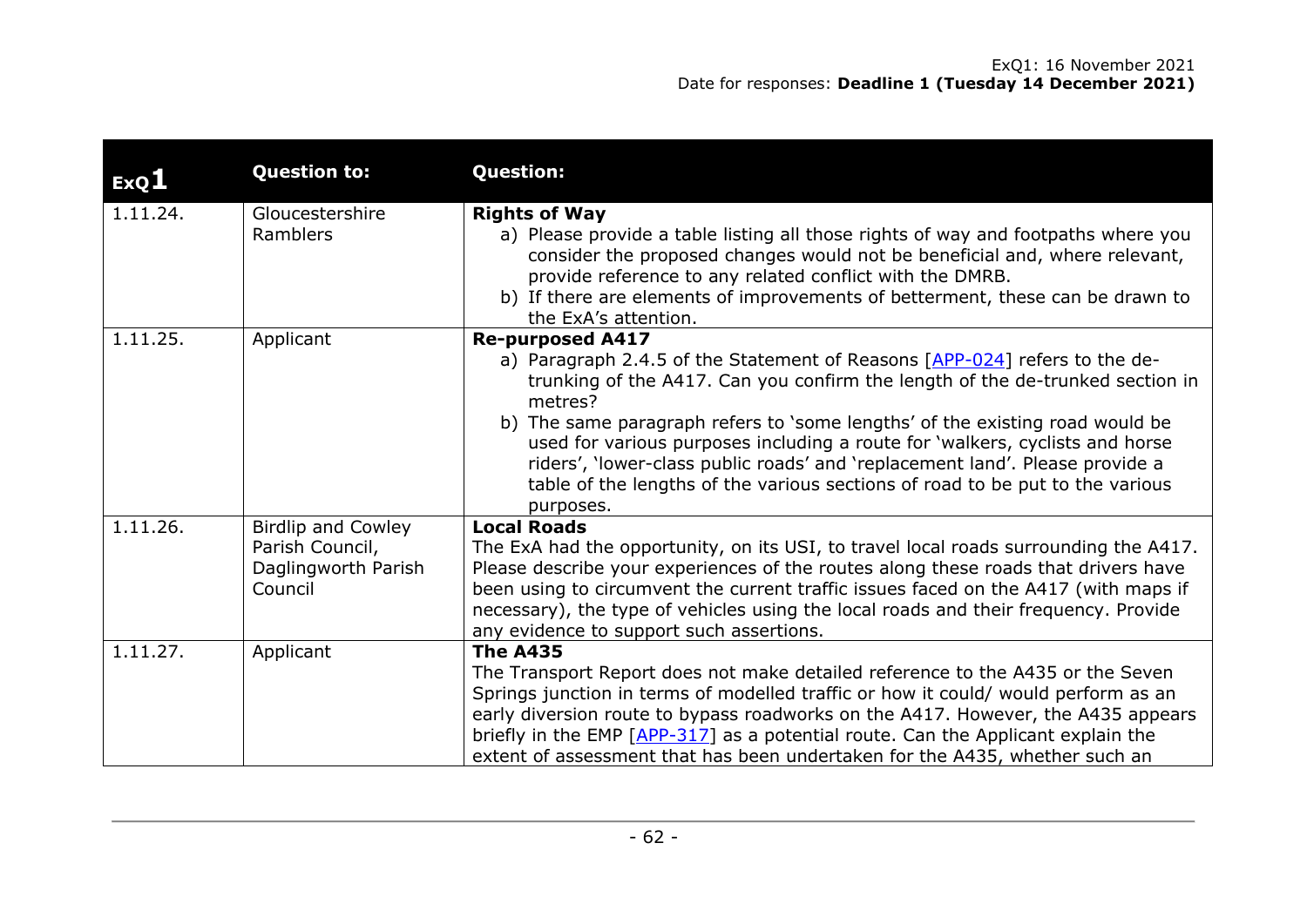| ExQL     | <b>Question to:</b>                     | <b>Question:</b>                                                                                                                                                                                                                                                                                                                                                                                                                                                                           |  |  |  |  |  |
|----------|-----------------------------------------|--------------------------------------------------------------------------------------------------------------------------------------------------------------------------------------------------------------------------------------------------------------------------------------------------------------------------------------------------------------------------------------------------------------------------------------------------------------------------------------------|--|--|--|--|--|
|          |                                         | assessment is necessary and how the Seven Springs junction may perform with<br>increased traffic as a result of the construction period for the Proposed<br>Development?                                                                                                                                                                                                                                                                                                                   |  |  |  |  |  |
| 1.11.28. | Applicant                               | Work No.1(d)<br>What optioneering exercises were undertaken to determine the location and size of<br>the four public lay-bys being provided by the scheme and what advantages do the<br>designed positions have that other locations on the route may not?                                                                                                                                                                                                                                 |  |  |  |  |  |
| 1.11.29. | Applicant                               | <b>Barrow Wake Car Park</b><br>Provide justification on the design choice of using a roundabout on the B4070 at the<br>entrance to the Barrow Wake car park. Would a smaller priority junction serve the<br>purpose?                                                                                                                                                                                                                                                                       |  |  |  |  |  |
| 1.12.    | <b>Water Environment and Flood risk</b> |                                                                                                                                                                                                                                                                                                                                                                                                                                                                                            |  |  |  |  |  |
| 1.12.1.  | <b>Environment Agency</b>               | <b>Hydrology</b><br>a) Explain fully the concerns regarding hydrology in relation to the crossover of<br>the principal aquifers of the Cotswold Jurassic Limestone.<br>b) What potential effects on the Bushley Buzzard SSSI could occur?<br>c) Should different modelling have been used to evidence the Applicant's<br>conclusion and why would such modelling be more appropriate than that<br>carried out to date?                                                                     |  |  |  |  |  |
| 1.12.2.  | Applicant                               | <b>Drainage</b><br>a) With reference to Article 4 of the dDCO, who is responsible for maintaining<br>culverts and keeping them clear at all times?<br>b) Is Highways England imposing the responsibility onto existing landowners<br>from whom rights, and land, is being acquired?<br>Do the provisions of Article 4 allow the Applicant to interfere with existing<br>C)<br>private land drainage systems and not be responsible for maintenance and/<br>or replacement of such systems? |  |  |  |  |  |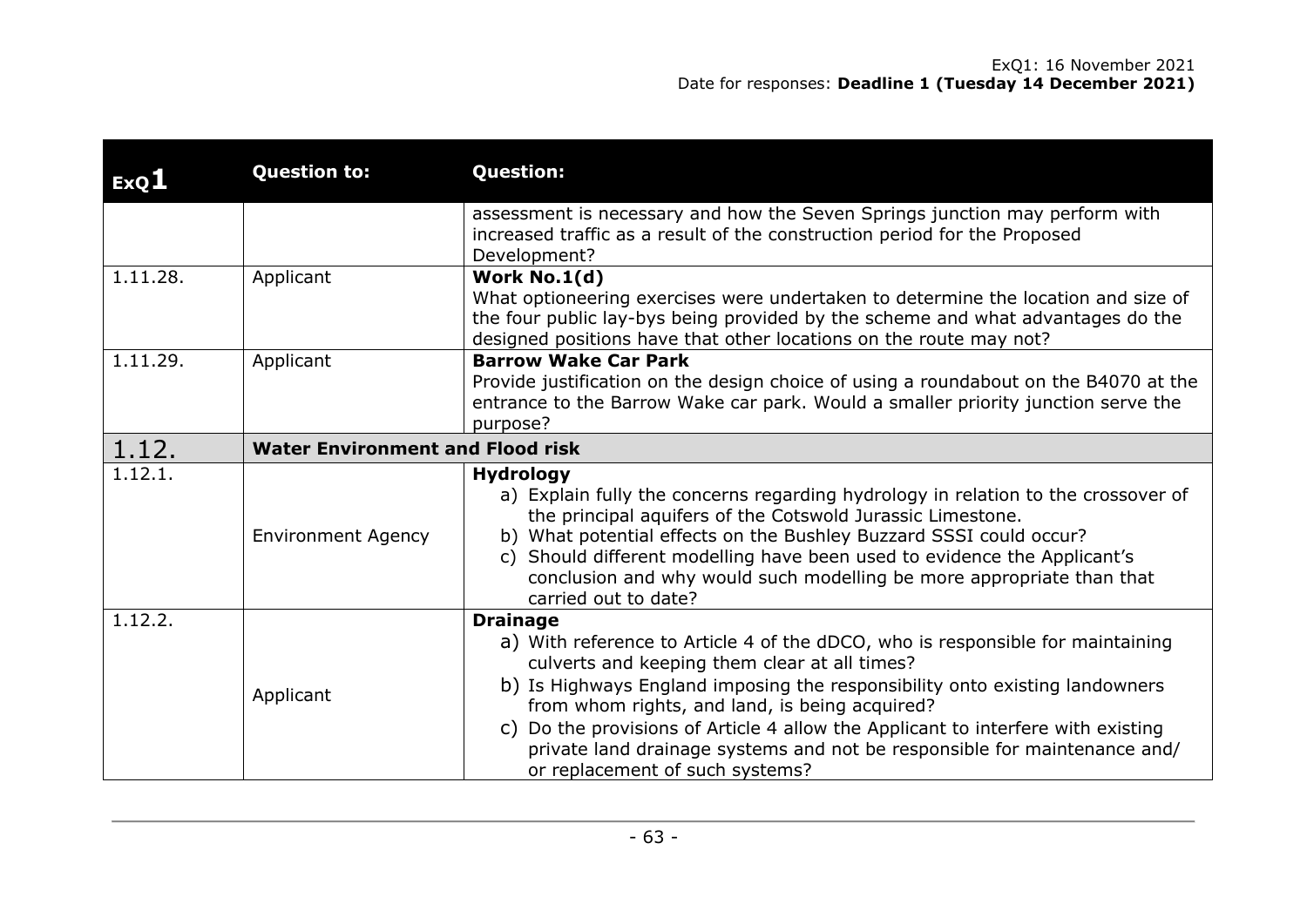| ExQ1    | <b>Question to:</b>                       | <b>Question:</b>                                                                                                                                                                                                                                                                                                                                                                                                                        |
|---------|-------------------------------------------|-----------------------------------------------------------------------------------------------------------------------------------------------------------------------------------------------------------------------------------------------------------------------------------------------------------------------------------------------------------------------------------------------------------------------------------------|
| 1.12.3. | Applicant, Environment<br>Agency          | <b>Scope of Assessment</b><br>a) Provide an overview of the 'complexities' of the hydrogeological regime in the<br>study area and why these complexities present conditions that are 'beyond<br>the scope' of the EIA, as referred to by the Applicant in paragraph 13.4.49 of<br>ES Chapter 13 $[APP-044]$ .<br>b) Are the effects of the Proposed Development on the hydrogeological regime<br>unquantifiable or unknown as a result? |
| 1.12.4. | Applicant                                 | <b>Assessment of Effects</b><br>Clarify whether a worst-case scenario has been adopted when assessing the impacts<br>of the Proposed Development on flooding, or changes to surface water flow and, if<br>so, justify the adopted worst-case scenario assessed.                                                                                                                                                                         |
| 1.12.5. | <b>Environment Agency</b>                 | <b>Assessment Limitations</b><br>Is it appropriate for the Applicant to have referred to the Environment Agency's<br>"PPGs" that were withdrawn in 2015?                                                                                                                                                                                                                                                                                |
| 1.12.6. | Applicant                                 | <b>Tracer Test</b><br>What importance, if any, are the results of the tracer test reported in paragraph<br>13.7.25 insofar as they prove a differential connection to that stated in the WFD<br>water body delineation?                                                                                                                                                                                                                 |
| 1.12.7. | <b>Environment Agency</b>                 | <b>Karst Features</b><br>Are there any concerns regarding karstic features within the Order Land or adjacent<br>land that are known to the EA, or any specific mitigation measures (other than<br>grouting of voids and fissures) that should be employed by the Applicant?                                                                                                                                                             |
| 1.12.8. | <b>Environment Agency</b>                 | <b>Nitrate Vulnerable Zones (NVZ)</b><br>For clarity, is there any need for the Proposed Development to achieve 'nutrient<br>neutrality' in respect of potential effects upon NVZ designations?                                                                                                                                                                                                                                         |
| 1.12.9. | Environment Agency,<br>Severn Trent Water | <b>Water Quality</b><br>a) Are you satisfied that all measures to protect the Source Protection Zones for                                                                                                                                                                                                                                                                                                                               |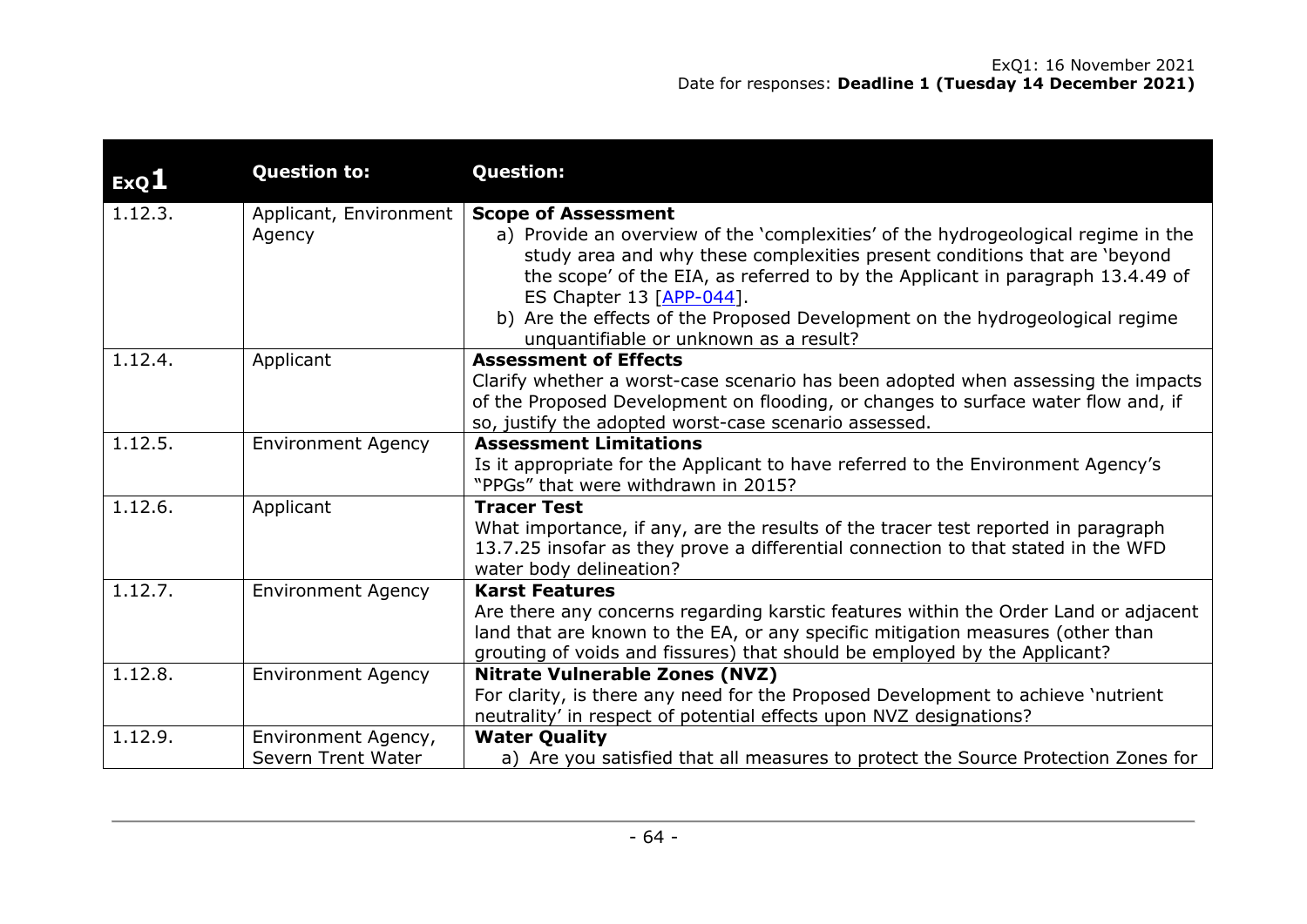| ExQ <sub>1</sub> | <b>Question to:</b> | <b>Question:</b>                                                                                                                                        |  |  |  |  |  |  |
|------------------|---------------------|---------------------------------------------------------------------------------------------------------------------------------------------------------|--|--|--|--|--|--|
|                  |                     | drinking water will be undertaken and that there is no risk to the water                                                                                |  |  |  |  |  |  |
|                  |                     | quality?                                                                                                                                                |  |  |  |  |  |  |
|                  |                     | b) Are there any abstraction companies operating in the area and have they<br>been engaged?                                                             |  |  |  |  |  |  |
|                  |                     | c) If not, why not?                                                                                                                                     |  |  |  |  |  |  |
| 1.12.10.         | Applicant           | <b>Drainage</b>                                                                                                                                         |  |  |  |  |  |  |
|                  |                     | a) ES Chapter 13 [APP-044] does not appear to specifically reference the effects<br>of temporary works compounds on surface water or hydrology. Provide |  |  |  |  |  |  |
|                  |                     | evidence of where the effects are considered and what, if any, mitigation                                                                               |  |  |  |  |  |  |
|                  |                     | applies to these.                                                                                                                                       |  |  |  |  |  |  |
|                  |                     | b) Relative to paragraphs 13.9.14ff, are the number of drainage basins shown                                                                            |  |  |  |  |  |  |
|                  |                     | on the Works Plans indicative or actual?                                                                                                                |  |  |  |  |  |  |
|                  |                     | c) What justification is there for the location and number of basins shown?                                                                             |  |  |  |  |  |  |
| 1.12.11.         | Applicant           | <b>Climate Change</b>                                                                                                                                   |  |  |  |  |  |  |
|                  |                     | a) In respect of high precipitation risks reported in table 14-20, what would the                                                                       |  |  |  |  |  |  |
|                  |                     | designed mitigation and management measures be for ensuring that                                                                                        |  |  |  |  |  |  |
|                  |                     | underpasses and tunnels (the effective tunnel created under the Gloucestershire                                                                         |  |  |  |  |  |  |
|                  |                     | Way green bridge) were protected from flooding and that anyone trapped by<br>flooding in such areas could be safely evacuated?                          |  |  |  |  |  |  |
|                  |                     | b) How would surface water run-off from the green bridges be managed and                                                                                |  |  |  |  |  |  |
|                  |                     | diverted into available watercourses given the impermeable nature of their                                                                              |  |  |  |  |  |  |
|                  |                     | constructed bases?                                                                                                                                      |  |  |  |  |  |  |
| 1.12.12.         | <b>GCC</b>          | <b>Drainage Adoption</b>                                                                                                                                |  |  |  |  |  |  |
|                  |                     | Are GCC in agreement to adopt all highway drainage except for the mainline and                                                                          |  |  |  |  |  |  |
|                  |                     | junction slip road aspects, as proposed in paragraph 4.2.1 of Appendix 13.10 [APP-                                                                      |  |  |  |  |  |  |
|                  |                     | 406]?                                                                                                                                                   |  |  |  |  |  |  |
| 1.12.13.         | Applicant, GCC      | <b>Existing A417</b>                                                                                                                                    |  |  |  |  |  |  |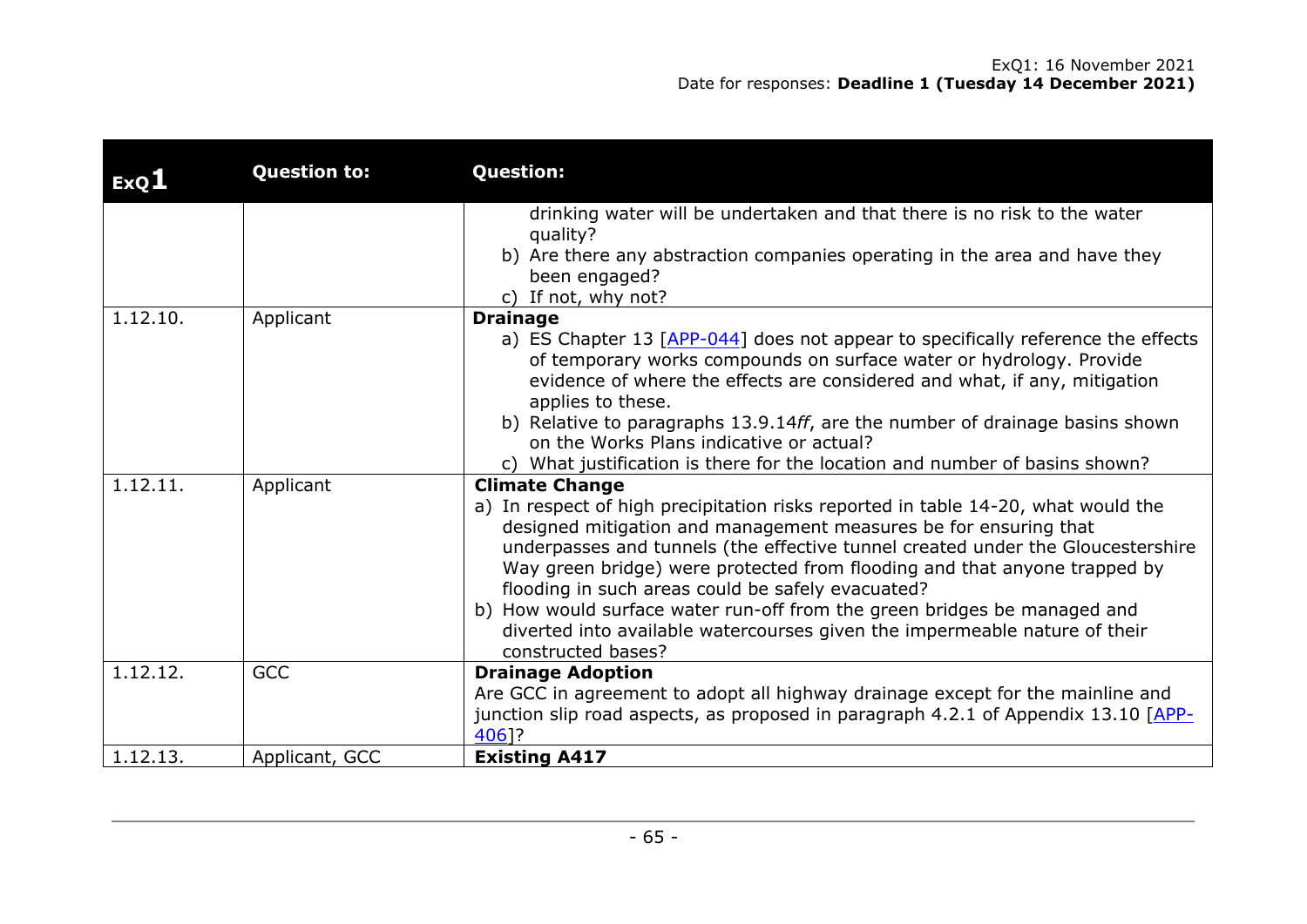| ExQI     | <b>Question to:</b> | <b>Question:</b>                                                                                                                                                                                                                                                                                                                                                                                                                                                                                                   |  |  |  |
|----------|---------------------|--------------------------------------------------------------------------------------------------------------------------------------------------------------------------------------------------------------------------------------------------------------------------------------------------------------------------------------------------------------------------------------------------------------------------------------------------------------------------------------------------------------------|--|--|--|
|          |                     | Would there be any benefit, considering climate change, in retaining the existing<br>drainage features under the repurposed A417 in assisting with land drainage or<br>surface water attenuation?                                                                                                                                                                                                                                                                                                                  |  |  |  |
| 1.12.14. | Applicant, GCC      | <b>Finished Road Surface</b><br>Would any part of the Proposed Development be at risk from the pooling or puddling<br>of surface water and, if so, how would the drainage of these areas be managed so<br>as to lower the risk of aqua-planing based accidents?                                                                                                                                                                                                                                                    |  |  |  |
| 1.12.15. | Applicant           | <b>Private Water</b><br>a) Would the Proposed Development result in the disruption of any private water<br>supplies used for agricultural purposes (including irrigation and water for<br>animals) or to private residential properties?<br>b) If so, what alternative arrangements (e.g. tankering) are proposed to ensure<br>water supplies would be maintained for the duration of any disruption and<br>how are these secured in the dDCO?                                                                     |  |  |  |
| 1.12.16. | Applicant           | <b>River Dunt</b><br>The Relevant Representation from Councillor Julia Judd [RR-023] references effects<br>on aquifers at Seven Springs in Andoversford, that feeds the River Dunt. Apart from<br>a mention (of Seven Springs) at paragraph 13.7.31 in ES Chapter 13 [APP-044],<br>the cited water environment does not feature in the ES. Explain the relevance and<br>importance of the River Dunt and its contributing features to the Proposed<br>Development and what, if any, effects are predicted upon it. |  |  |  |
| 1.12.17. | Applicant           | <b>Environmental Permits</b><br>ES Chapter 13 [APP-044]: Road Drainage and the Water Environment identifies that<br>Environmental Permits for dewatering or discharge of waters may be required. Can<br>the Applicant confirm if Environmental Permits for dewatering or discharge of<br>waters will be required and what progress has been made towards securing any<br>such permits?                                                                                                                             |  |  |  |